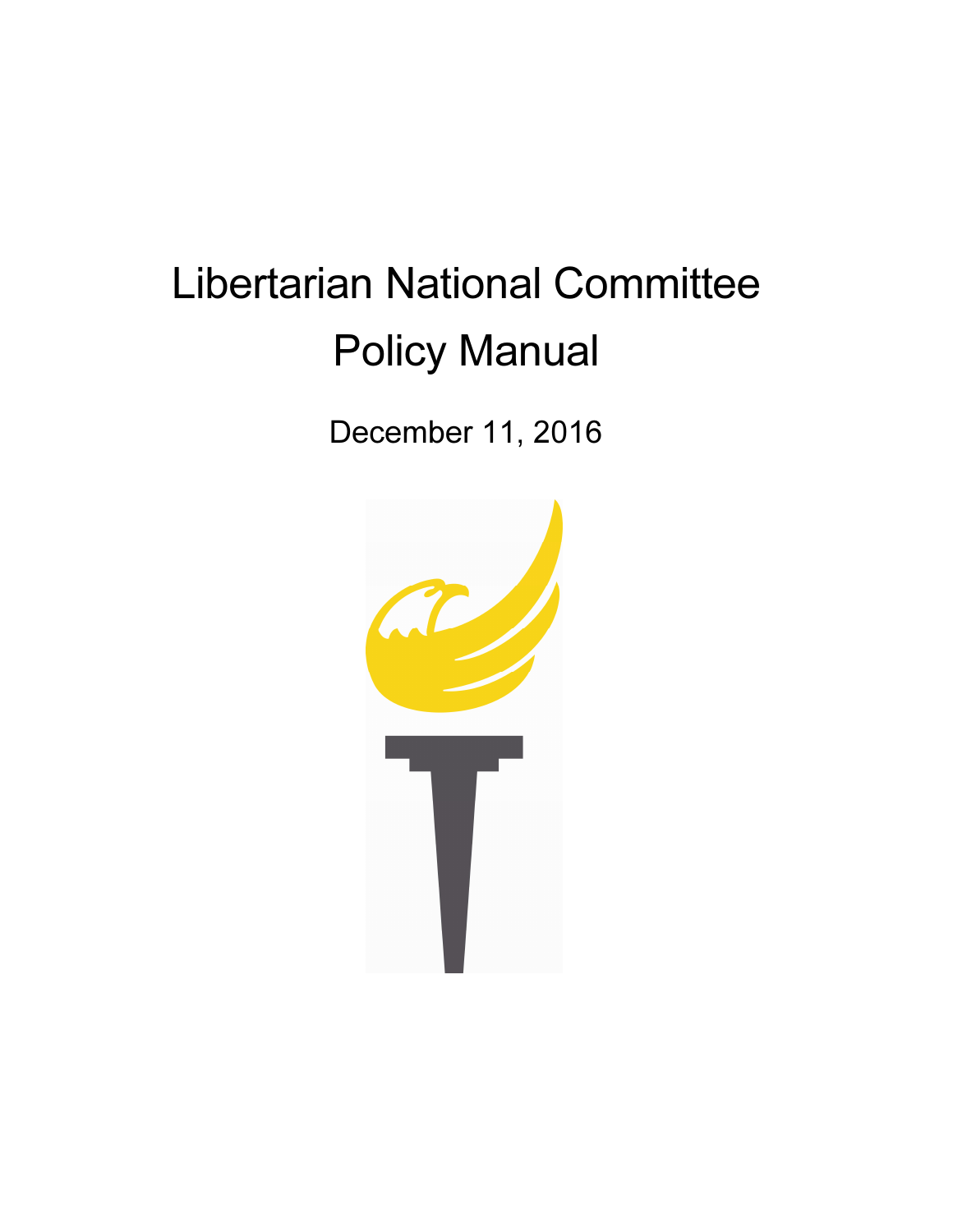Libertarian National Committee - Policy Manual

Table of Contents

# Condensed Table of Contents

| Article I.      |                                                            |  |
|-----------------|------------------------------------------------------------|--|
|                 |                                                            |  |
|                 |                                                            |  |
|                 | Section 1.03 COMMITTEE APPOINTMENTS AND TERMS OF OFFICE 15 |  |
|                 |                                                            |  |
|                 |                                                            |  |
| Article II.     |                                                            |  |
|                 | Section 2.01 OBLIGATIONS AMONG BOARD MEMBERS AND STAFF 20  |  |
|                 |                                                            |  |
|                 |                                                            |  |
| Section 2.04    |                                                            |  |
|                 |                                                            |  |
| Section 2.06    |                                                            |  |
| Section 2.07    |                                                            |  |
| Section 2.08    |                                                            |  |
|                 |                                                            |  |
|                 |                                                            |  |
|                 |                                                            |  |
|                 |                                                            |  |
| Section 3.03    |                                                            |  |
| Section 3.04    | DONOR & VENDOR RELATIONS AND FINANCIAL MATTERS 52          |  |
|                 |                                                            |  |
|                 |                                                            |  |
|                 |                                                            |  |
|                 |                                                            |  |
|                 |                                                            |  |
| <b>ENDNOTES</b> |                                                            |  |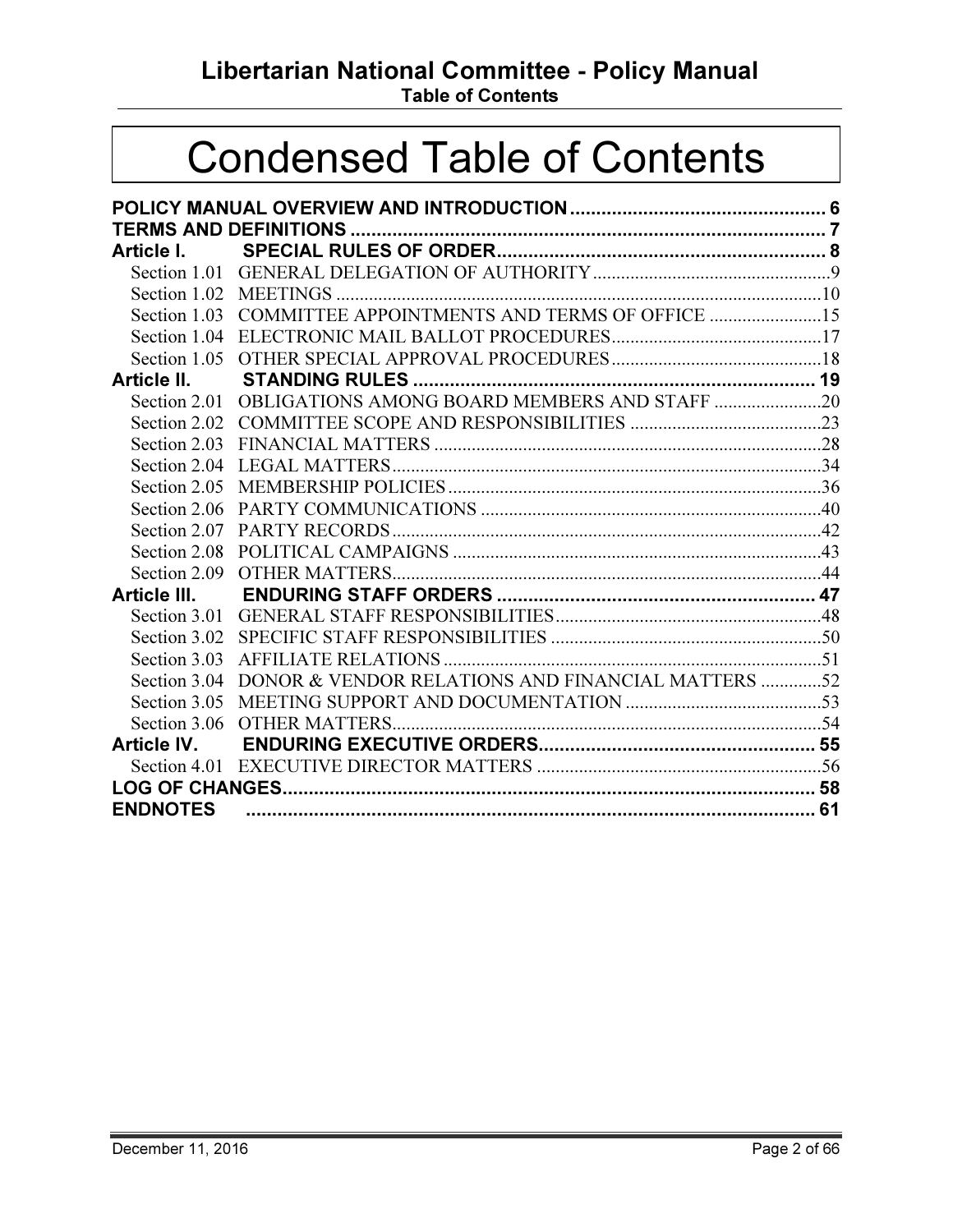Libertarian National Committee - Policy Manual

**Table of Contents** 

# **Detailed Table of Contents**

| Article I.                   |                                                            |  |
|------------------------------|------------------------------------------------------------|--|
|                              |                                                            |  |
| 1)                           |                                                            |  |
| 2)                           |                                                            |  |
| 3)                           |                                                            |  |
| 4)                           |                                                            |  |
|                              |                                                            |  |
| 1)                           |                                                            |  |
| 2)                           |                                                            |  |
| 3)                           |                                                            |  |
| 4)                           |                                                            |  |
| 5)                           |                                                            |  |
| 6)                           |                                                            |  |
| 7)                           |                                                            |  |
|                              | Section 1.03 COMMITTEE APPOINTMENTS AND TERMS OF OFFICE 15 |  |
| 1)                           |                                                            |  |
| 2)                           |                                                            |  |
| 3)                           |                                                            |  |
| 4)                           |                                                            |  |
|                              |                                                            |  |
| $\left( \frac{1}{2} \right)$ |                                                            |  |
|                              |                                                            |  |
| 1)                           |                                                            |  |
| 2)                           |                                                            |  |
| Article II.                  |                                                            |  |
|                              |                                                            |  |
| 1)                           |                                                            |  |
| 2)                           |                                                            |  |
| 3)                           |                                                            |  |
| 4)                           |                                                            |  |
|                              |                                                            |  |
| 1)                           |                                                            |  |
| 2)                           |                                                            |  |
| 3)                           |                                                            |  |
| 4)                           |                                                            |  |
| 5)                           |                                                            |  |
| 6)                           |                                                            |  |
| 7)                           |                                                            |  |
| 8)                           |                                                            |  |
| 9)                           |                                                            |  |
|                              |                                                            |  |
| 1)                           |                                                            |  |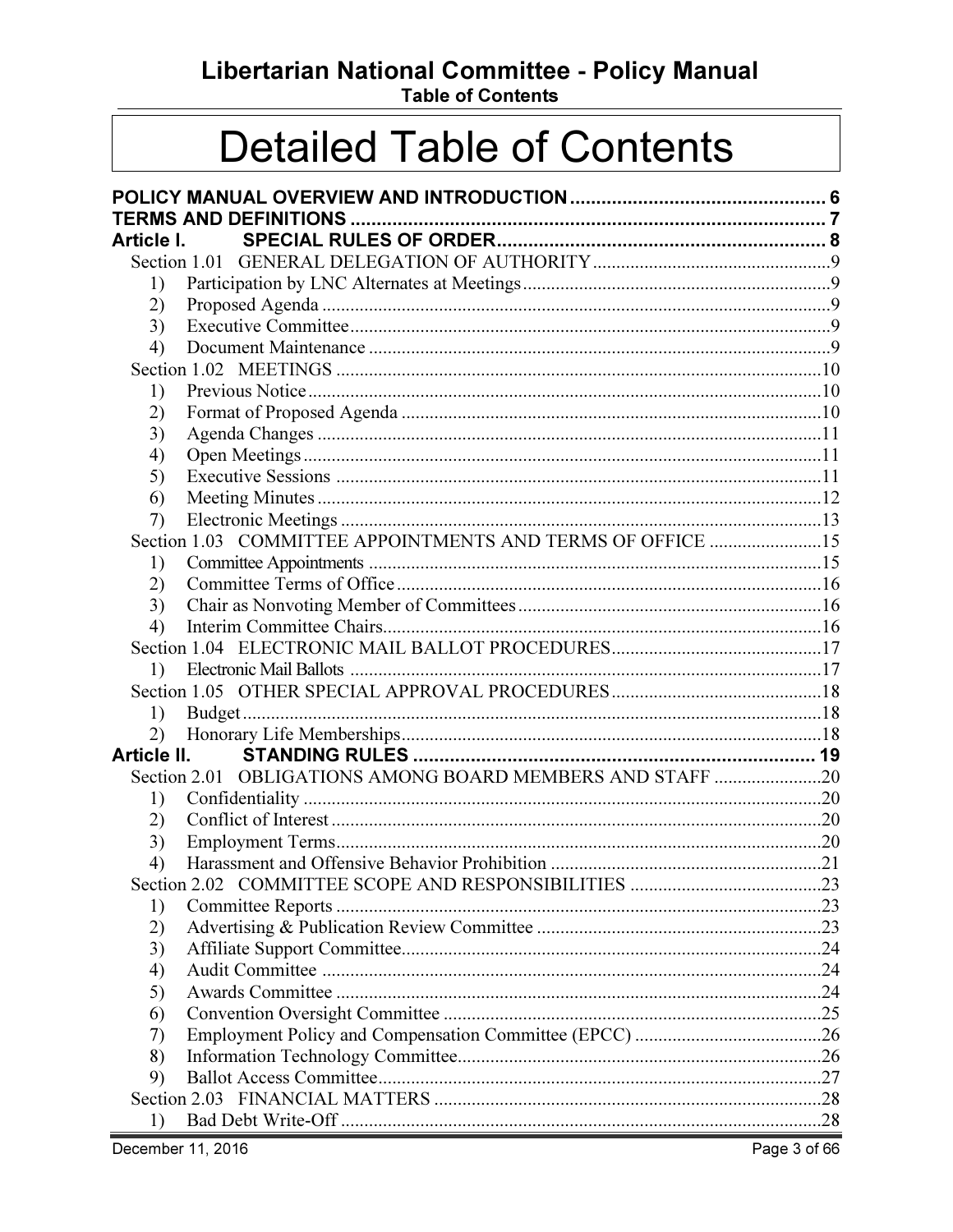# Libertarian National Committee - Policy Manual<br>Table of Contents

| 2)  |         |  |
|-----|---------|--|
| 3)  |         |  |
| 4)  |         |  |
| 5)  |         |  |
| 6)  |         |  |
| 7)  |         |  |
| 8)  |         |  |
| 9)  |         |  |
| 10) |         |  |
| 11) |         |  |
| 12) |         |  |
| 13) |         |  |
| 14) |         |  |
| 15) |         |  |
| 16) |         |  |
|     |         |  |
|     |         |  |
|     |         |  |
| 1)  |         |  |
| 2)  |         |  |
| 3)  |         |  |
| 4)  |         |  |
|     |         |  |
| 1)  |         |  |
| 2)  |         |  |
| 3)  |         |  |
| 4)  |         |  |
| 5)  |         |  |
|     |         |  |
| 1)  |         |  |
| 2)  |         |  |
| 3)  |         |  |
| 4)  | LP News |  |
| 5)  |         |  |
|     |         |  |
| 1)  |         |  |
| 2)  |         |  |
| 3)  |         |  |
| 4)  |         |  |
| 5)  |         |  |
|     |         |  |
| 1)  |         |  |
| 2)  |         |  |
| 3)  |         |  |
|     |         |  |
| 1)  |         |  |
| 2)  |         |  |
|     |         |  |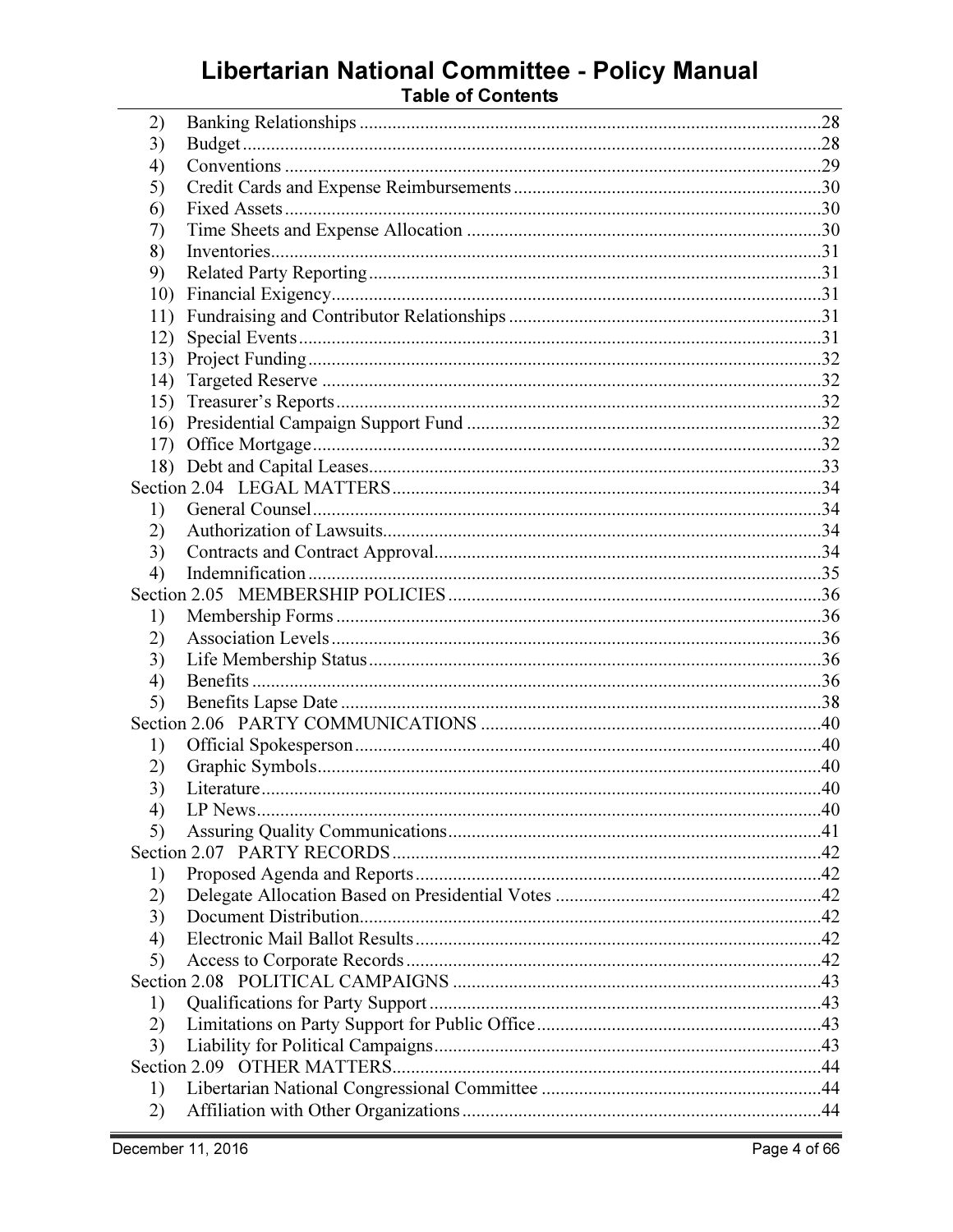# Libertarian National Committee - Policy Manual<br>Table of Contents

| 3)                 |                                                                |  |  |
|--------------------|----------------------------------------------------------------|--|--|
| 4)                 |                                                                |  |  |
| 5)                 |                                                                |  |  |
| 6)                 |                                                                |  |  |
| 7)                 |                                                                |  |  |
| Article III.       |                                                                |  |  |
|                    |                                                                |  |  |
| 1)                 |                                                                |  |  |
|                    |                                                                |  |  |
| 1)                 |                                                                |  |  |
| (2)                |                                                                |  |  |
| 3)                 |                                                                |  |  |
|                    |                                                                |  |  |
| 1)                 |                                                                |  |  |
| (2)                |                                                                |  |  |
|                    | Section 3.04 DONOR & VENDOR RELATIONS AND FINANCIAL MATTERS 52 |  |  |
| 1)                 |                                                                |  |  |
| 2)                 |                                                                |  |  |
| 3)                 |                                                                |  |  |
|                    |                                                                |  |  |
| 1)                 |                                                                |  |  |
| (2)                |                                                                |  |  |
| 3)                 |                                                                |  |  |
| 4)                 |                                                                |  |  |
|                    |                                                                |  |  |
| 1)                 |                                                                |  |  |
| (2)                |                                                                |  |  |
| 3)                 |                                                                |  |  |
| <b>Article IV.</b> |                                                                |  |  |
|                    |                                                                |  |  |
| 1)                 |                                                                |  |  |
|                    |                                                                |  |  |
| <b>ENDNOTES</b>    |                                                                |  |  |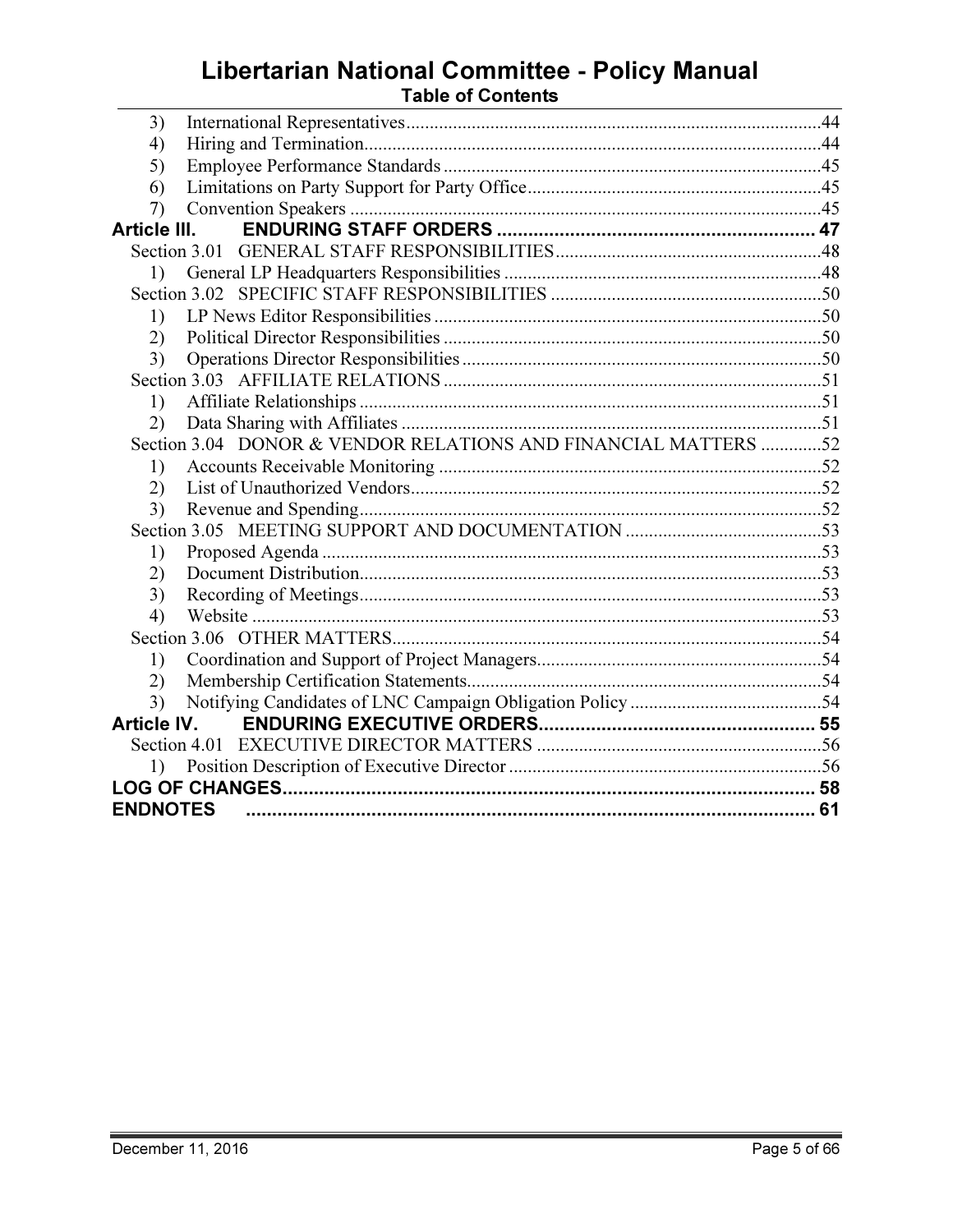## POLICY MANUAL OVERVIEW AND INTRODUCTION

An organization is subject to public law and such other rules it adopts to govern its operation. The rules governing the Libertarian National Committee, Inc. are as follows and supersede each other in the order listed:

- Corporate Charter: The legal instrument conforming to state and federal laws. The Libertarian National Committee, Inc. is incorporated in the District of Columbia and is subject to its laws.
- Bylaws: Prescribe how the organization shall function. They may not be suspended, except for clauses that provide for their own suspension or clauses clearly in the nature of rules of order.
- Special Rules of Order: Relate to rules for orderly transaction of business that differ from those contained in the adopted parliamentary authority.
- Rules of Order: Relate to orderly transaction of business. These are usually contained in the adopted parliamentary authority, which in our case is the current edition  $(11<sup>th</sup>)$  of Robert's Rules of Order, Newly Revised (RONR).
- Standing Rules: Relate to details of administration. They are adopted as the need arises. Special categories of Standing Rules include:
	- o Staff Orders orders to staff by the Libertarian National Committee; and
	- o Executive Orders orders to staff by the Chair.

This Policy Manual is a compilation of the rules governing the Libertarian National Committee, Inc. not already reflected in its corporate charter, bylaws or rules of order.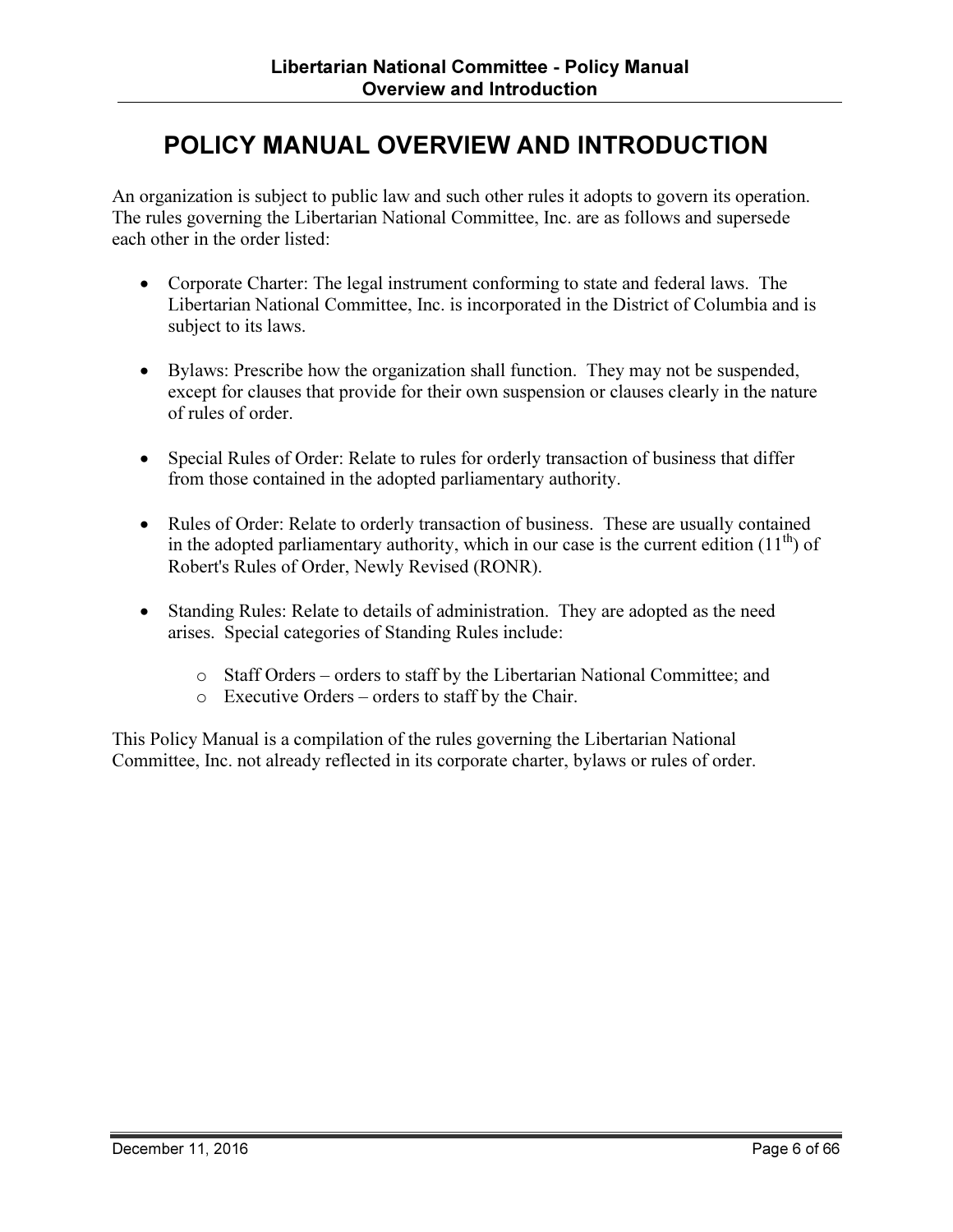# TERMS AND DEFINITIONS

The following terms may be used throughout this document<sup>1</sup>:

"Constituent" is anyone who has paid money to the LNC in the past, regardless of whether he or she signed the certification, along with all individuals who have requested information from the national party (aka inquiries).

"ED" is Executive Director

"LNC" is Libertarian National Committee

"LNC Members" are Officers, At-Large members, and Regional Representatives

"LPHQ" is Libertarian Party Headquarters

"LP News" is Libertarian Party News

"Party Platform" or "Platform" is the Platform of the Libertarian Party

"Project" is any activity that is neither a core activity nor required to perform a core activity. The categories of such projects are:

- Perpetual, such as candidate support;
- Long-term (i.e. without a clear end date), such as branding;
- Short-term (i.e. with a distinct completion date), such as implementation of an accounting system; or
- Intermittent (i.e. occurring periodically), such as acquiring lists of registered voters

"Renewal Period" for an individual is the period commencing with the first membership renewal appeal sent to that individual until the receipt of a contribution sufficient to extend that individual's benefits lapse date.

 "Reserve" is calculated as the total cash balance less the sum of all restricted funds and accounts payable at month end.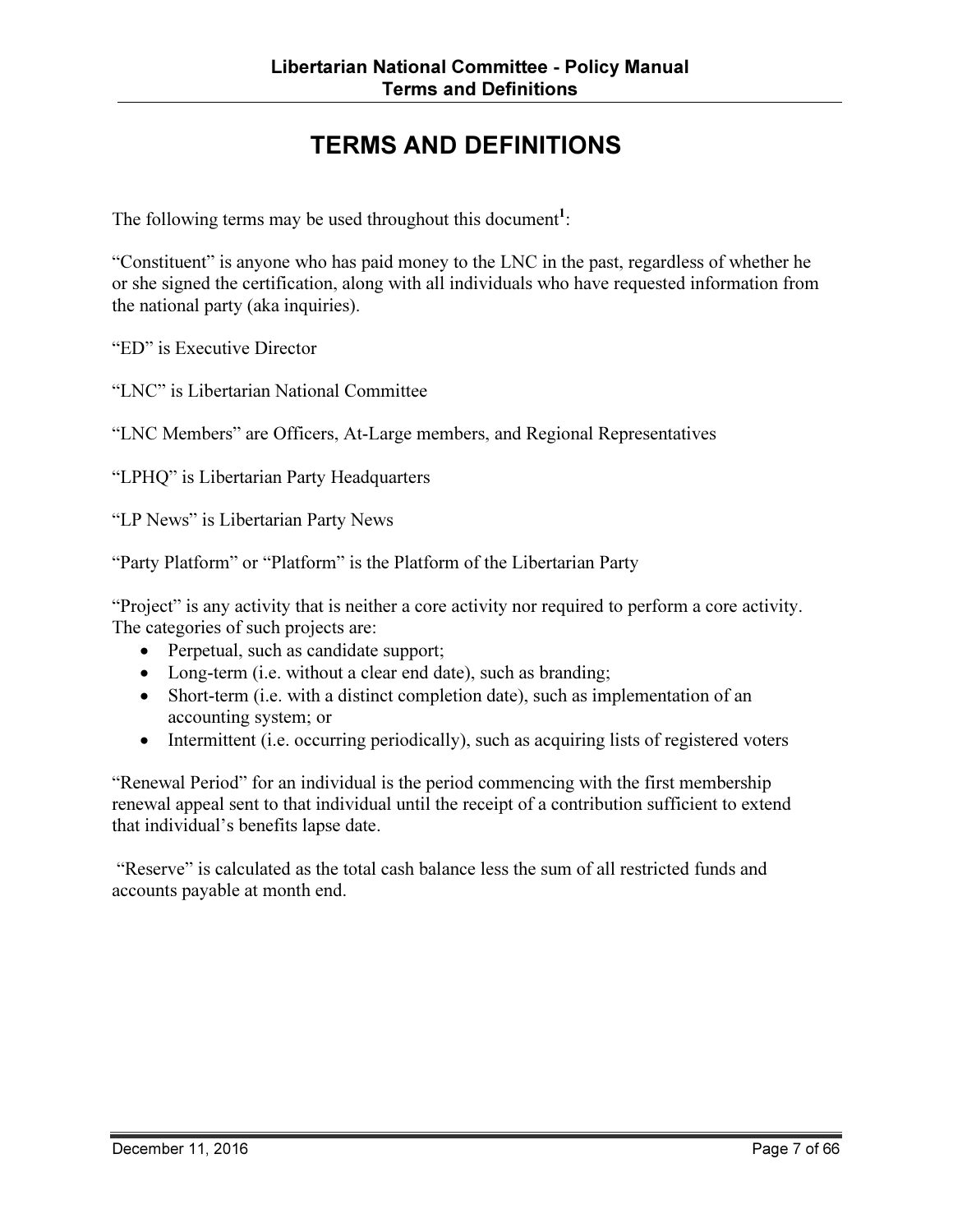## Article I. SPECIAL RULES OF ORDER

Special Rules of Order are rules for orderly transaction of business (i.e. relating to parliamentary procedure) that differ from those contained in the adopted parliamentary authority. They are superseded only by the Bylaws, the Corporate Charter and any applicable procedural rule prescribed by federal, state or local law, unless the rules in such documents specifically provide for their own suspension.

A special rule of order may be adopted, amended, rescinded or suspended. Adoption, amendment, or rescission requires either (a) a two-thirds vote with previous notice or (b) a vote of a majority of the entire membership of the Libertarian National Committee. Suspension requires a two-thirds vote of the Libertarian National Committee. Rules that have their application outside of the session which is in progress cannot be suspended, but can be rescinded or amended.<sup>2</sup>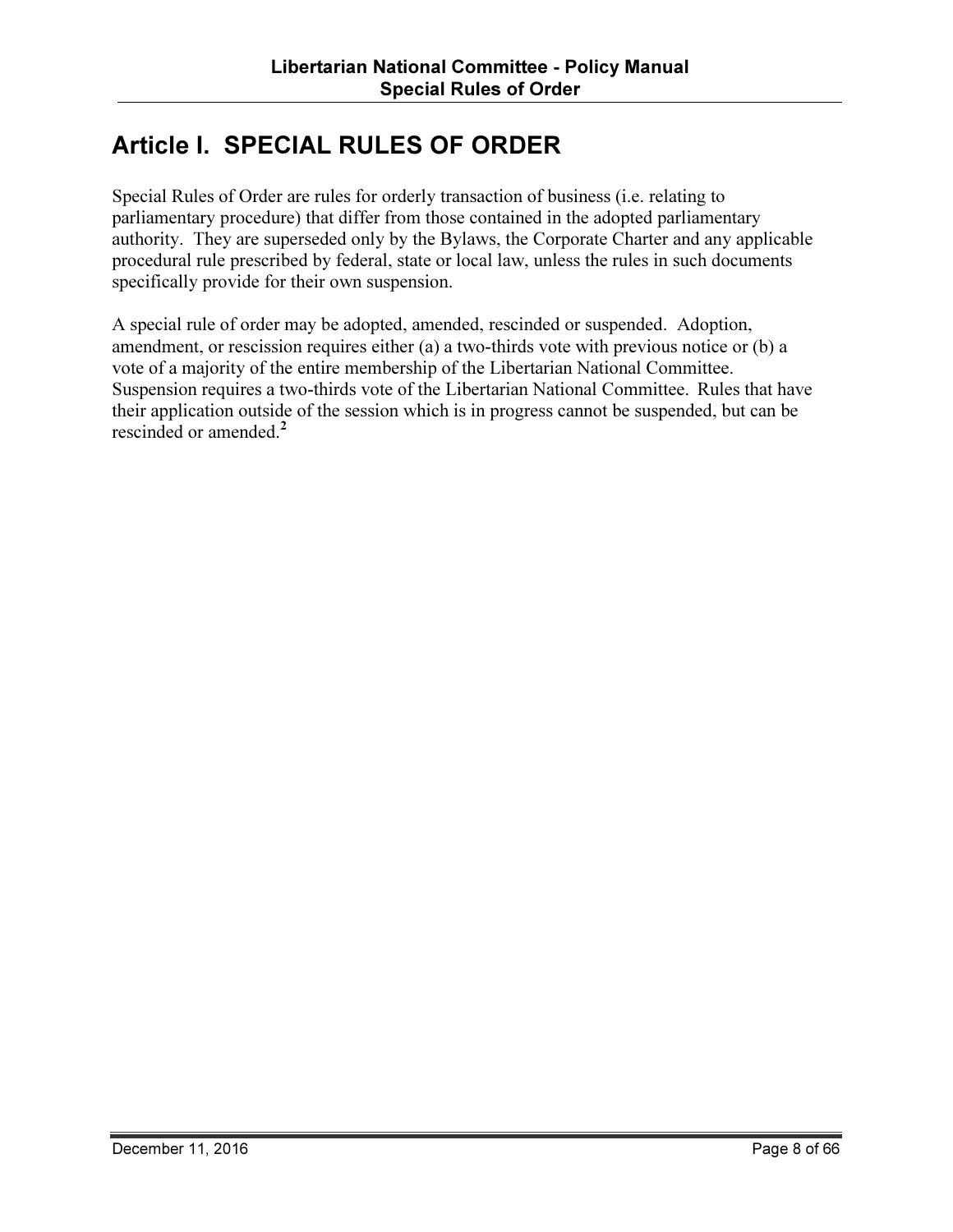## Section 1.01 GENERAL DELEGATION OF AUTHORITY

#### 1) Participation by LNC Alternates at Meetings

Free substitution of Alternates for Regional Representatives at LNC meetings is permitted.<sup>3</sup>

#### 2) Proposed Agenda

The Chair shall propose an agenda for each session of the LNC.<sup>4</sup>

#### 3) Executive Committee

The Executive Committee shall exercise all powers of the LNC between LNC meetings except for the addition, deletion, or amendment of the LNC policy manual or amendment of the budget beyond the limits specified elsewhere in this Policy Manual. Notwithstanding, the LNC reserves the right to exercise its authority through electronic mail ballots. $5$ 

#### 4) Document Maintenance

The Secretary shall maintain a complete copy of this Policy Manual.

The Secretary is authorized to propose corrections to formatting, spelling, grammar, capitalization, punctuation, article and section designations, cross-references, and such other technical and conforming changes as may be necessary to the Policy Manual, provided such changes would have no effect on the meaning of the adopted Terms, Definitions, Rules, and Orders.

The Secretary may propose adding or amending annotations in the form of endnotes and introductory language to provide relevant references to authoritative statutes, the Party's Corporate Charter and Bylaws, the parliamentary authority, and explanations as to how Special Rules of Order differ from the parliamentary authority.

The Secretary shall promptly submit such proposals to the LNC, along with any written opinions provided by the Party's parliamentarian. These proposals shall be considered adopted thirty days thereafter or upon the close of the next LNC meeting, whichever is sooner. The LNC may veto such proposals by majority vote prior to adoption.

The LNC reserves the right to also propose and adopt non-substantive, as well as substantive, changes.<sup>6</sup>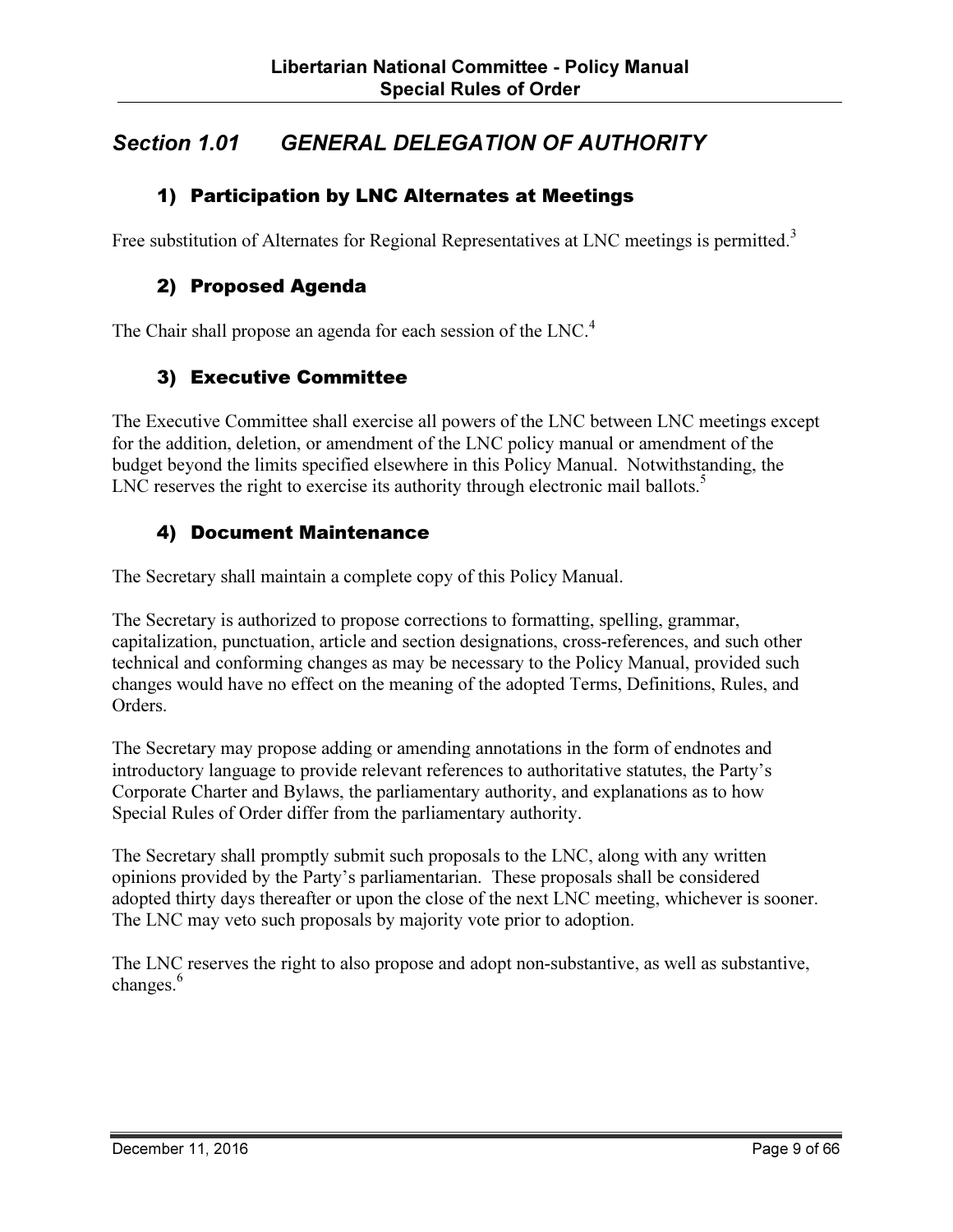## Section 1.02 MEETINGS

#### 1) Previous Notice

An LNC Member may satisfy by either one of two methods the requirement of giving previous notice of his or her intention to introduce an original main motion<sup>7</sup> at the next session:

- announcing this intention at the previous session in the presence of a quorum, providing an accurate and complete statement of purport, such notice to be taken note of in the minutes; or
- send the complete language of the motion to the entire LNC by e-mail at least 14 days prior to the session.<sup>8</sup>

#### 2) Format of Proposed Agenda

The proposed agenda shall be in the following format<sup>9</sup>:

- Opening Ceremony
	- o Call to Order
	- o Opportunity for Public Comment
- Housekeeping
	- o Credentials Report and Paperwork Check
	- o Adoption of Agenda
	- o Report of Potential Conflicts of Interest
- Officer Reports
	- o Chair's Report
	- o Treasurer's Report
	- o Secretary's Report
- Staff Reports
- Counsel's Report
- Regional Reports (supplements to printed reports)
- Committee Reports
	- o Reports of Standing Committees
	- o Reports of Special Committees
- Unfinished Business and Items Postponed from Previous Meeting
- New Business
	- o with Previous Notice
	- o without Previous Notice
- Closing Ceremony
	- o Announcements
	- o Opportunity for Public Comment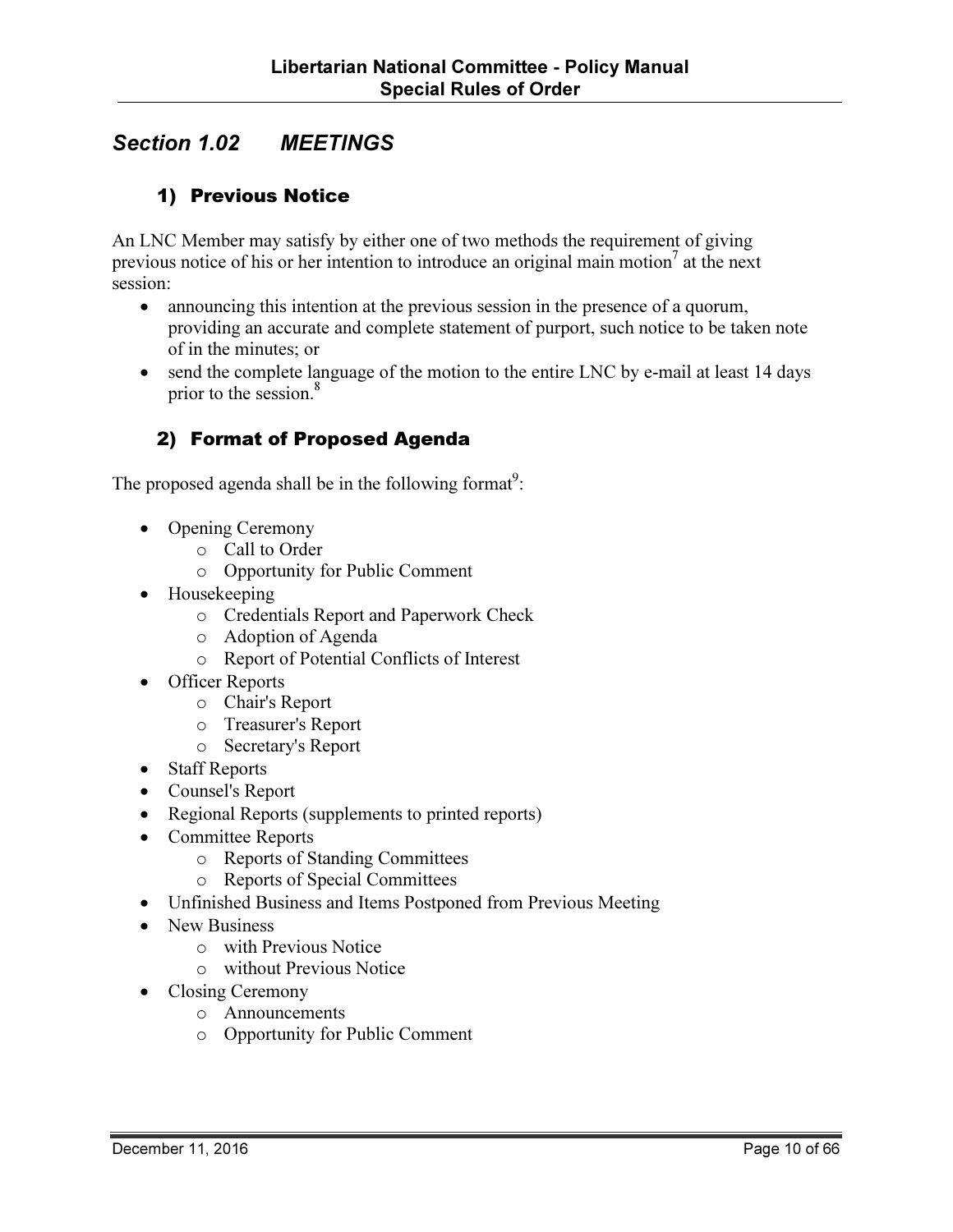#### 3) Agenda Changes

Changes in the placement of items on the agenda may be made by majority vote; this includes those items placed on the agenda by two-thirds approval.<sup>10</sup>

#### 4) Open Meetings

LNC meetings are open to Party members, except while in Executive Session. However, participation is not permitted except by majority vote of the committee.<sup>11</sup>

#### 5) Executive Sessions  $^{12}$

The LNC may enter into Executive Session only in compliance with this special rule of order. $13$ 

The motion to enter Executive Session must list all reasons for doing so. If the list of reasons is solely comprised of the identified topics listed below, a majority of LNC Members voting is required for passage.

- Legal matters (potential, pending, or past)
- Regulatory and compliance matters (potential, pending, or past)
- Contractual compliance
- Personnel matters (including evaluation, compensation, hiring, or dismissal)
- Board self-evaluation
- Strategic issues (only those requiring confidentiality)
- Negotiations (potential, pending, or past)

Other topics require a two-thirds vote of LNC.<sup>14</sup>

No action can be taken while in Executive Session.<sup>15</sup> Discussion of action which may be taken in Open Session can occur.<sup>16</sup>

No recording shall be made or minutes taken of the following topics:

- Legal matters (potential, pending, or past)
- Regulatory and compliance matters (potential, pending, or past)
- Contractual compliance
- Personnel matters (including evaluation, compensation, hiring, or dismissal)
- Board self-evaluation

Recordings shall be made and minutes taken of the following topics. However, such recordings and minutes shall only be made available to members of the LNC until such time as the LNC – by a two-thirds vote – incorporates such recordings and minutes into its public records. Nothing in this section shall require the LNC to ever make these records public:

• Strategic issues (only those requiring confidentiality)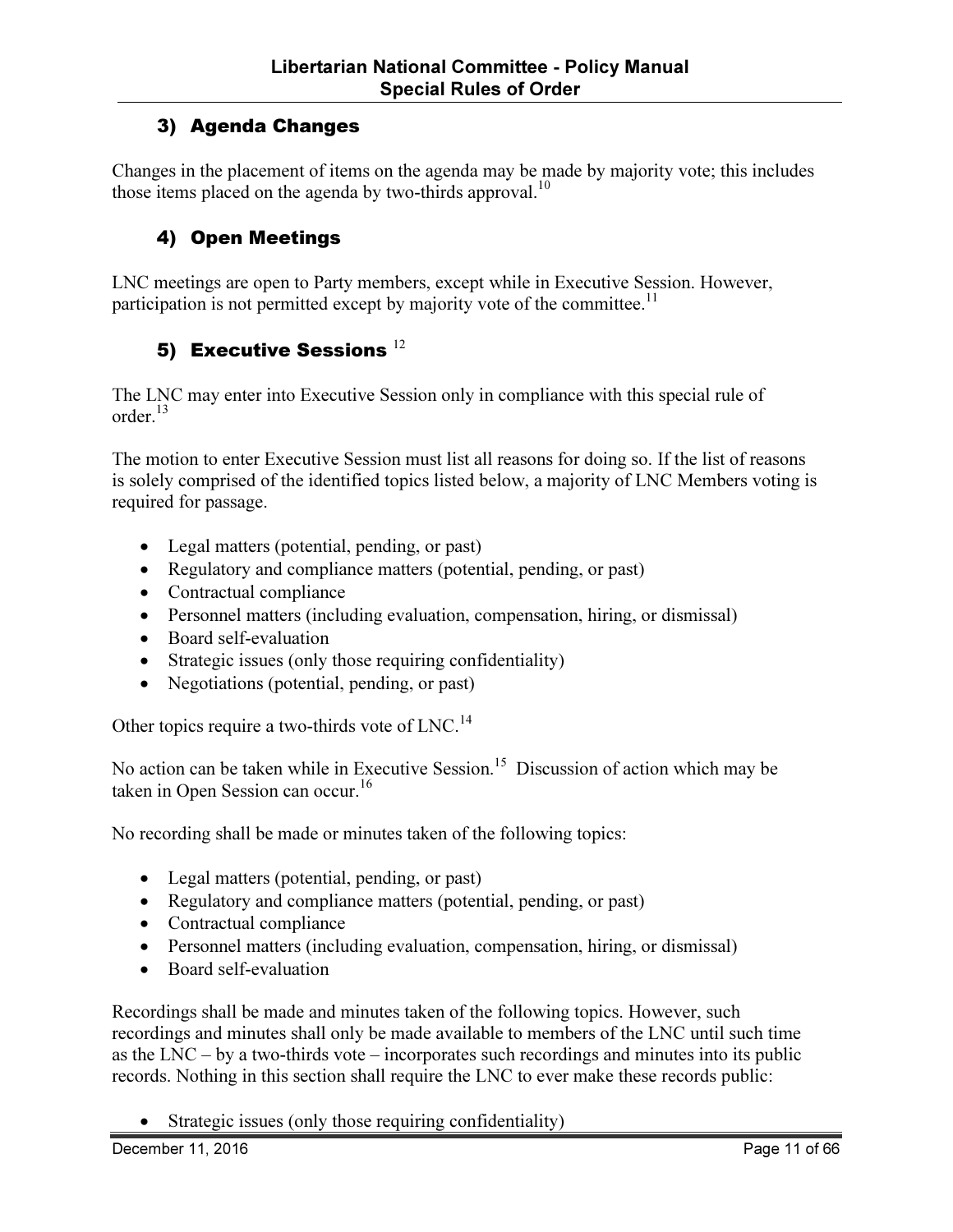• Negotiations (potential, pending, or past)

Recordings shall be made and minutes shall be taken on any other topic. Immediately upon return to Open Session, the LNC may by a majority vote order its destruction or – by a twothirds vote – incorporate such recordings and minutes into its public records. Nothing in this section shall require the LNC to ever make these records public. $17$ 

Any LNC Member who is unwilling to commit to maintaining confidentiality regarding any particular Executive Session is obligated to excuse himself or herself from the entire Executive Session and to request that the Secretary note his or her absence from the Executive Session in the minutes of the meeting.<sup>18</sup>

A participant in an Executive Session may publicly disclose information discussed in Executive Session, if the same information is publicly available from other sources, not as the result of a participant's misconduct, and the participant does not reveal that it was discussed in Executive Session;<sup>19</sup> or the LNC, and all the participants in the Executive Session,<sup>20</sup> first consent to its release.

#### 6) Meeting Minutes

In addition to the requirements articulated by RONR, the meeting minutes shall include the following:

- Any disclosure of a conflict of interest by an LNC Member shall be noted in the minutes of the subsequent LNC meeting, citing the individual and pertinent details needed to identify the conflict of interest $^{21}$
- The following aspects of each mail ballot conducted since the prior meeting and reported by the Secretary at that meeting:
	- o the complete text of the motion,
	- o the names of the co-sponsors,
	- o the dates of the initiation and completion of the balloting, and
	- $\circ$  the roll of those voting on the motion.<sup>22</sup>

Meeting minutes for LNC electronic meetings or face-to-face meetings involving travel to a single site may be promoted from draft status to official during the time between LNC meetings as follows<sup>23</sup>:

- Draft minutes shall be mailed or emailed to all LNC Members not more than 15 days after each meeting.
- Attendees may submit corrections, clarifications and changes to the draft minutes for the Secretary's consideration for a period of 15 days following the distribution of the draft minutes. The Secretary shall distribute an updated version of the draft minutes not later than 7 days following the end of that submission period.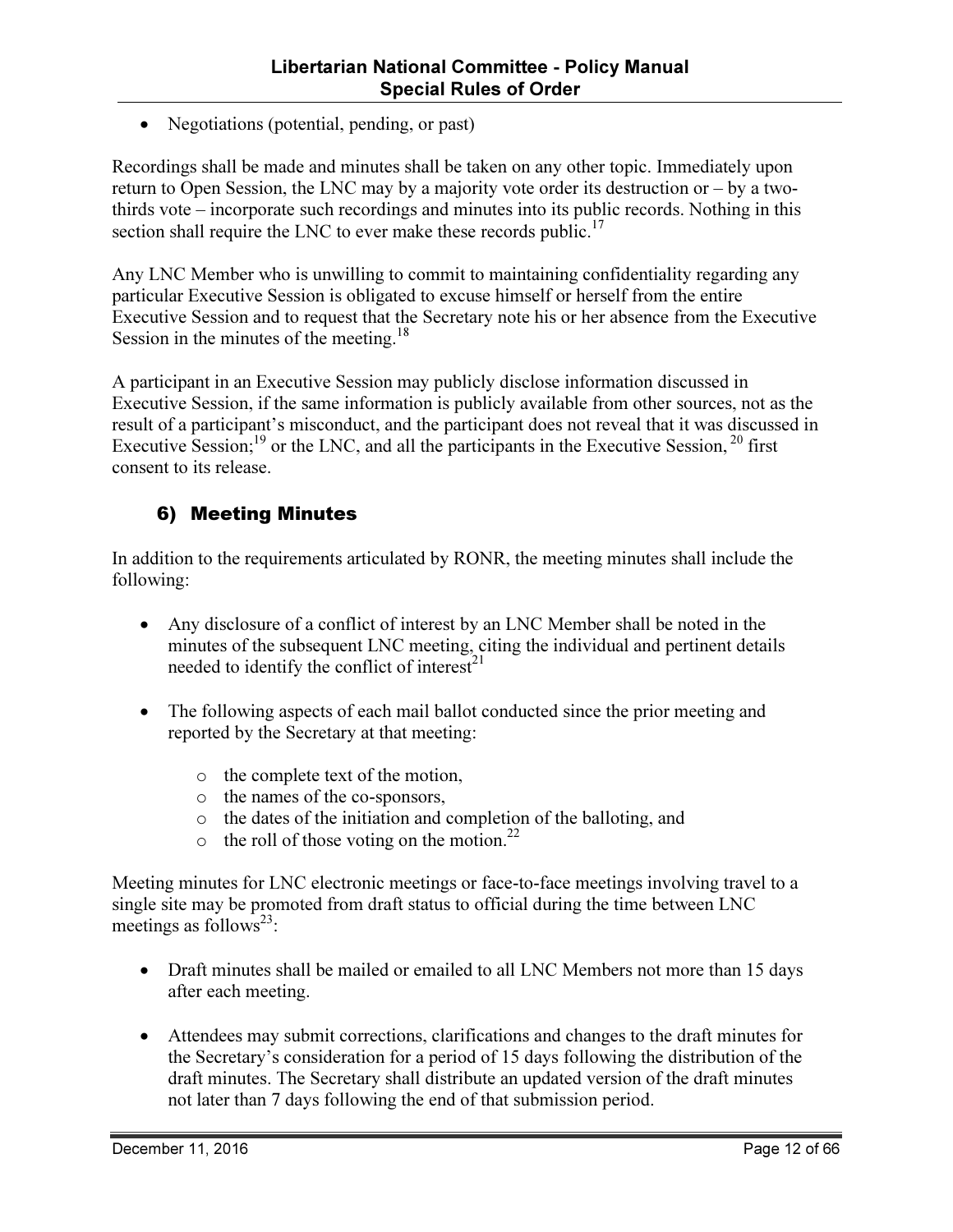- The updated version shall be deemed official if no LNC Member challenges the content to the Secretary within 7 days of the distribution of the updated version. These provisions are void if the Secretary fails to distribute the draft minutes of a meeting within 15 days after that meeting, or fails to distribute an updated version as described above.
- The Secretary shall send an official copy of meeting minutes to staff within 7 days of the promotion of those minutes from draft to official status.

Meeting minutes for Executive Committee meetings may be promoted from draft status to official during the time between Executive Committee meetings as follows:

- Draft minutes for Executive Committee meetings shall be emailed to all LNC Members not more than 7 days after each meeting.<sup>24</sup>
- Absent objection from an Executive Committee member who attended the meeting, the minutes shall be deemed to be approved 14 days after their distribution.<sup>25</sup>
- Executive Committee minutes shall be distributed to all LNC Members and alternates within 7 days of such approval.
- The Secretary shall send an official copy of meeting minutes to staff within 7 days of the promotion of those minutes from draft to official status.

#### 7) Electronic Meetings

- a) The term "electronic meeting" within these electronic meeting rules shall be construed to include teleconferences and videoconferences.
- b) The term "committee" within these electronic meeting rules shall be construed to include both the LNC (as the board of the Libertarian Party) as well as committees.
- c) All videoconferences will be conducted via the Adobe Connect (Citrix) service, hereinafter referred to as Adobe Connect.
- d) Electronic meetings may be called by either:
	- The committee Chair, or

• 1/3 of the committee members or 2 committee members, whichever is greater. However, the call of an electronic meeting can be canceled if a majority of the committee members email a cancellation request to the entire committee prior to the scheduled time of the meeting.

e) Each committee member calling for an electronic meeting must do so by emailing the entire committee and specifying the date of the meeting, time of the meeting, and the topic(s) to be addressed. Meetings must be so called no fewer than 2 days in advance for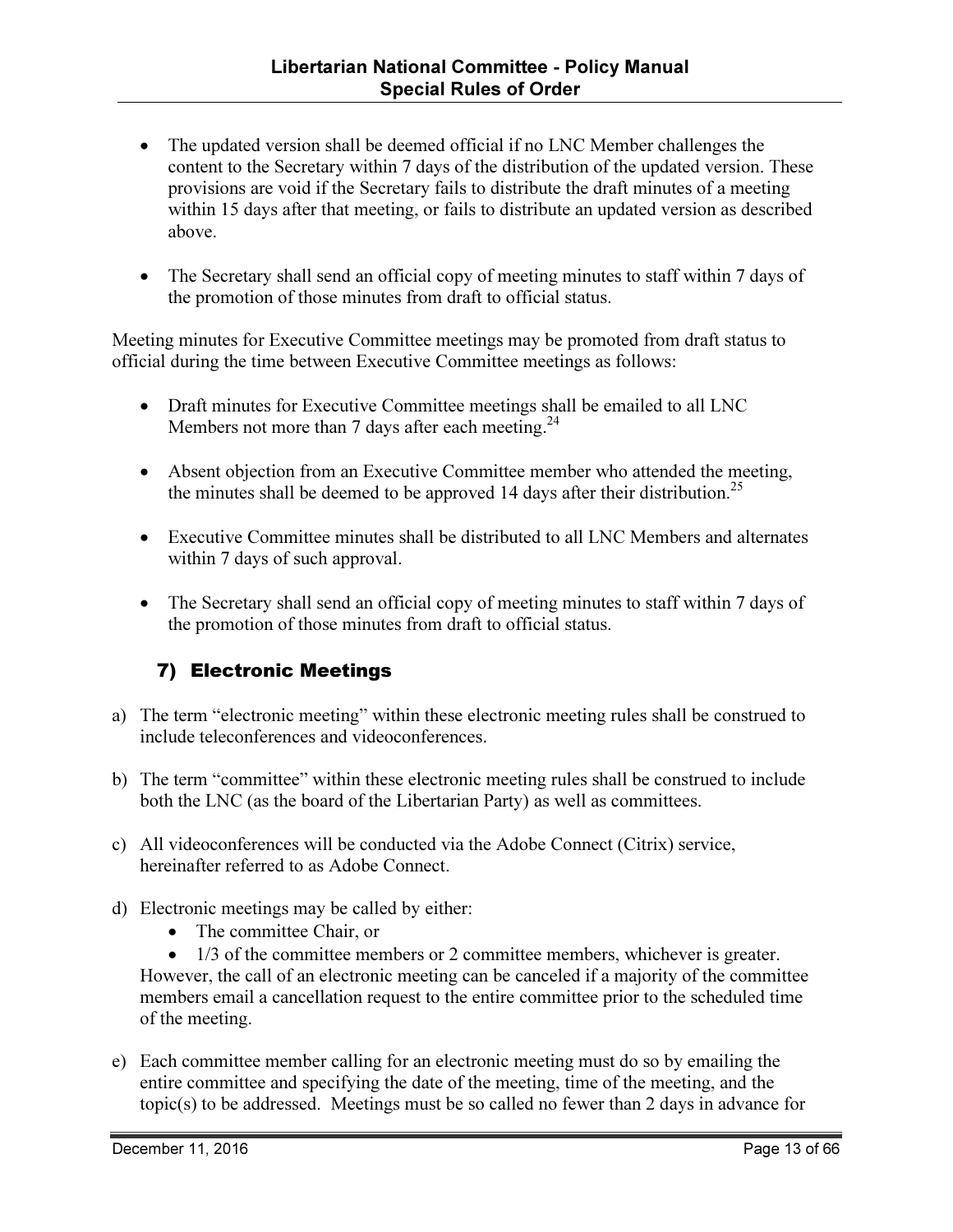#### Libertarian National Committee - Policy Manual Special Rules of Order

committees with fewer than 10 members, or 7 days in advance for committees with 10 or more members. These time limits do not apply to the LNC's Executive Committee, the LNC's Advertising and Publications Review Committee, or the Judicial Committee.

- f) For electronic LNC meetings, messages calling or vetoing a meeting must be sent on the LNC-Business email list.
- g) When a sufficient number of people have issued a call for an electronic meeting, the committee Chair or Secretary shall issue a notice of the meeting to each member and alternate of the committee. In addition to the standard notice content, the meeting notice shall describe how to participate in the meeting.
- h) Each participant must provide his own equipment and connectivity, including but not limited to any computer, internet access, web camera, microphone, earphones, or telephone. Members and alternates have the right to participate in an electronic meeting by telephone, however they should use a computer connection if feasible so as to be able to more fully use the Adobe Connect features. The organization is not responsible for providing a central location for physical attendance of an electronic meeting. For face-toface meetings, electronic participation is not allowed.
- i) Each participant must accurately identify himself by name when joining the meeting. Videoconference participants other than members or alternates of the committee must precede their sign-in name with "zz" so as to group them at the end of the alphabetical participant list.
- j) Electronic meeting participants must try to eliminate, as much as possible, background noise, echoes, and call waiting interruptions. Participants shall not place their telephone connection on hold if the system has music or messages playing while in that mode.
- k) All participants legally consent to having the meetings recorded, should the committee opt to do so.
- l) Electronic meetings are special meetings such that only the topics listed in the call of the meeting may be considered during the meeting.
- m) For original main motions, the committee Chair or Secretary shall document the time at which the vote tally was announced. A person eligible to vote who was present during the debate of the motion but who lost his connection to the meeting may still reconnect to the meeting and cast his vote on the motion no more than 5 minutes after the announcement of the vote tally.
- n) If the committee permits, participants other than members or alternates of the committee may observe videoconferences using Adobe Connect (and not by a toll-free number) with their web cameras off and their microphones muted.
- o) The LNC Secretary shall promulgate these rules to all members/alternates of each committee upon notice of their election or appointment.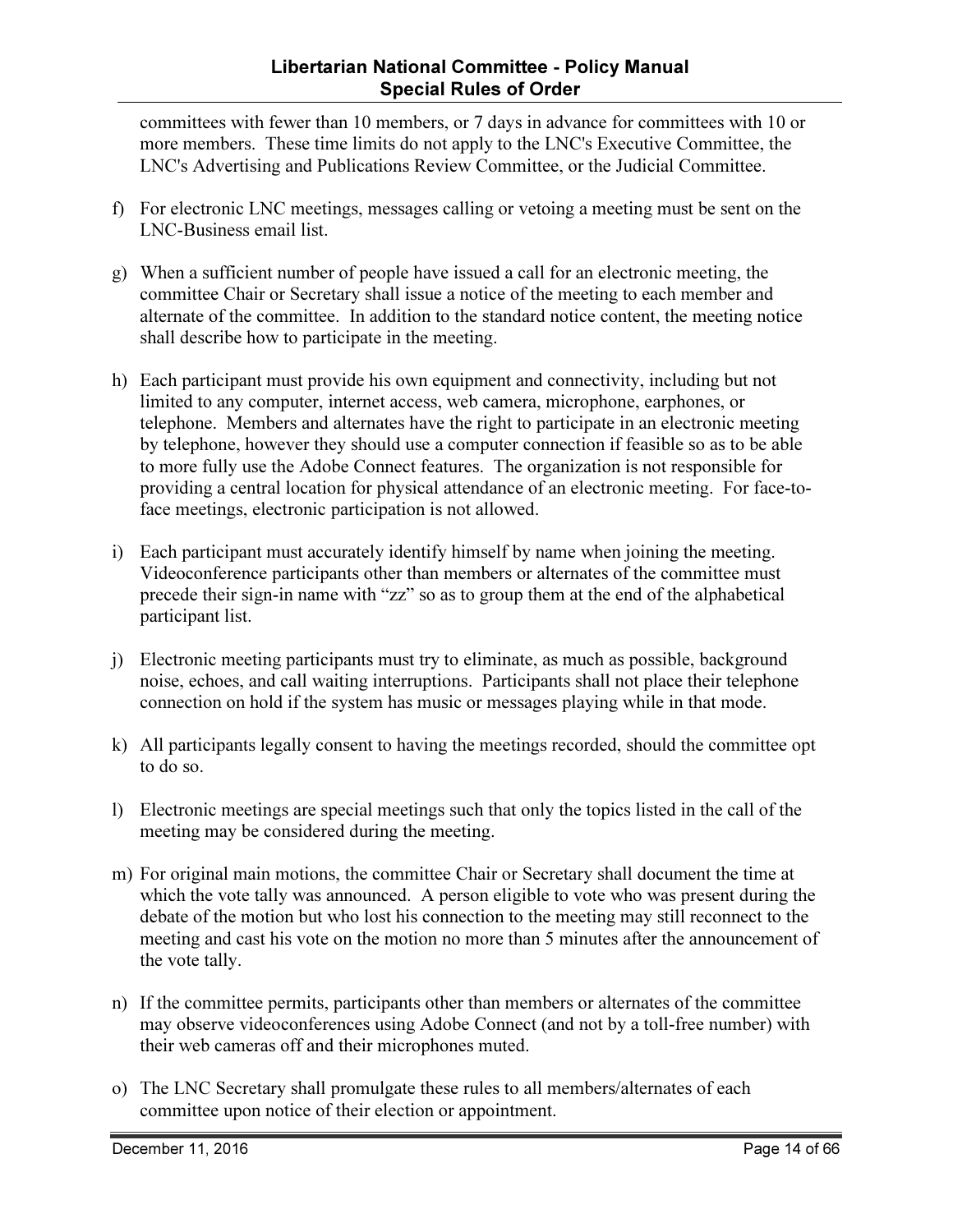## Section 1.03 COMMITTEE APPOINTMENTS AND TERMS OF **OFFICE**

## 1) Committee Appointments  $^{26}$

| Committee            | These committees have special appointment procedures as follows<br><b>Size</b> | <b>Member Selection</b>         | <b>Chair Selection</b>    |
|----------------------|--------------------------------------------------------------------------------|---------------------------------|---------------------------|
| Name                 |                                                                                |                                 |                           |
| Advertising &        | No more than five, all LNC                                                     | <b>LNC</b>                      | * Committee Selected      |
| Publication          | <b>Members or Alternates</b>                                                   |                                 |                           |
| Review               |                                                                                |                                 |                           |
| Affiliate            | Seven members                                                                  | Committee Chair selected        | LNC Chair selects         |
| Support              |                                                                                | by LNC Chair; three LNC         | from pool of LNC          |
| Committee            |                                                                                | <b>Regional Representatives</b> | At-Large, LNC             |
|                      |                                                                                | or Alternates selected by       | Regional                  |
|                      |                                                                                | the Committee Chair; three      | Representatives, and      |
|                      |                                                                                | members selected by             | the LNC Vice-Chair        |
|                      |                                                                                | Libertarian State               |                           |
|                      |                                                                                | Leadership Alliance             |                           |
| Audit $^{27}$        | One non-officer LNC Member                                                     | Non-officer LNC members         | * Committee Selected      |
|                      | and two non-LNC Members                                                        |                                 |                           |
| Awards               | Five members, including up to                                                  | $LNC$ – Each cycle strive to    | * Committee Selected      |
|                      | 2 non-LNC members                                                              | keep 2 members of past          |                           |
|                      |                                                                                | <b>Awards Committee</b>         |                           |
| <b>Ballot Access</b> | Five party members, no less                                                    | LNC Members or                  | <b>LNC</b> Chair          |
|                      | than three of which shall be                                                   | Alternates selected by LNC      |                           |
|                      | <b>LNC Members or Alternates</b>                                               | using approval voting, non-     |                           |
|                      |                                                                                | LNC members selected by         |                           |
|                      |                                                                                | the LNC Chair                   |                           |
| Convention           | Four LNC Members or                                                            | LNC members selected by         | <b>LNC Chair Selected</b> |
| Oversight            | Alternates, plus 3 non-LNC                                                     | the LNC, non-LNC                |                           |
|                      | members who are                                                                | members selected by the         |                           |
|                      | recommended by the                                                             | LNC Chair                       |                           |
|                      | <b>Convention Oversight</b>                                                    |                                 |                           |
|                      | Committee                                                                      |                                 |                           |
| Employment           | Three LNC Members or                                                           | <b>LNC</b>                      | * Committee Selected      |
| Policy and           | Alternates other than the LNC                                                  |                                 |                           |
| Compensation         | Chair                                                                          |                                 |                           |
| Executive            | Four Officers + Any $\#$ of LNC                                                | <b>LNC</b>                      | <b>LNC Chair Selected</b> |
|                      | Members                                                                        |                                 |                           |

These committees have special appointment procedures as follows: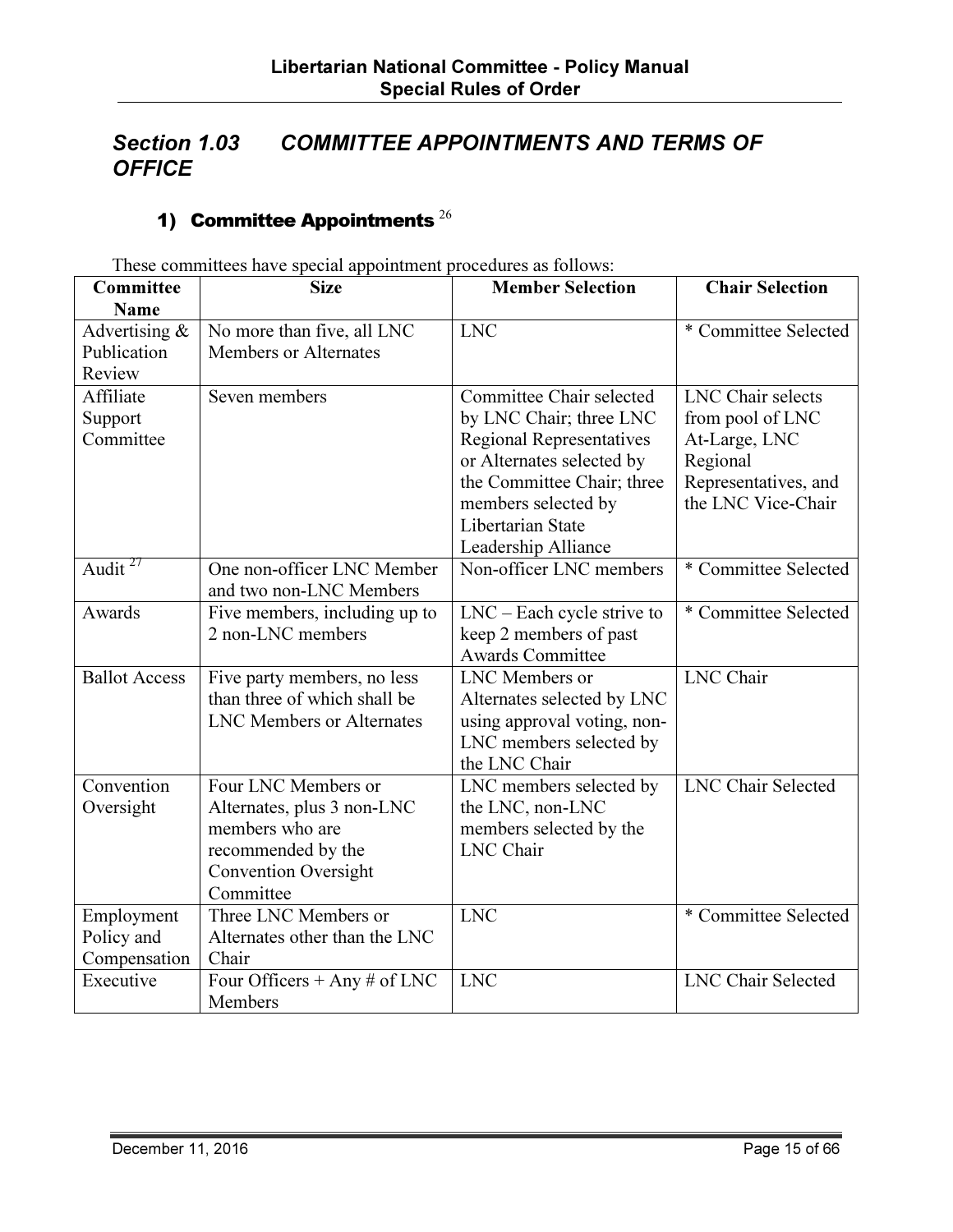| Information | Two LNC Members or            | LNC Chair | * Committee Selected |
|-------------|-------------------------------|-----------|----------------------|
| Technology  | Alternates, plus up to 5 non- |           |                      |
| Committee   | LNC members who are           |           |                      |
|             | recommended by the IT         |           |                      |
|             | Committee                     |           |                      |

\* See Section 1.03.4 below regarding interim chairs

#### 2) Committee Terms of Office

With the exception of the Convention Oversight Committee, the terms of office of all project managers, committee chairs, and committee members shall expire with the administration that appoints them, or when their successors are chosen, whichever occurs first. The term of office for the Convention Oversight Committee shall expire 90 days following the close of the convention.<sup>28</sup>

#### 3) Chair as Nonvoting Member of Committees

The Chair shall serve as a nonvoting member of all LNC created committees, except where specifically appointed to the committee as a voting member.<sup>29</sup>

#### 4) Interim Committee Chairs

The Chair shall have the authority to appoint an interim chair for all non-standing committees of the LNC which select their own permanent chair. The interim chair shall serve until a permanent chair is chosen by the committee.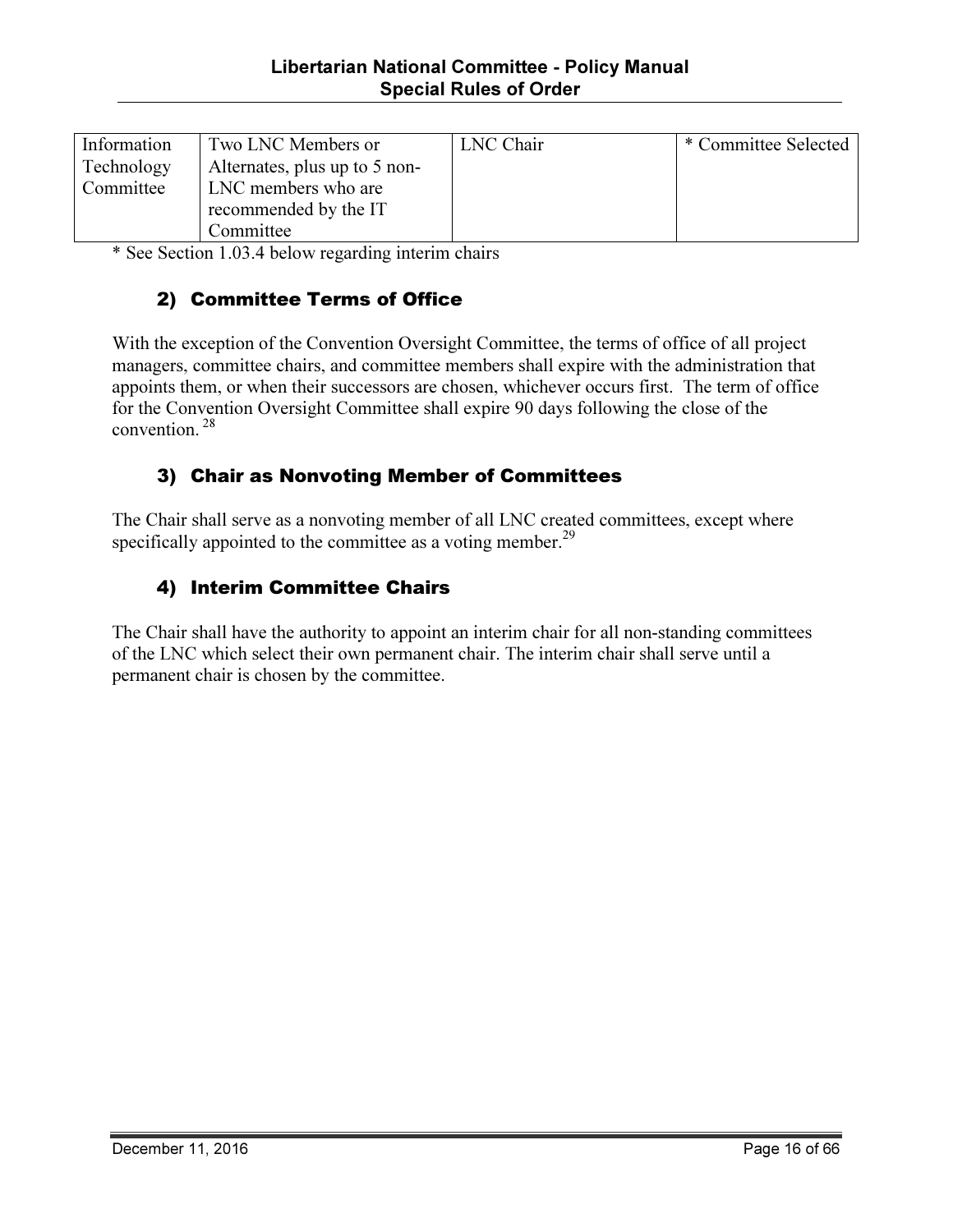## Section 1.04 ELECTRONIC MAIL BALLOT PROCEDURES

### 1) Electronic Mail Ballots  $30$

Electronic mail ballots shall not include an accompanying argument for or against passage of the motion. Notification of an electronic mail ballot shall be made by the Secretary by electronic mail. An LNC Member may change his or her vote on an electronic mail ballot, provided that the change is received by the Secretary by the deadline for return of ballots.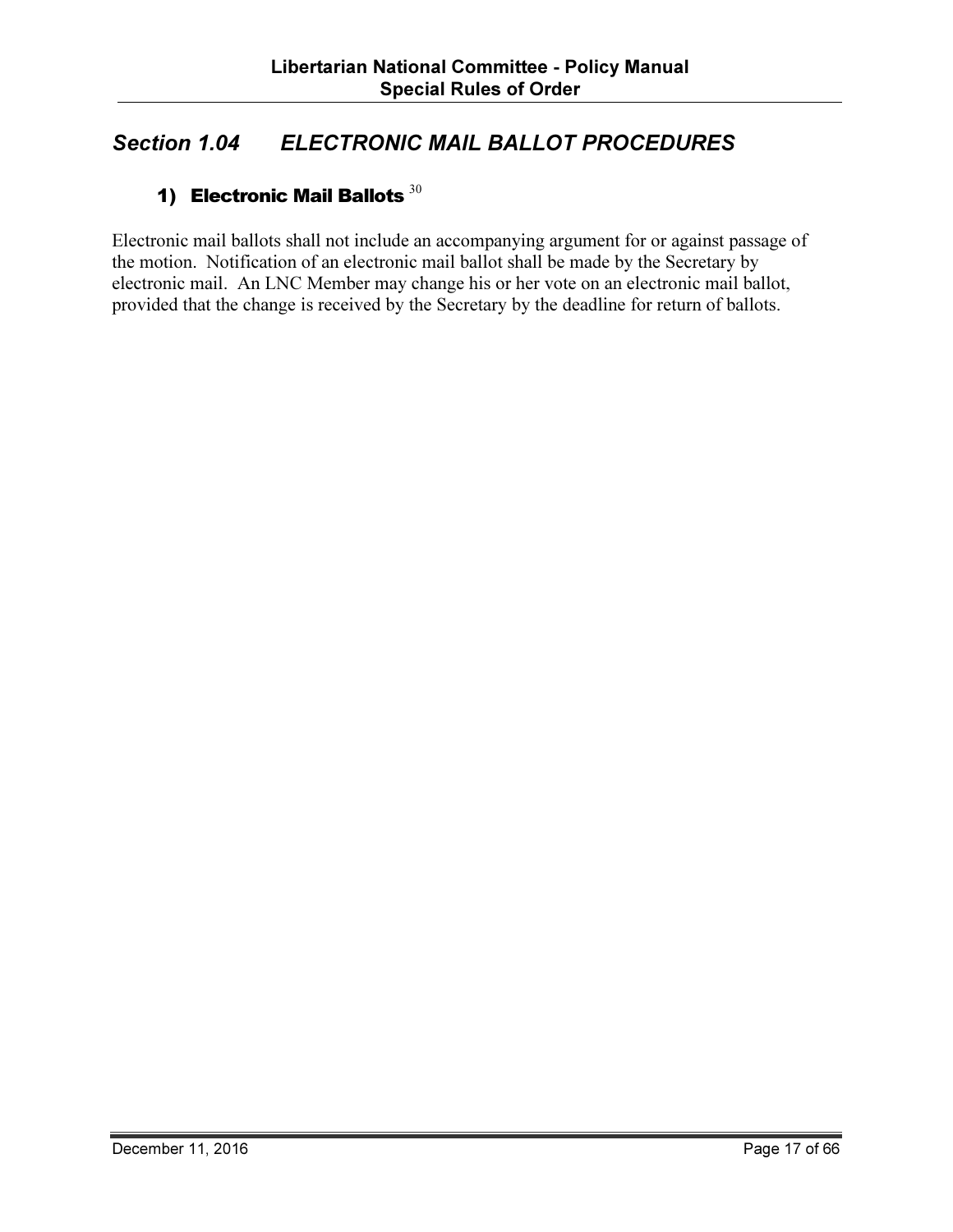## Section 1.05 OTHER SPECIAL APPROVAL PROCEDURES

#### 1) Budget

The budget may be amended at any time by a majority vote of the  $LNC<sup>31</sup>$  However, the Executive Committee is authorized to amend expense items within one budget area, as long as the total expense for that budget area is not increased.<sup>32</sup>

The Chair, with the consent of the Executive Committee, is authorized to make the following budget adjustments without LNC approval:  $33$ 

- Addition of lines for previously unbudgeted expenses, the total of which shall not exceed 1% of budgeted revenues
- An increase in a line for budgeted expense provided there is a corresponding reduction from the contingency fund.

The Chair, without the consent of the Executive Committee, is authorized to expend up to \$1,000 in discretionary funds within any (rolling) three month period, the total of which shall not exceed \$5,000 per term unless those expenditures are later ratified by the LNC.<sup>34</sup>

#### 2) Honorary Life Memberships

Honorary life memberships may be granted by a two-thirds vote of the LNC.<sup>35</sup>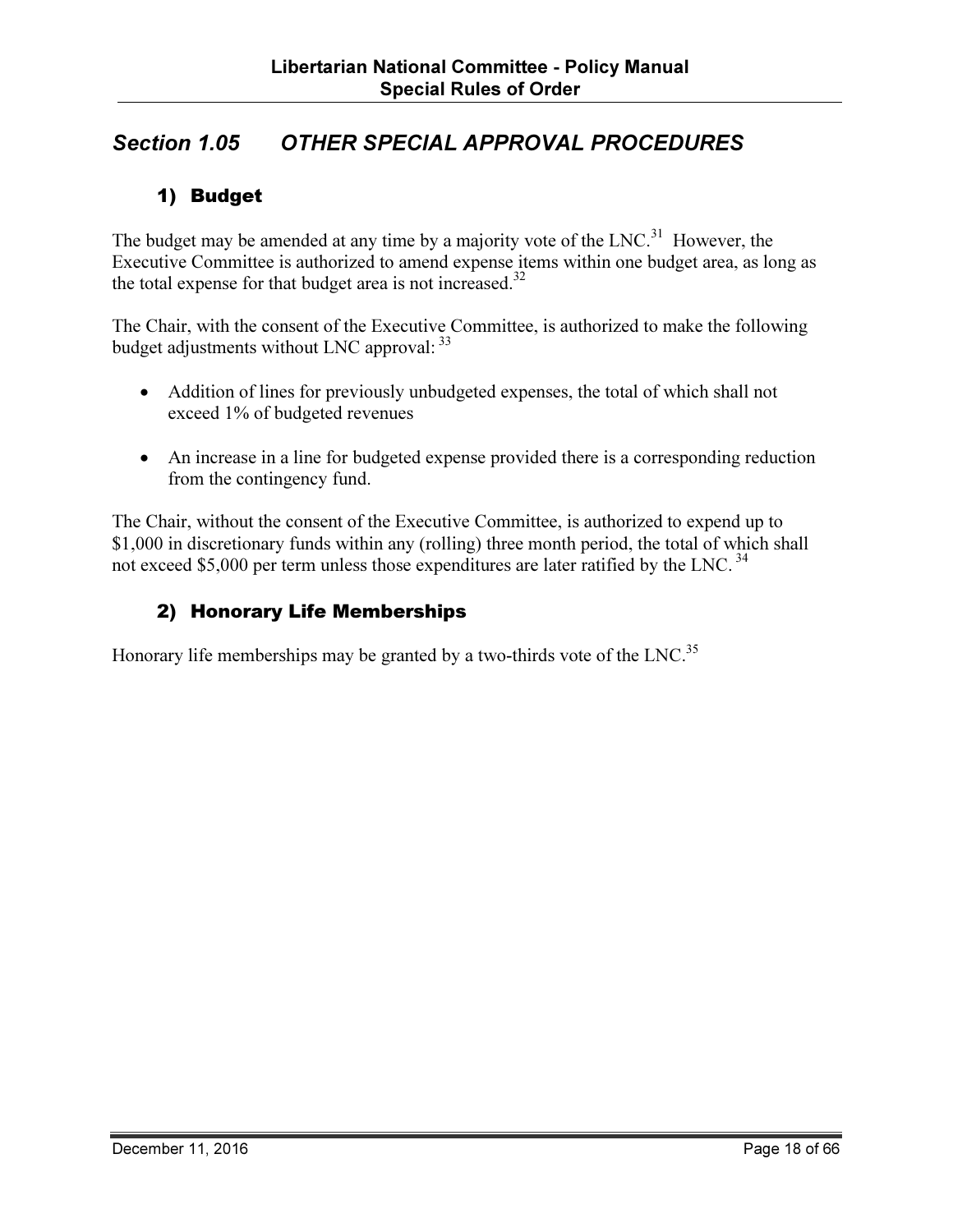# Article II. STANDING RULES

Standing Rules relate to details of administration. They are superseded only by the parliamentary authority, Special Rules of Order, Bylaws, the Corporate Charter and any applicable procedural rule prescribed by federal, state or local law, unless the rules in such documents specifically provide for their own suspension.

A standing rule may be adopted, amended, rescinded or suspended. Adoption requires a majority vote. Amendment or rescission requires either (a) a majority vote with previous notice or (b) without notice a two-thirds vote, or (c) a majority of the entire membership of the Libertarian National Committee. Suspension requires a majority vote of the Libertarian National Committee, but rules which have their application outside of the session which is in progress cannot be suspended.<sup>36</sup>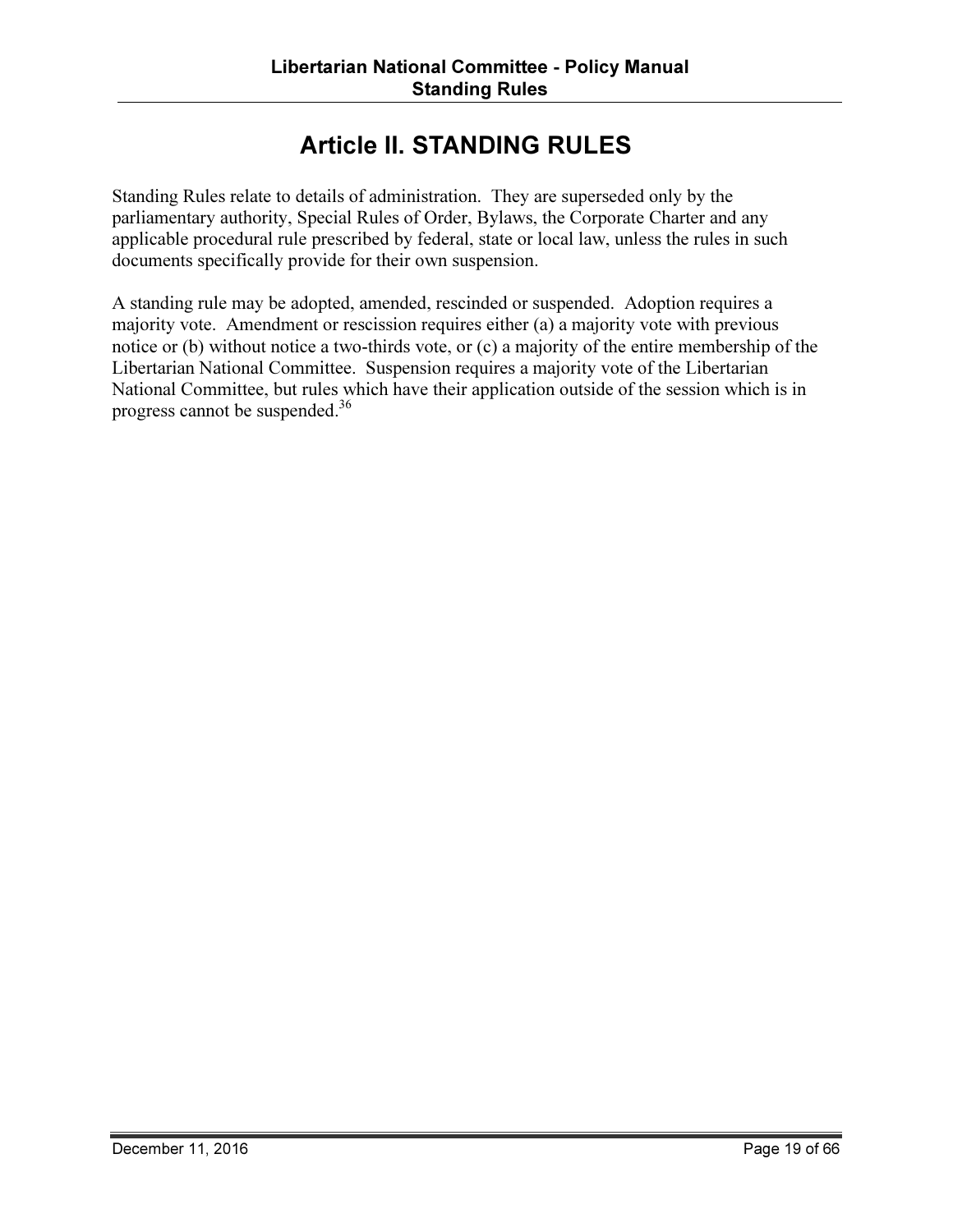### Section 2.01 OBLIGATIONS AMONG BOARD MEMBERS AND **STAFF**

### 1) Confidentiality

The officers, employees, agents, and members of the LNC shall not be personally liable for any debt, liability, or obligation of the Party, unless caused by his or her breach of confidentiality.

#### 2) Conflict of Interest

Each LNC Member and each Party officer or employee shall disclose to the LNC situations in which such person's own economic or other interests, or duties to others, might conflict with the interests of the Party in the discharge of his/her duties. Any such disclosure shall be made at the earliest opportune moment, prior to the discharge of such duties and clearly set forth the details of the conflict of interest, in a written disclosure statement provided to the Secretary. No LNC Member, Party officer or employee shall: (a) transact business with the Party unless the transaction is fair and equitable to the Party; or (b) use information gained in the discharge of Party duties to the disadvantage of the Party.

The Secretary shall maintain a register of all declared potential conflicts of interest by LNC members. This register will be presented and distributed to all LNC members at each regular LNC meeting.

#### 3) Employment Terms

Employment agreements shall require adherence to the Bylaws and policies adopted by the LNC as a condition of employment.

Employment agreements shall specify in writing that registering as delegate to any national party convention constitutes an immediate resignation of employment.

Employment agreements with bonus provisions must make the bonuses contingent on objectively-measured achievements.

Employment agreements with bonus provisions based on revenues shall exclude convention and bequest revenues.

Employment agreements with bonuses based on achievements during a period of time shall require that the employee be an employee of the Party on every day of that time period to be eligible for the bonus.

Employment agreements shall include information about any obligations by the LNC to pay moving and moving-related expenses. A maximum on the total amount of such expenses to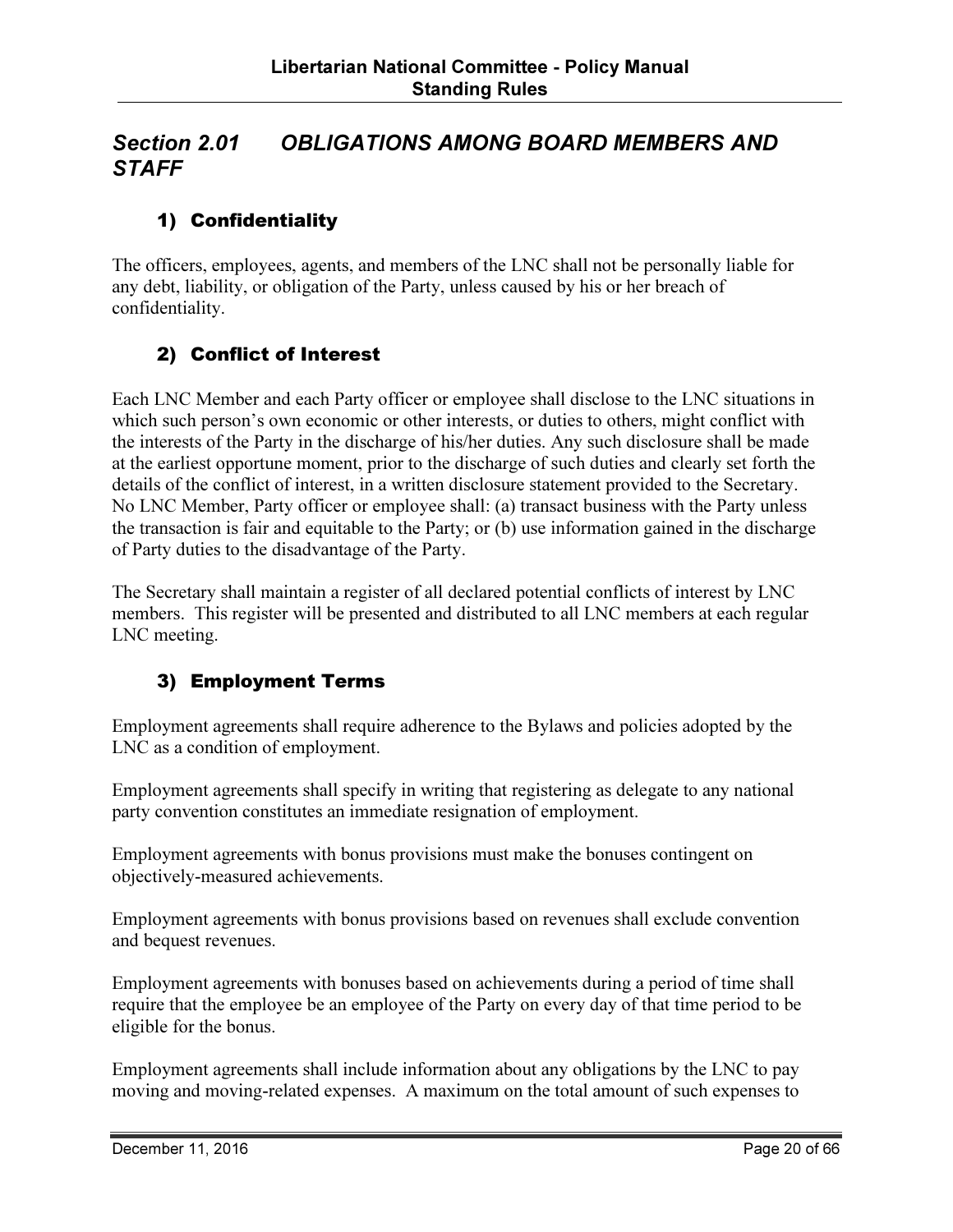be paid shall be specified. In addition, the specific expenses must be approved by the LNC chair.

No employee of the Party shall be a member or alternate of the LNC or any Bylaws-specified committee.<sup>37</sup> Any person employed by the Party shall be terminated immediately upon his or her acceptance of election or appointment to the LNC or any Bylaws-specified committee.

Except as otherwise authorized in this Policy Manual, no employee of the Party shall endorse, support, or contribute any money, use his or her title or position, or work as a volunteer, employee, or contractor to aid:

- any candidate for public office prior to nomination, or
- any candidate for Party office

This shall not preclude any Party employee from being a candidate for public office.

#### 4) Harassment and Offensive Behavior Prohibition

The Libertarian Party is founded on the key principles of liberty, responsibility, and respect. With that foundation, it is to be expected that libertarians treat each other with professional respect, thoughtful consideration, and fundamental decency. Violation of this expectation by members of the Party not only risks substantial legal penalties, it also undermines the very legitimacy of the Party and the honor of its members. Violation of this expectation by members of the LNC, whether towards other LNC Members or HQ staff, is therefore especially egregious. To prevent such inappropriate behavior, the following standards must be observed:

- All collective deprecation, whether alluding to sex, race, color, national origin, disability, age, religion, or any other protected category, must be avoided. Every person is a unique individual, and as the Libertarian Party is the Party of Individual Liberty, this injunction should doubly apply.
- Sexual harassment, like other forms of harassment, is prohibited. Sexual harassment includes unwelcome sexual advances, requests for sexual favors or any other conduct of a sexual nature when: (1) submission to the conduct is made either implicitly or explicitly a condition of employment; (2) submission to or rejection of the conduct is used as the basis for an employment decision affecting the harassed employee; or (3) the harassment has the purpose or effect of unreasonably interfering with the employee's work performance or creating an environment that is intimidating, hostile or offensive to the employee.
- Any behavior, whether verbal or physical, that clearly offends a reasonable person libertarian or not – must be avoided. Libertarianism is a philosophy of respect for the individual, and must not be presented as being in harmony with behavior generally regarded as offensive.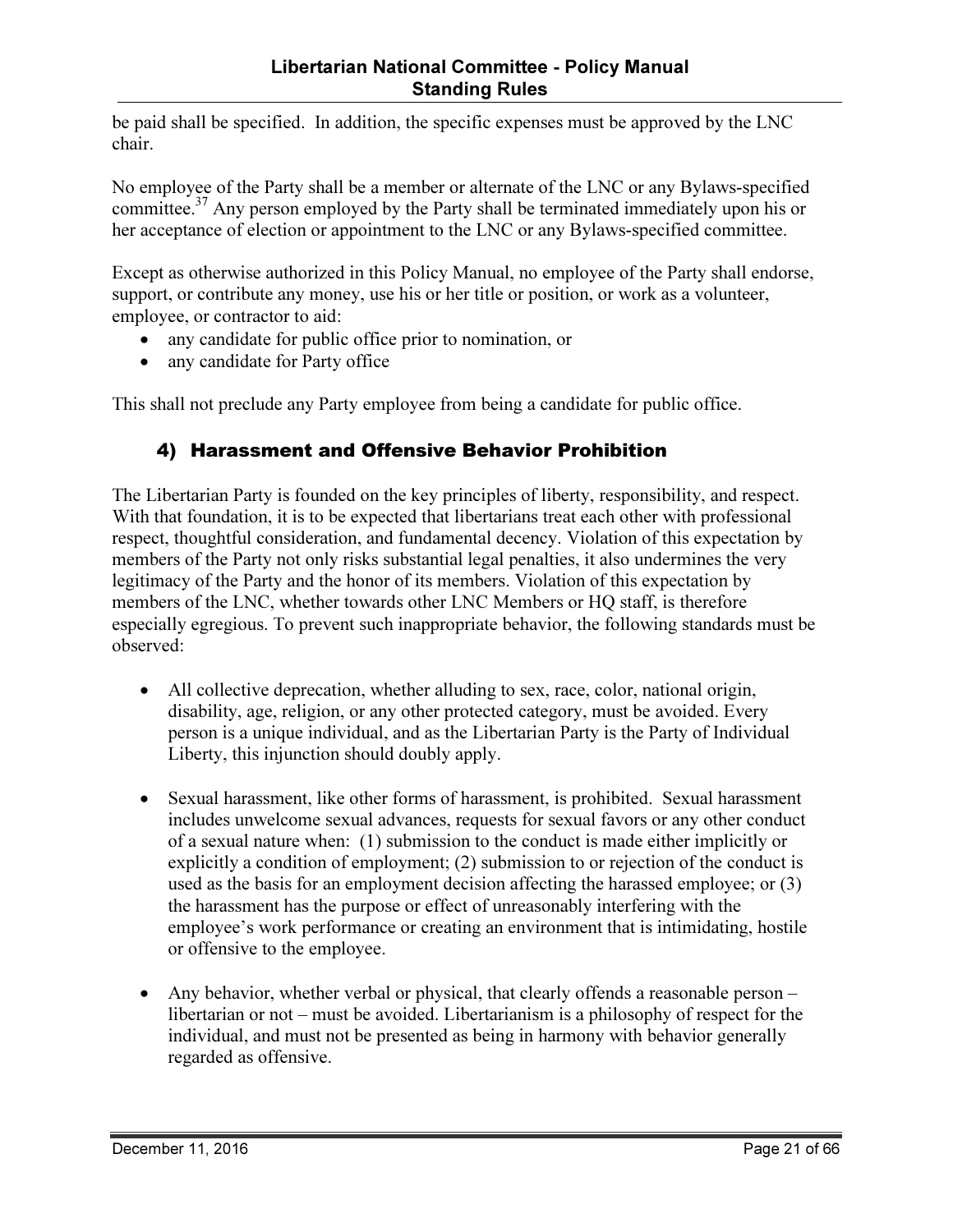• Any interaction which might be interpreted as abusing the apparent employeremployee relationship must be avoided. This applies to interactions of LNC Members with staff, and is to be extended to interactions with any consultant hired by the LNC.

You must exercise your own good judgment to avoid any conduct that may be perceived by others as harassment. The following conduct could constitute harassment:

- unwanted physical contact
- racial or sexual
- epithets
- derogatory slurs
- off-color jokes
- sexual innuendoes
- unwelcome comments about a person's body
- propositions
- leering
- unwanted prying into a person's private life
- graphic discussions about sexual matters
- suggestive behavior, sounds, gestures or objects
- threats
- derogatory posters, pictures, cartoons or drawings

As a rule of thumb, if you think it might be offensive, it probably is.

Toward ensuring that all LNC Members are thoroughly familiar not only with this policy but also the ramifications of it, they must participate in a standard program of exposure to the issues raised by these concerns. The Chair is responsible to select the content of this training program, in consultation with Counsel, and participation should be arranged at the earliest practicable opportunity after the person becomes an LNC Member.

Any agreement that the LNC enters into with an affiliate must stipulate that the affiliate incorporate the principles set forth in the policy.

Any violation of this policy should be brought to the attention of the Chair, or the Chairman of the Judicial Committee. In response to every complaint, LNC will take prompt and necessary steps to investigate the matter and will protect the individual's confidentiality, as much as possible, recognizing the need to thoroughly investigate all complaints. LNC will take corrective and preventative actions where necessary. LNC will not retaliate against any individual who in good faith brings a complaint to the attention of LNC or participates in an investigation regarding a complaint. Any employee who violates this policy is subject to discipline, up to and including discharge.

Violations of this policy may result in disciplinary action against the perpetrator.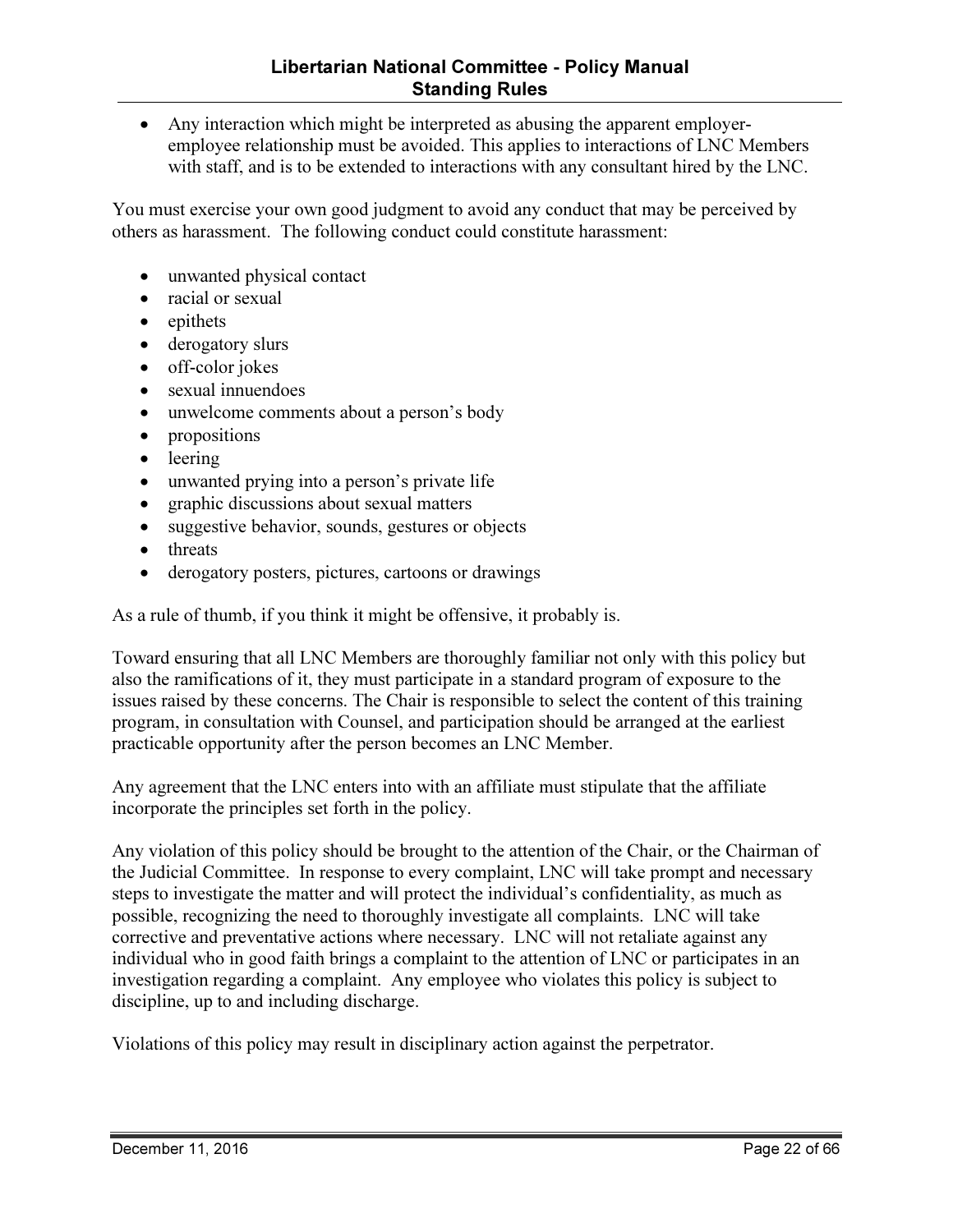## Section 2.02 COMMITTEE SCOPE AND RESPONSIBILITIES

#### 1) Committee Reports

At each regular LNC meeting, each committee created by the LNC will at minimum provide a written report at least 7 days prior to the session noting the dates and attendance rosters for each of their meetings since the previous regular LNC meeting.

#### 2) Advertising & Publication Review Committee

The APRC shall review and advise whether public communications of the Party violate our bylaws, Policy Manual or advocate moving public policy in a different direction other than a libertarian direction, as delineated by the Party Platform.

Public communications may be defined in either of two categories: time-sensitive or enduring.

- Public communications that are of a time-sensitive nature, namely mass e-mails, news releases, twitter posts and blog entries, shall be made available to the APRC upon their publication.
- Public communications that are of a more enduring nature, such as LP News, Liberty Pledge News, self-published party literature and fundraising letters, shall be made available to the APRC before the final proof is approved for printing and distribution.

Staff may seek advance advice from the APRC on any proposed communication.

Staff may reasonably conclude that the failure of the APRC to provide advice in a timely manner is tantamount to the committee's approval.

- In the case of public communications that are of a time-sensitive nature, a response is considered timely if made within six hours of staff's submission of the subject matter to the committee, if submitted prior to its publication; and within forty-eight hours, if submitted after its publication.
- In the case of public communications that are of a more enduring nature, a response is considered timely if made within twenty-four hours of staff's submission of the subject matter to the committee.

If a majority of the committee concludes that a public communication violates the bylaws, Policy Manual, or advocates moving public policy in a different direction other than a libertarian direction, as delineated by the Party Platform, the committee chair shall report such to the Executive Director and the LNC Chair, citing the specific platform plank, bylaw or Policy Manual section. Official decisions of the APRC which are overridden shall be promptly reported to the LNC without revealing confidential employer-employee matters.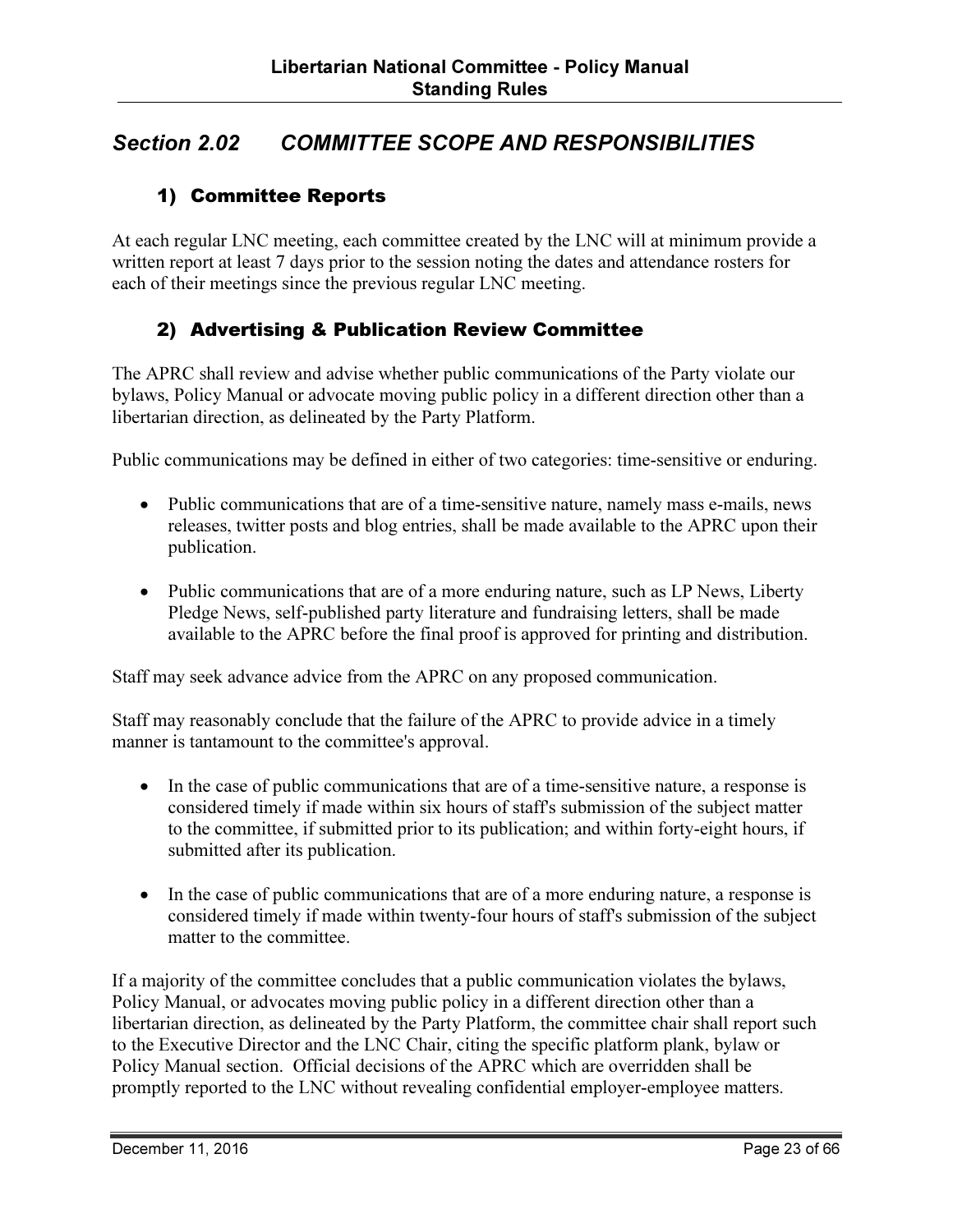#### Libertarian National Committee - Policy Manual Standing Rules

Communications between the APRC, staff, and the LNC Chair are in the nature of confidential employer-employee communications. However, the APRC may by majority vote agree to consult with other relevant individuals about matters which come before it, conditioned upon the prior agreement by such individuals to maintain confidentiality of the discussions. The LNC Chair in his bylaws-defined role as Chief Executive Officer of the Party retains the sole right to discipline and discharge employees who repeatedly contravene official party positions.

#### 3) Affiliate Support Committee

For any affiliate not in a region, the Vice-Chair will serve the same intermediary role that Regional Representatives serve for the affiliates in their respective regions.

The Affiliate Support Committee (ASC) shall identify the needs and interests of the various affiliates. In addition, the ASC shall identify those affiliates that are in particular need of assistance that the LNC can provide.

The ASC shall deliver a report to the LNC for the last LNC meeting of each calendar year, identifying and prioritizing those needs and interests of the various affiliates. This ranked list shall be taken into consideration when drawing up the following year's budget, and throughout the year as needed. This list will also assist the Executive Director in deciding how to assign tasks to staff, by identifying those services that staff provides to the affiliates that are the most desired.

The ASC shall also, as and when needed, recommend to the LNC measures that will address the particular affiliates that need assistance from the LNC.

The ASC will also establish a process for tracking the progress in meeting those needs.

#### 4) Audit Committee 38

The Audit Committee's tasks are to select an independent audit company and to direct the scale and scope of standard annual audits of the Party's accounting records and processes. Following receipt of the audit company's report, the Committee shall help the LNC interpret the audit results and assist the latter in preparing any action plans that might be needed to alleviate deficiencies.

#### 5) Awards Committee

For the convention awards described below, the Awards Committee shall set the budget, manage the nomination process, select the award winners by committee vote, secure the awards, and present the awards at the convention.

The award descriptions are: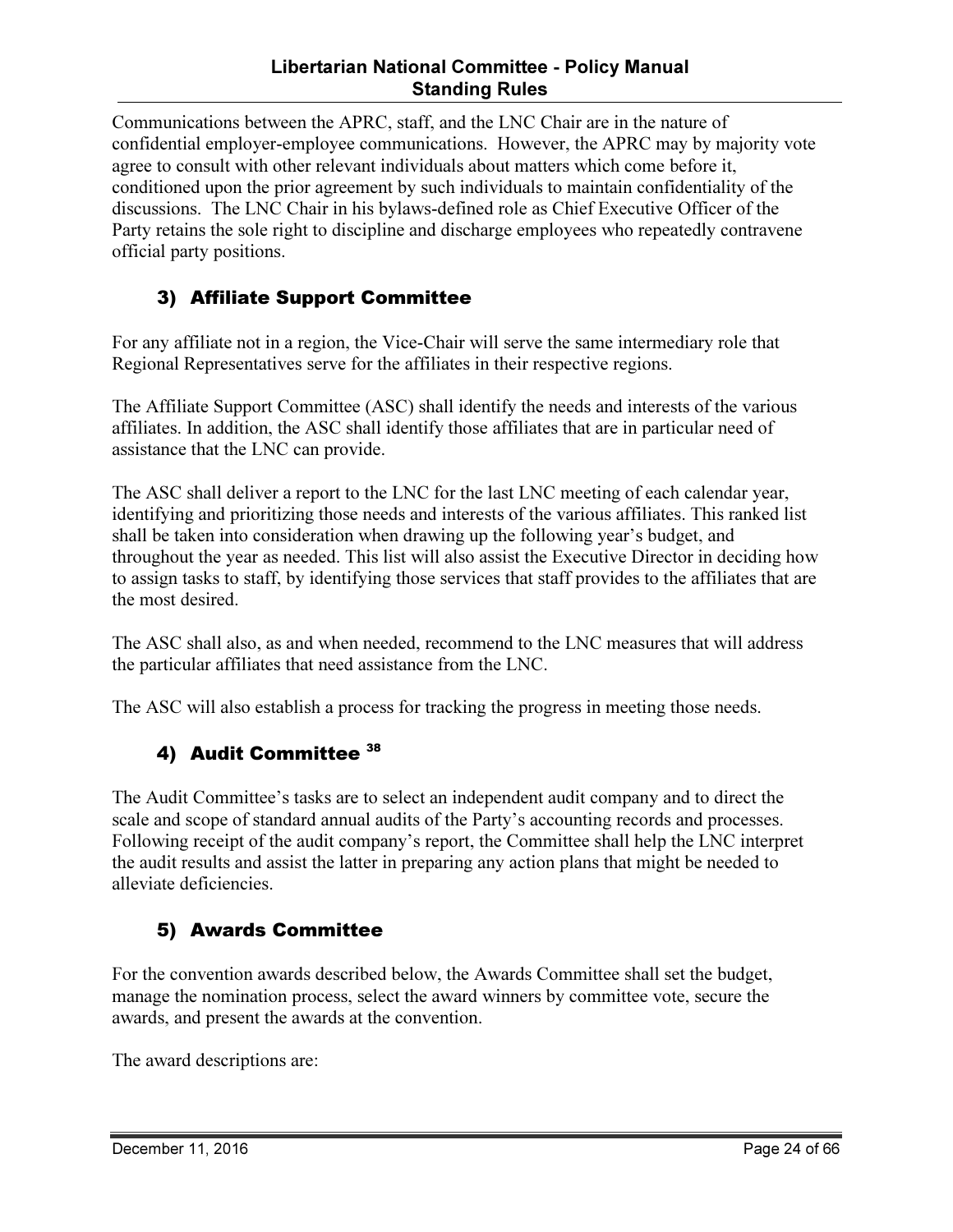#### Libertarian National Committee - Policy Manual Standing Rules

**Thomas Jefferson Leadership Award** with recognition of outstanding leadership, high character, and dedication to the principles and goals of the Party.

**Patrick Henry Candidate Award** with recognition of a very effective campaign for public office at the state or federal level, while communicating Libertarian ideas, principles, and values.

**Thomas Paine Communication Award** with recognition of outstanding communication of Libertarian ideas, principles, and values through written, published, or spoken communication.

Samuel Adams Activism Award with recognition of effective activism by building Party membership, organizing community outreach, or communicating Libertarian principles.

**The Hall of Liberty** induction is to honor lifetime or significant achievement that has made a lasting impact on the Libertarian Party and/or libertarian movement.

With a majority vote the committee may select recipients of the Thomas Jefferson, Samuel Adams, Thomas Paine, and Patrick Henry awards. While the committee has discretion as to the frequency of such convention awards, it is hoped that at least one recipient will be found worthy for each award at each regular convention.

With a unanimous vote the committee may select recipients of the Hall of Liberty award, with up to 3 inductees per convention. While the committee has discretion as to the frequency of this convention award, it is hoped that at least one recipient will be found worthy for each presidential nominating convention.

## 6) Convention Oversight Committee

The Convention Oversight Committee shall make recommendations for convention sites to the LNC, but the LNC shall choose the site. On other matters concerning the Party's conventions, the committee shall act on behalf of the LNC, including:

- conveying requirements to convention planners.
- ensuring the convention meets the Party's needs.
- reviewing and approving in a timely manner major elements, such as contracts, the convention budget and the convention program.

The committee shall periodically report its decisions and actions to the LNC. The committee may begin its work as soon as its members from the LNC are appointed.<sup>39</sup>

During the 90 days following a convention, the committee shall make a final report to the LNC of actual versus expected convention performance, and the committee shall update the online convention archive with information comparable to what the archive contains for past conventions.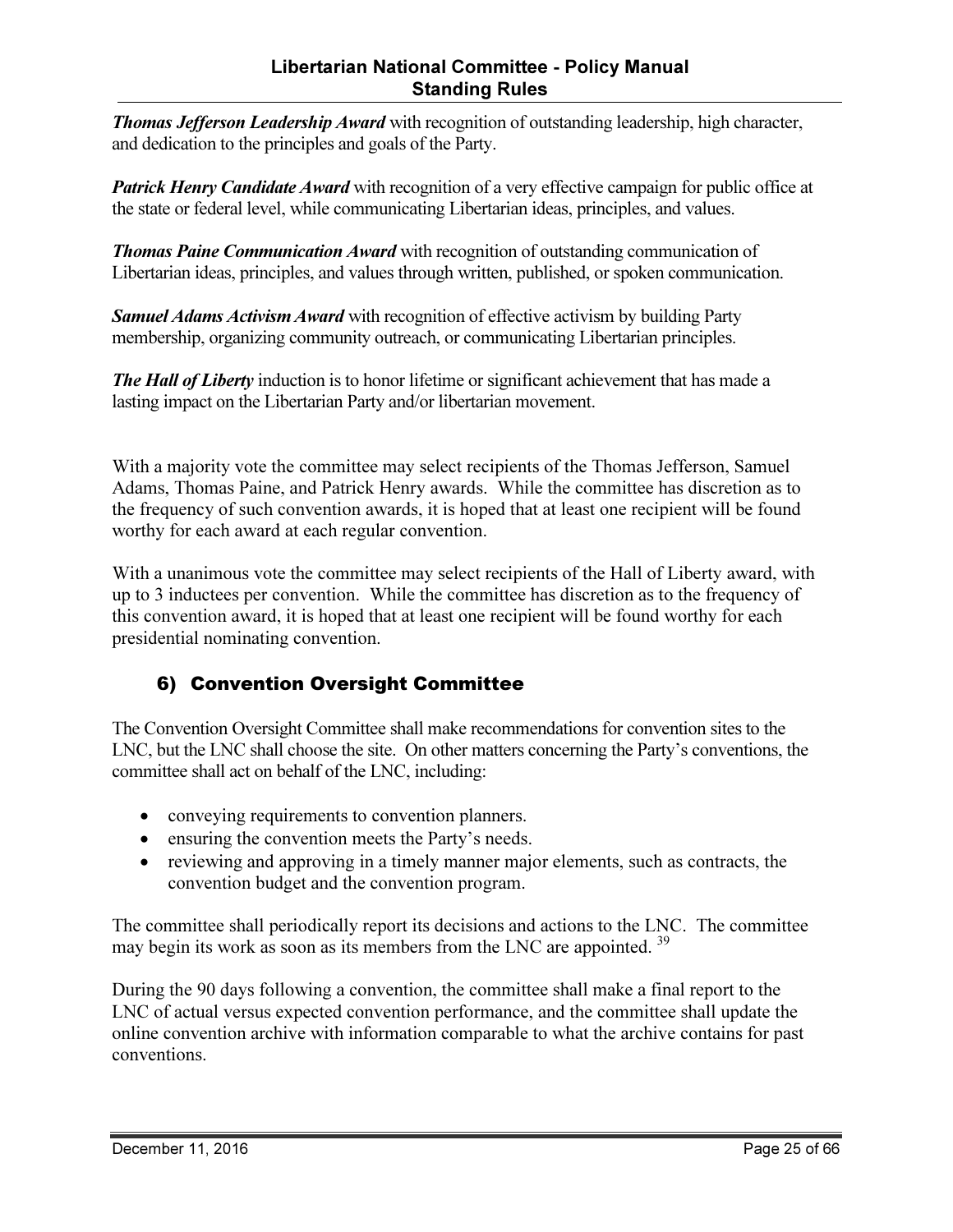#### 7) Employment Policy and Compensation Committee (EPCC)

The Employment Policy and Compensation Committee shall develop documents, procedures, and guidelines for the effective administration, supervision and development of Staff, including but not limited to job descriptions, compensation ranges, hiring, training, performance reviews, promotion, progressive discipline and termination. The LNC may supersede any such documents, procedures and guidelines by adopting a replacement.

The Employment Policy and Compensation Committee shall also be available to Staff to discuss on a confidential basis the working environment or observed violations of the Policy Manual.

Following General Counsel's review of a director-level employment contract, the EPCC shall review the proposed contract and any related advice from General Counsel. No such contract may be signed by the Chair without having first obtained either EPCC approval of the contract at least 10 days prior, or an affirmative vote from a majority of the fixed membership<sup>40</sup> of the LNC.

#### 8) Information Technology Committee

The IT Committee shall

- Work with staff and state chairs to identify the Information Technology needs of the LP;
- Discuss with staff and state chairs the anticipated IT needs and how to meet those needs;
- Survey the list of possible vendors and solutions to those needs, and reduce the list to a small number;
- By the LNC meeting following the convention, the committee will recommend to the LNC an implementation of the IT tools that will best satisfy those needs within the budgetary constraints of the Party;
- Monitor progress in the transition and implementation to that solution as it pertains to HQ;
- Monitor progress in the transition and implementation to that solution as it pertains to relations with the various affiliates; and
- Propose standards for transfer of data between HQ and the affiliates.

Nothing in this policy should be construed as requiring staff to consult with this Committee for routine changes or any changes that are not expected to have an effect on the way HQ deals with any affiliate. Any change to the Information Technology at HQ that will affect the way finances are handled or the way FEC reports are generated must be approved by the Treasurer.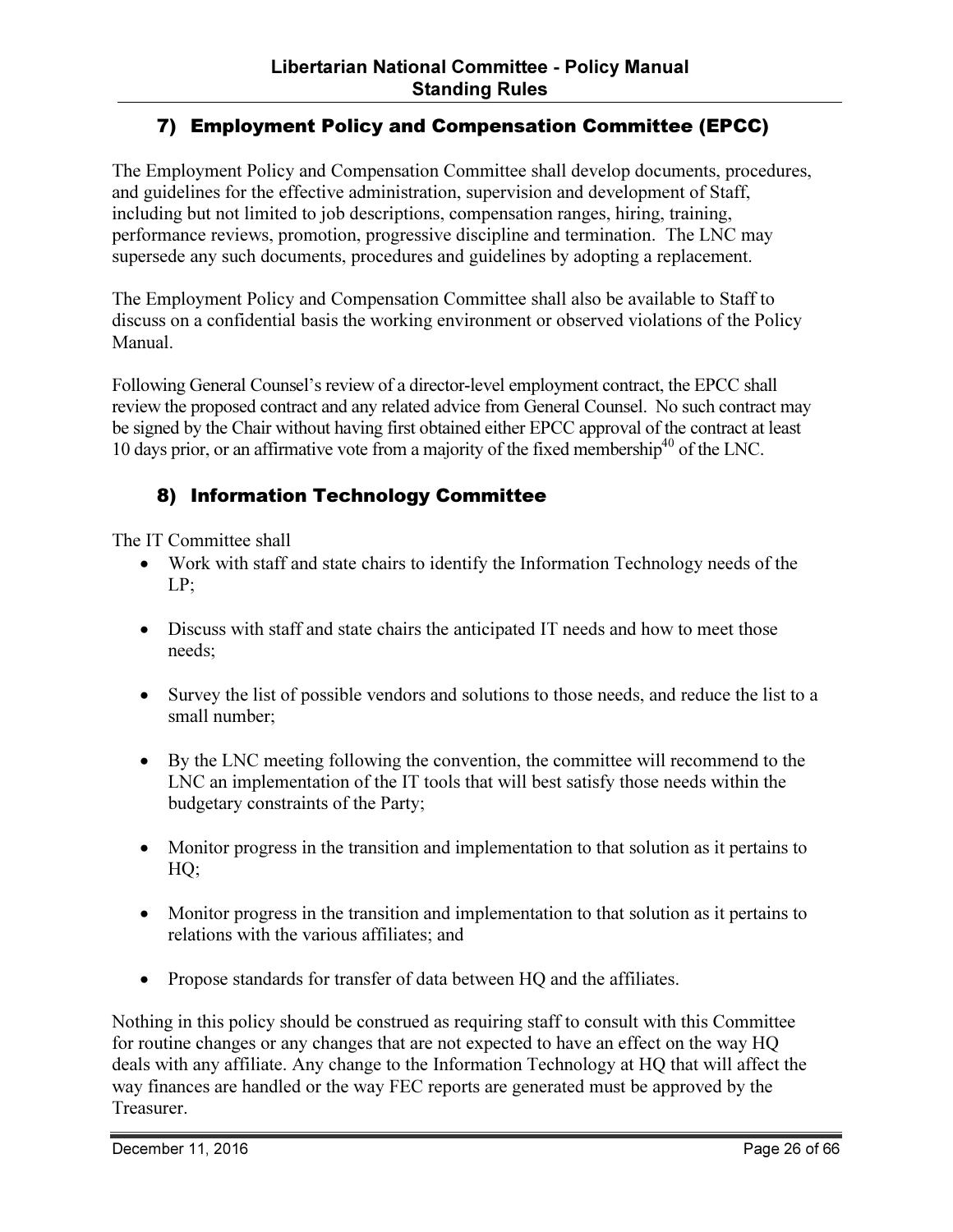#### 9) Ballot Access Committee

The Ballot Access Committee shall:

- 1. With the assistance of staff, collect and analyze information of all affiliates concerning ballot access needs.
- 2. Recommend to the committee as a whole the implementation of specific strategies and projects consistent with current budget allocations for ballot access.
- 3. Proposed strategies and/or projects shall represent the best use of budgeted funds allocated among the various acceptable ballot access techniques such as, but not limited to, petitioning, lobbying, litigation, public awareness, and collaboration with other organizations which are pursuing the goal of liberalizing ballot access laws.
- 4. With the assistance of staff, prepare and present ballot access reports at each general LNC meeting in a spreadsheet form which will include:
	- a. The specific affiliate(s) which is intended to benefit from the effort
	- b. Funds allocated to the effort
	- c. Expenses already incurred
	- d. Brief description of the progress of the effort in terms of specific statistics related to the effort
	- e. The specific individual(s) or organization(s) to which any funds were disbursed and/or which use of the any LP trademark, service mark, or logo were approved.
- 5. With the assistance of staff, and prior to the second general LNC meeting following the completion of the bi-annual election cycle ending in November of even numbered years, prepare and present a report which supplies the details of the entire election cycle ballot access effort with regard to:
	- a. Initial estimated expenses
	- b. Expenses actually incurred
	- c. Actual ballot access results
	- d. If appropriate, ballot access retention results
	- e. Significant problems encountered in the effort
	- f. Significant unexpected successes of the effort
	- g. FEC regulation issues encountered
	- h. Evaluation of the individual(s) and/or organization(s) which were directly contracted/interacted with.
- 6. Develop procedures and policies as reasonably appropriate to spread institutional knowledge of ballot access issues within the committee, LNC staff, officers of LNC affiliates, and future holders of these positions.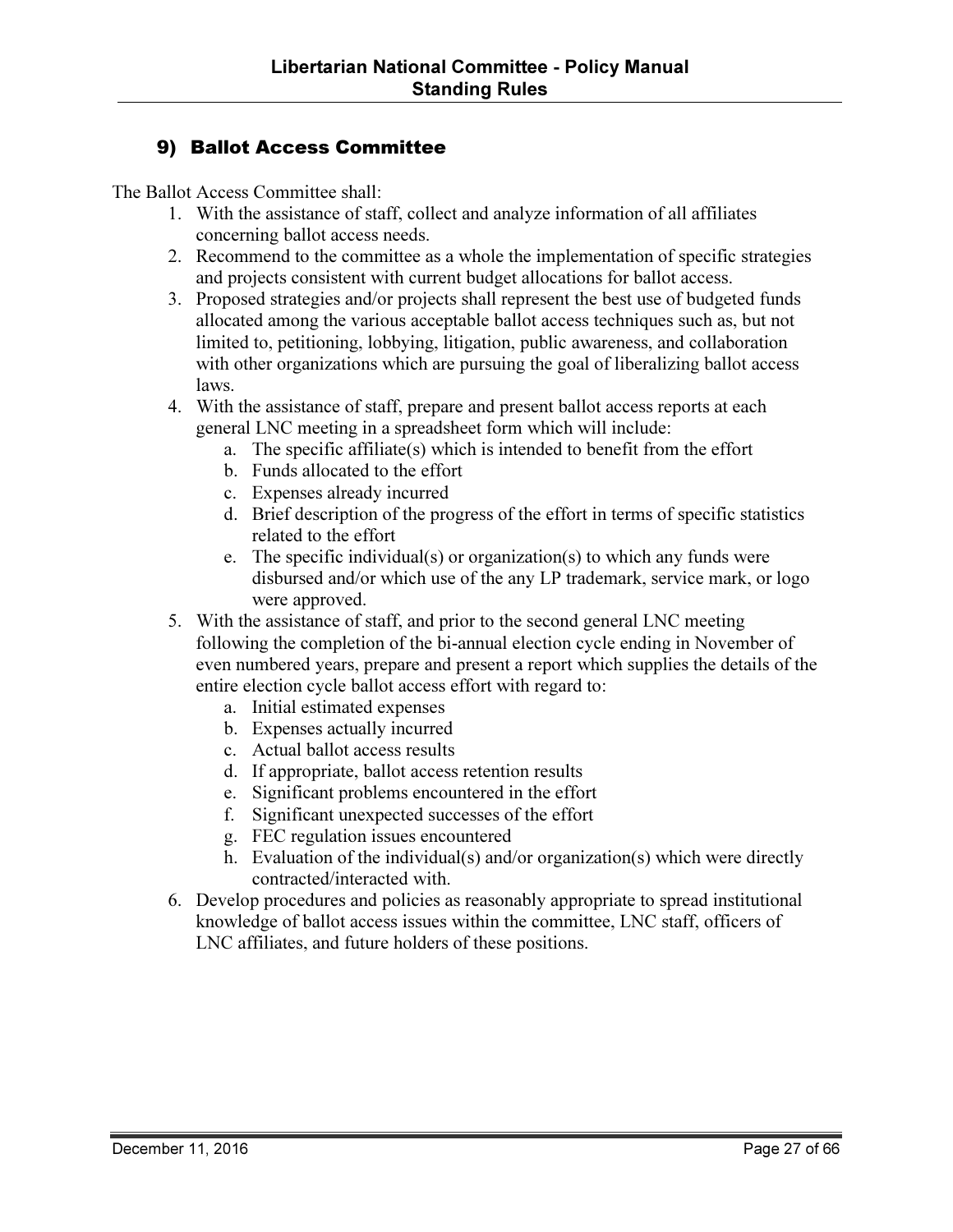## Section 2.03 FINANCIAL MATTERS

#### 1) Bad Debt Write-Off

A receivable shall be eligible for write-off if documentation of timely and reasonable efforts to collect the debt consistent with existing accounts receivable policy is presented and there is no likelihood of collecting the debt through a collection process.

Writing off any amount less than \$1,000 requires approval of the Chair; greater amounts require approval of the LNC.

Any debtor with a written off balance shall be denied any trade relationship with the LP.

#### 2) Banking Relationships

The Treasurer shall develop and maintain appropriate banking relationships. The Treasurer is authorized to set up checking accounts, with the approval of the Chair, in order to carry out the business of the LNC.<sup>41</sup> Persons permitted to sign will include only the officers, the Executive Director, and those LPHQ staff members to be agreed upon by the joint decision of the Chair and the Treasurer. $42$ 

#### 3) Budget

The Executive Committee, in consultation with the Executive Director, shall develop an annual operating budget and present it to the LNC for approval prior to the start of each fiscal year. This budget shall include a statement of anticipated revenue and expenditures in sufficient detail to adequately outline specific activities and plans, including those for raising funds, and to outline the major categories of expense required to implement each activity or plan.<sup>43</sup>

Sufficient details shall be provided that (at a minimum) include underlying assumptions and amounts for the following major categories:

- Support and Revenue
	- o Membership Dues
	- o Donations
	- o Recurring Gifts
	- o Board Member Solicitations
	- o Executive Director/Chair Solicitations
	- o Conventions and Events
	- o Publications, Materials and Other Sales
	- o Donor Restricted Funds (e.g. Ballot Access and Campus Outreach)
- Cost of Support and Revenue
	- o General Fundraising Costs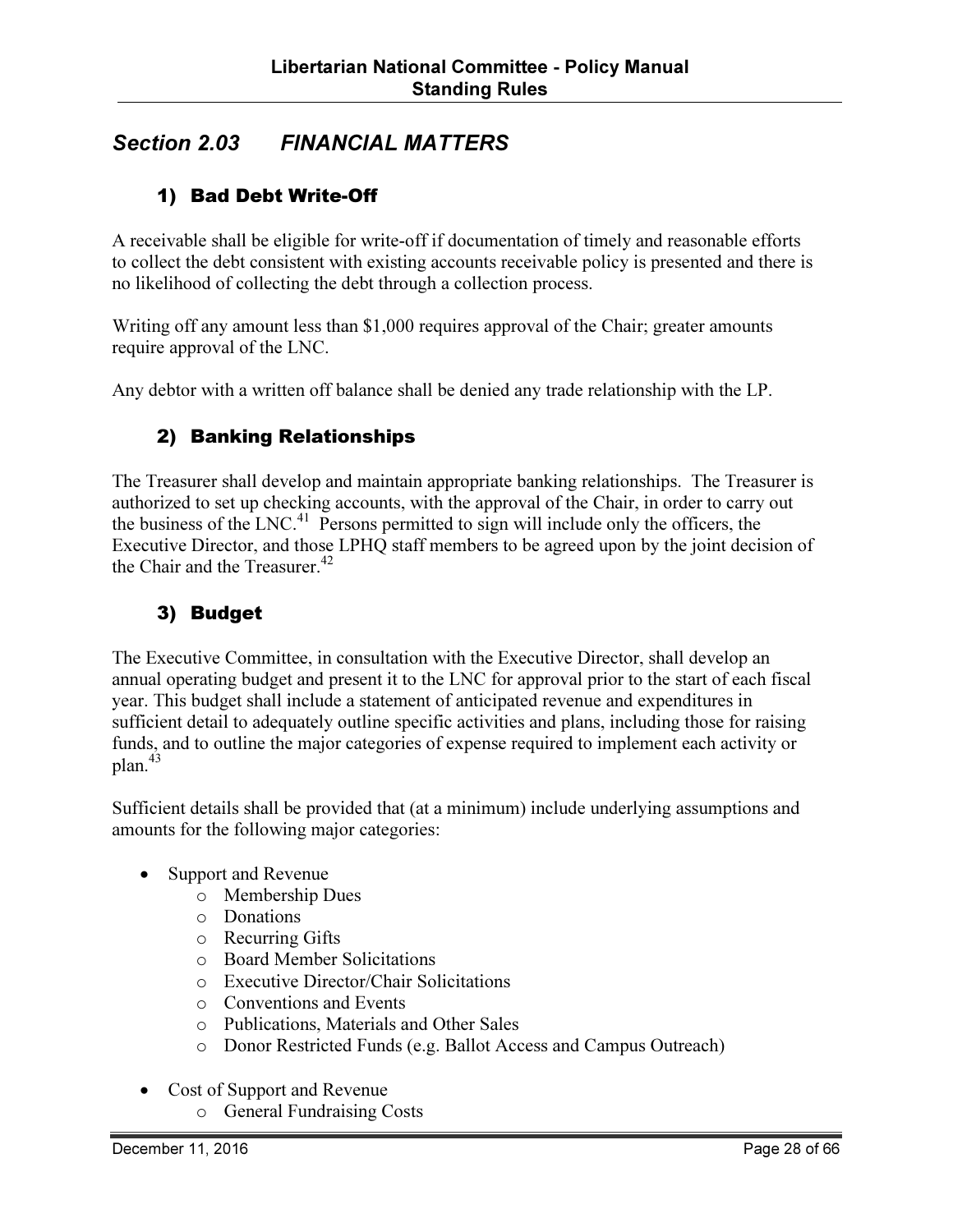- o Membership Fundraising Costs
- o Convention and Event Costs
- o Direct Costs Related to Other Sales
- Compensation and Administration
	- o Compensation Salaries, wages, benefits, taxes and related expenses
	- o Administration Rent and utilities, accounting, bad debts, bank charges, depreciation, equipment leases & maintenance, insurance, legal, office supplies, postage  $\&$  shipping, printing, software  $\&$  other information technology, telephone, travel and other administrative expenses
- Program Expenses
	- o Affiliate Support Develop and support state and county affiliate parties
	- o Ballot Access Getting candidates on ballots, including required lawsuits
	- o Branding Develop and maintain a positive image in the minds of voters
	- o Campus Outreach Recruiting and supporting on campus groups
	- o Candidate Support Recruiting and supporting candidates
	- o Litigation Lawsuits to change public policy, excluding ballot access
	- o Lobbying Efforts to change laws, including ballot access laws
	- o Media Relations Direct communication with the media
	- o Member Communications LP News and other member communications
	- o Outreach Initiatives to reach the general public and outside groups
	- o Voter Registration Voter registration campaign efforts
- Capital Expenditures

No budget shall be submitted to the LNC for approval that exceeds 110% of the actual revenue over the immediate past 12 months prior to the date of the budget approval.

Year-end closing positive or negative fund balances for restricted funds shall be reflected in the next year's budget as incremental budgeted expenses or revenues.

Funds shall not be disbursed for any budget line that exceeds the total budgeted expense amount by 10% or \$100, whichever is more. Funds shall not be disbursed for any expense which is not in the budget, unless otherwise authorized in this Policy Manual.

The exact levels of financial support provided by the Party for LP News shall be established annually in the approved budget for the Party or in other LNC resolutions.

The Treasurer shall report any unauthorized expenses to the LNC.

#### 4) Conventions

The Party shall not directly or indirectly compensate or otherwise underwrite or subsidize the convention travel, lodging (excepting room upgrades which the Party received at no cost), entertainment costs or speaker fees/honorariums of any Convention delegates. This policy shall not prohibit the Party from underwriting organized convention events offered to all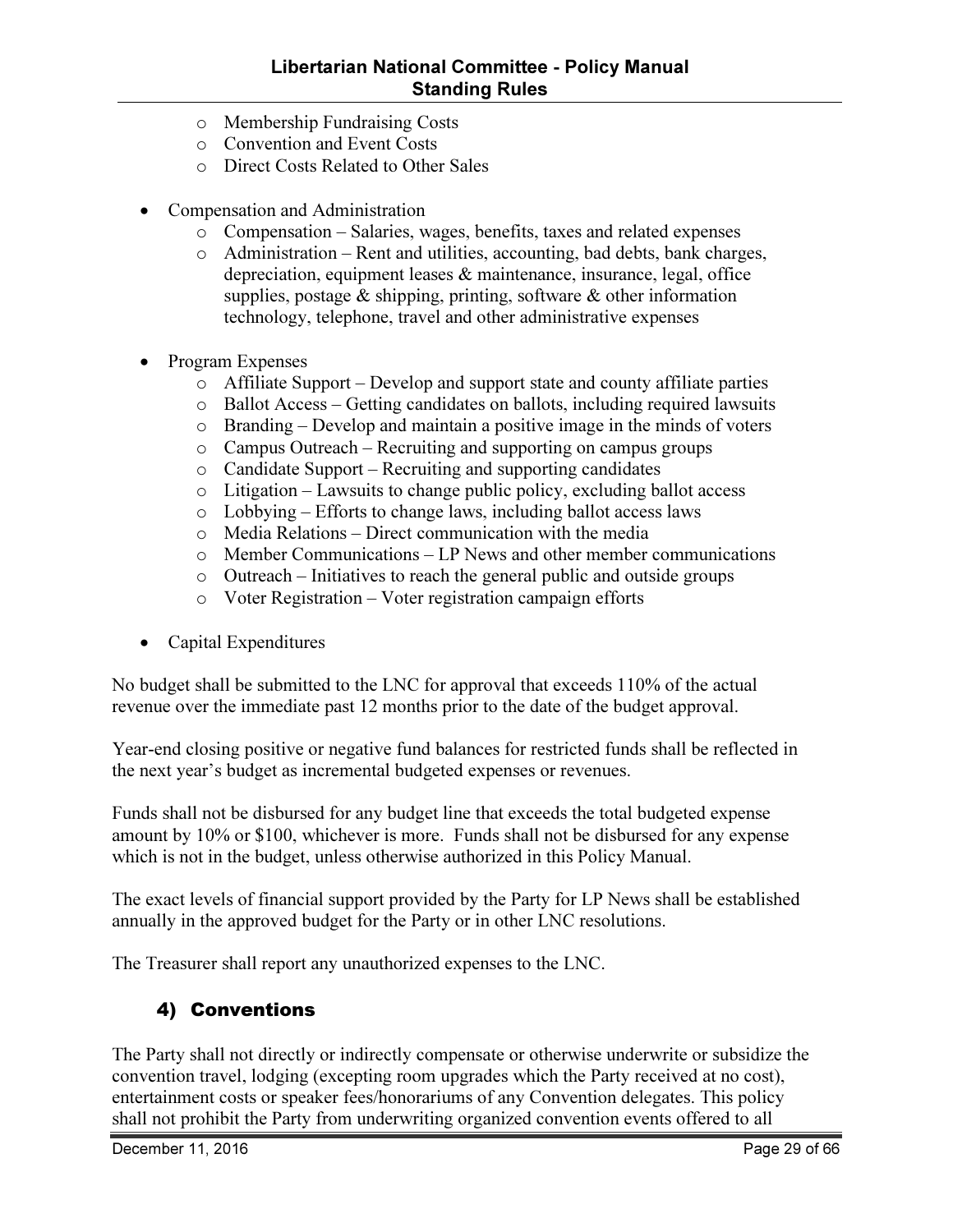donors of a particular level. Nor shall it prohibit delegates from receiving complementary meals or access to convention events in rough proportion to their level of volunteer work. All volunteer compensation must be approved by the Convention Oversight Committee, and contemporaneously published when actual compensation is received.

### 5) Credit Cards and Expense Reimbursements

All expenditures shall be evidenced by receipts. The Chair or Treasurer shall be required to approve (and evidence by signing or initialing) all expenses and expense account reimbursements in excess of \$200 made to the Executive Director or LNC members prior to payment or within thirty days of payment if the expenditure is incurred with a Party issued credit card. No advance shall be made. No officer shall approve his or her own expenses.

Travel expenses incurred by officers for the explicit purpose of conducting Party business (excluding those incurred for the purpose of attending LNC meetings) may be reimbursed. Business travel expenses not pre-authorized by the LNC must be deemed necessary and approved in writing by the Chair to qualify for reimbursement. All travel expense reports are to be audited by the Treasurer, and approved by the Treasurer and the Chair.

#### 6) Fixed Assets

Staff shall maintain a listing of fixed assets and update it monthly to record any additions or disposals. Depreciation shall be recorded monthly on a straight-line basis over the estimated useful lives of the related assets.

#### 7) Time Sheets and Expense Allocation

Each employee shall submit a timesheet at least once per pay period to reflect the number of hours worked, allocating such time to corresponding categories specified in the annual budget. Time sheets shall be reviewed and approved prior to employee time being entered in the payroll system. Payroll costs for each employee shall be allocated to expense categories in proportion with approved time. Separate general ledger accounts shall be used for allocated payroll costs.

Where appropriate, an expense shall be allocated to one category. Expenses that benefit more than one category or that are general administrative in nature shall be allocated to a general administrative account in the general ledger. Those expenses shall then be allocated on a monthly basis to expense categories in proportion to the allocation of payroll costs. Separate general ledger accounts shall be used for allocated general administrative costs.

Monthly financial statements shall separately report allocations of payroll and overhead to corresponding categories.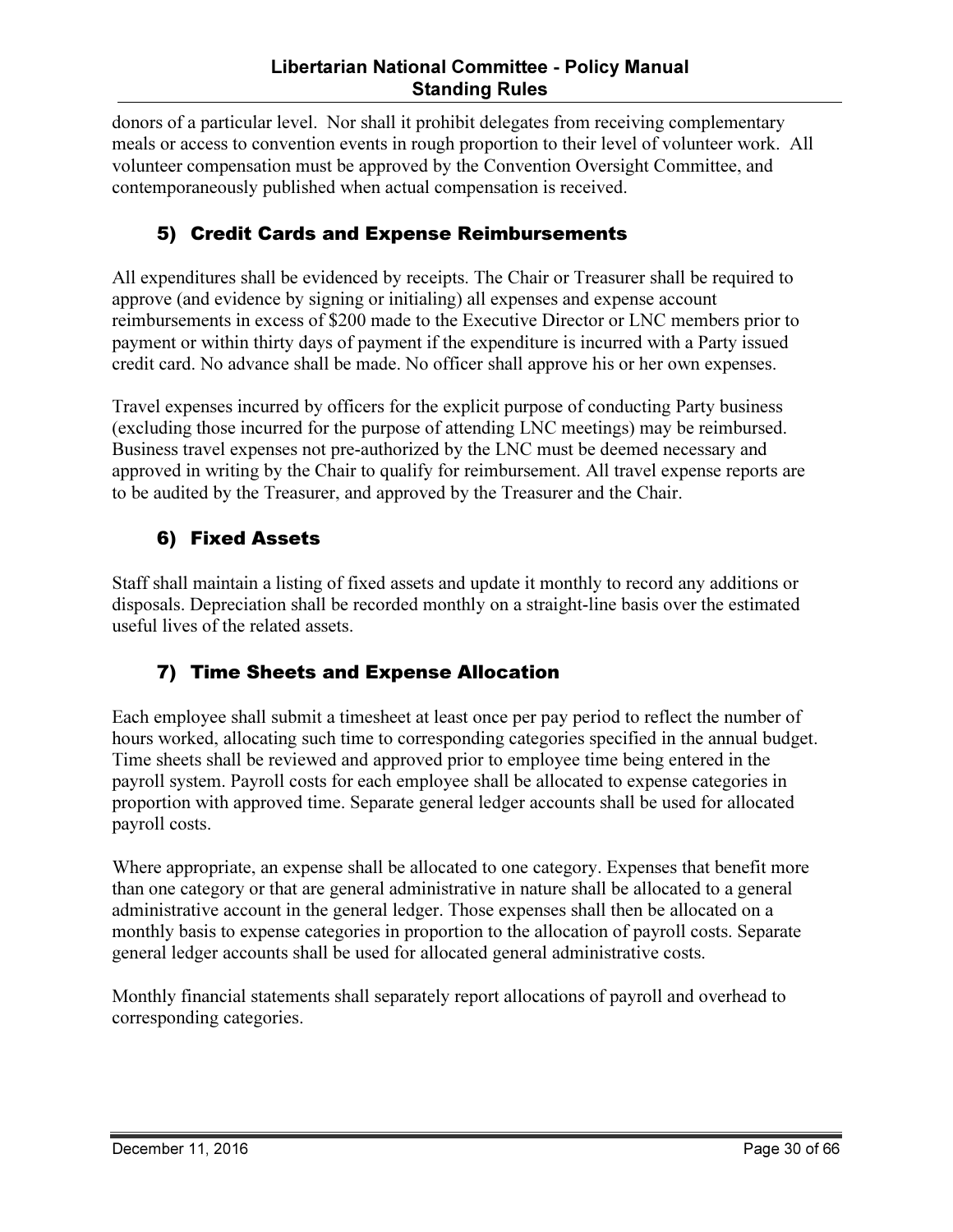#### 8) Inventories

Staff shall maintain an inventory listing of promotional and other inventoried items, costing units on a first-in, first-out basis. The list shall be updated periodically and an inventory count shall at a minimum be conducted annually at year-end. The results of each count shall be reconciled to the general ledger and accounting entries shall be made to ensure accurate presentation of ending inventory on the financial statements.

#### 9) Related Party Reporting

For each related party engaging in one or more financial transactions with the Party, all interim financial statements shall include a report of the status, nature and current and year-todate amounts with respect to such transactions, including contributions, expenses, loans, commitments, guarantees or any other transaction.

#### 10)Financial Exigency

The Chair or Treasurer is authorized to execute up to \$100,000 in promissory notes while the LNC has specifically declared that a state of financial exigency exists and the only reasonable method of forestalling legal action is to execute promissory notes.

The Chair must approve all negotiated terms with the goal being a schedule that the Party can successfully meet to extinguish its debts within six months. Such promissory notes shall only be executed with the following terms:

- Only for a legitimate trade payable in an amount not to exceed \$25,000 per vendor, and then only to each specific creditor or vendor involved.
- Vendor agrees in writing not to assign the note to any third party.
- A rate of interest no greater than 12% per annum from date of note execution.
- A duration not exceeding six months from note execution. If debt extinguishment is not possible in that time frame, no note shall be executed.

#### 11)Fundraising and Contributor Relationships

The Treasurer shall develop and maintain appropriate contributor relationships. The Chair shall approve all fundraising letters.

#### 12)Special Events

The LNC or the Executive Committee may designate certain Party efforts as "special events". All revenues for special events must be directly deposited into "Special Events" accounts dedicated for that purpose. All disbursements for special events must be made from these same accounts to the extent their balances permit. Other party funds shall not be dispensed for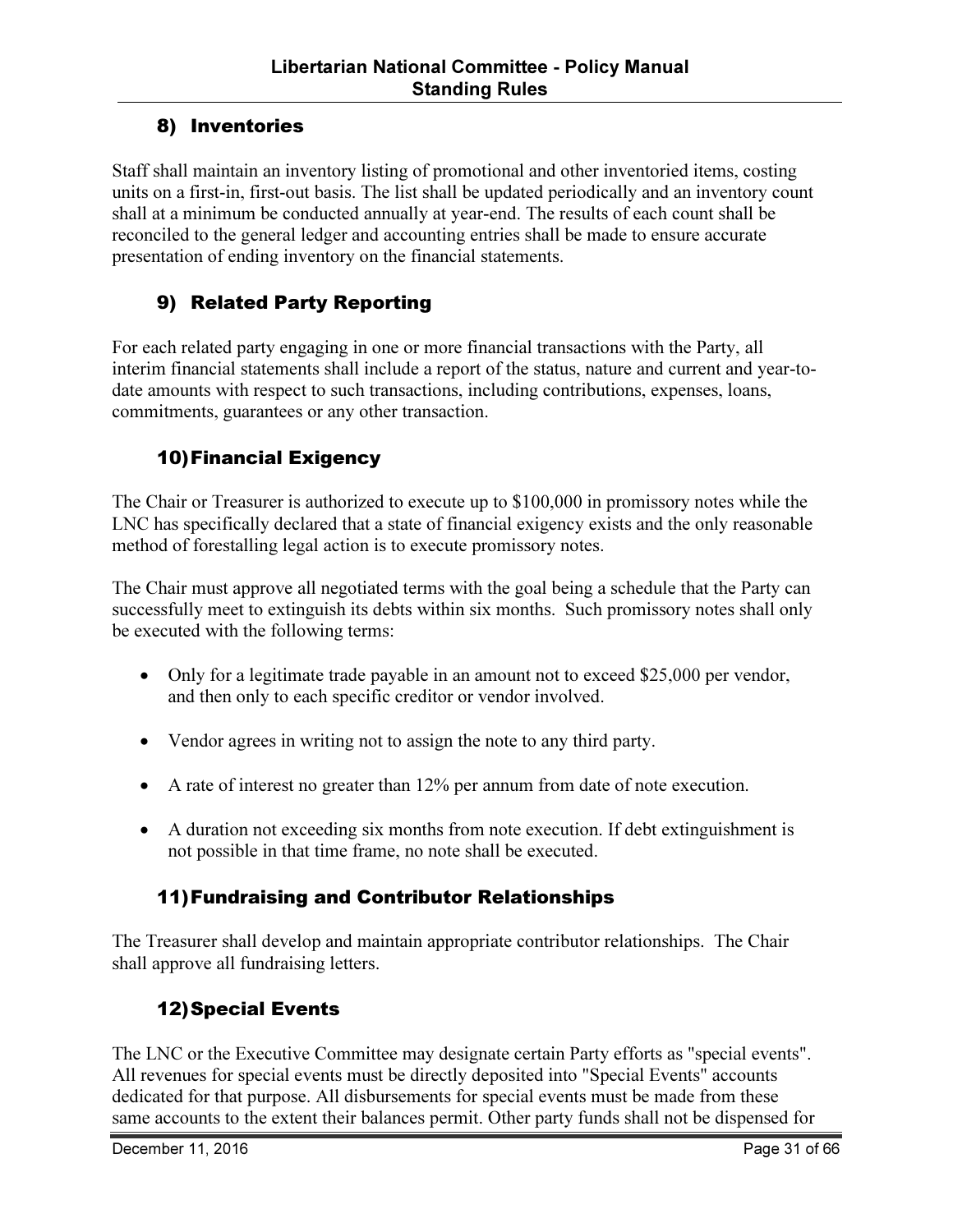#### Libertarian National Committee - Policy Manual Standing Rules

these events without prior approval of the Chair, nor shall special events funds be used for other purposes until all obligations relating to that event have been discharged.

#### 13)Project Funding

Projects shall be self funding and shall expend or obligate only money which has been received unless such expenditures or obligations are approved in advance by the LNC.

#### 14)Targeted Reserve

The targeted Reserve shall be equal to the sum of all monthly occupancy, labor and governance expenses.

#### 15)Treasurer's Reports

No later than 45 days after each calendar quarter, the Treasurer shall prepare a quarterly Treasurer's Report to be mailed to any sustaining member who either was a delegate at the most recent regular convention or requests such report.<sup>44</sup> The monthly Treasurer's Report shall include a listing of the year-to-date expenditures of the Chair's discretionary funds.

No later than the end of each calendar month, the Treasurer shall prepare a monthly Treasurer's Report to the LNC reflecting the Party's financial position and the results of its operations through the previous calendar month.<sup>45</sup>

#### 16)Presidential Campaign Support Fund

There is established a Libertarian Party Presidential Campaign Support Fund. This fund shall consist of dedicated contributions and optional allocations by the LNC for the express purpose of supporting the LP Presidential ticket. Fundraising appeals for these encumbered funds may be made at any time. Money from this fund may only be spent after the adjournment of a presidential nominating convention and before December 1st of the year of the following general election. Any money unspent by the general election shall remain in the fund. Funds may be spent on any lawful activity that directly benefits the LP presidential campaign, including but not limited to: advertising, press releases, LP support staff expenses, printed materials, signs, websites, direct mail, email, events, get out the vote efforts, and legal matters.

#### 17)Office Mortgage

It shall be the goal of the LNC to completely pay off the office mortgage as quickly as possible, and in any case prior to the due date of the 10-year balloon payment. Towards that end the LNC shall budget a minimum of \$60,000 in each odd-numbered year to pay down the principal until the mortgage balance is zero. Fundraising for this specific purpose shall be made a high priority. This provision does not preclude additional fundraising and prepayments in even-numbered years.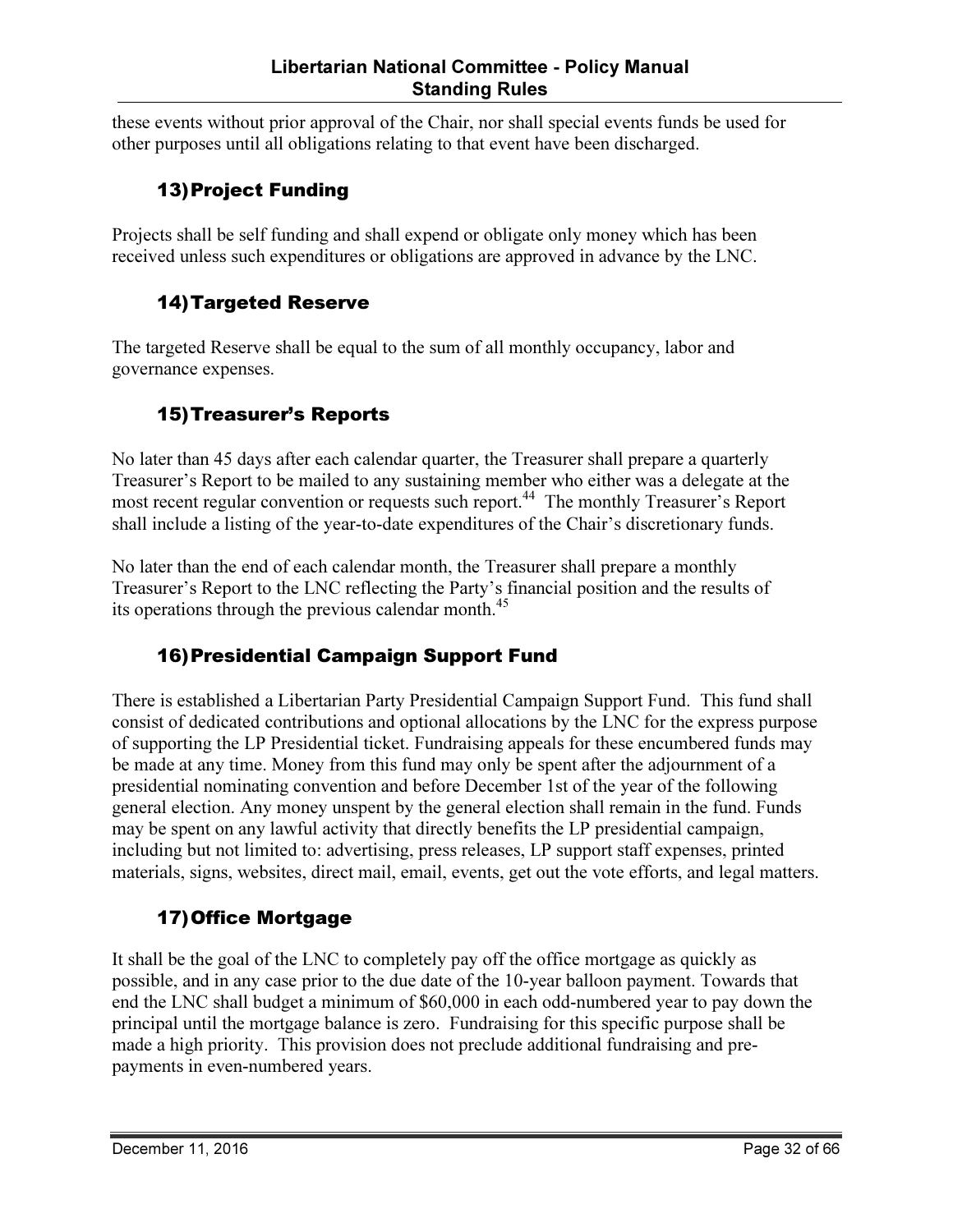#### 18)Debt and Capital Leases

The LNC and its staff may not incur debt, with the exception of trade payables, in excess of \$2,000, except with a <sup>2</sup>⁄<sub>3</sub> vote of the National Committee.<sup>46</sup> This includes entering into binding lease agreements with aggregate payments totaling more than \$2,000.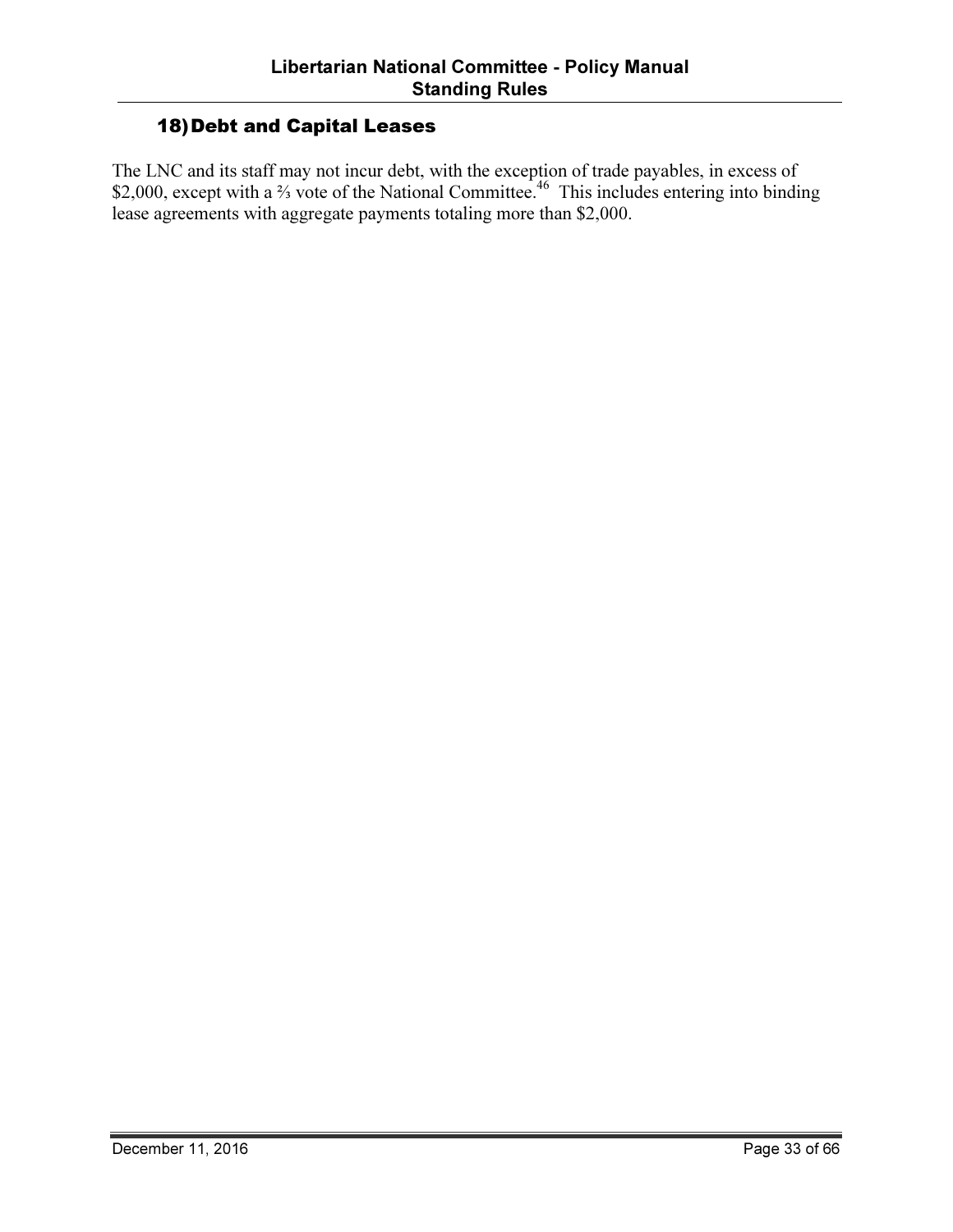## Section 2.04 LEGAL MATTERS

#### 1) General Counsel

The LNC shall appoint an attorney to serve as the Party's General Counsel.

#### 2) Authorization of Lawsuits

Prior to the filing of a lawsuit, or the joining of a lawsuit filed in any court, in which the LNC or the national Libertarian Party is proposed to be a named plaintiff, to the preparation and filing of a friend of the court brief, or to providing material (costing in excess of \$1,000) financial support for the litigation, the Chair shall:

- Advise all LNC Members (including alternates) of the proposed lawsuit, its purpose, and its estimated cost;
- Confirm, or seek and obtain approval for, the budgetary authority for the expenses of the lawsuit as provided elsewhere in this Policy Manual; and
- Seek and obtain approval of the Executive Committee for participation in the lawsuit.

#### 3) Contracts and Contract Approval

All contracts or modifications thereto shall be in writing and shall document the nature of the products or services to be provided and the terms and conditions with respect to the amount of compensation/reimbursement or other consideration to be paid.

The Chair shall approve any contract in excess of \$7,500.

All contracts of more than one year in duration or for more than \$25,000 shall be reviewed and approved by General Counsel prior to signing by the Chair.

No agreement involving a financial transaction with a related party shall be executed unless first approved by the LNC. Any such agreement shall be disclosed in a conflict of interest statement.

Independent contractors doing business with the LNC are required to sign formal contracts that clearly set forth the parties' intention that they be treated as independent contractors. Each contract for director-level employment and any related advice from General Counsel must be circulated to the LNC on a strictly confidential basis following EPCC approval and no later than 10 days prior to the Chair signing the contract.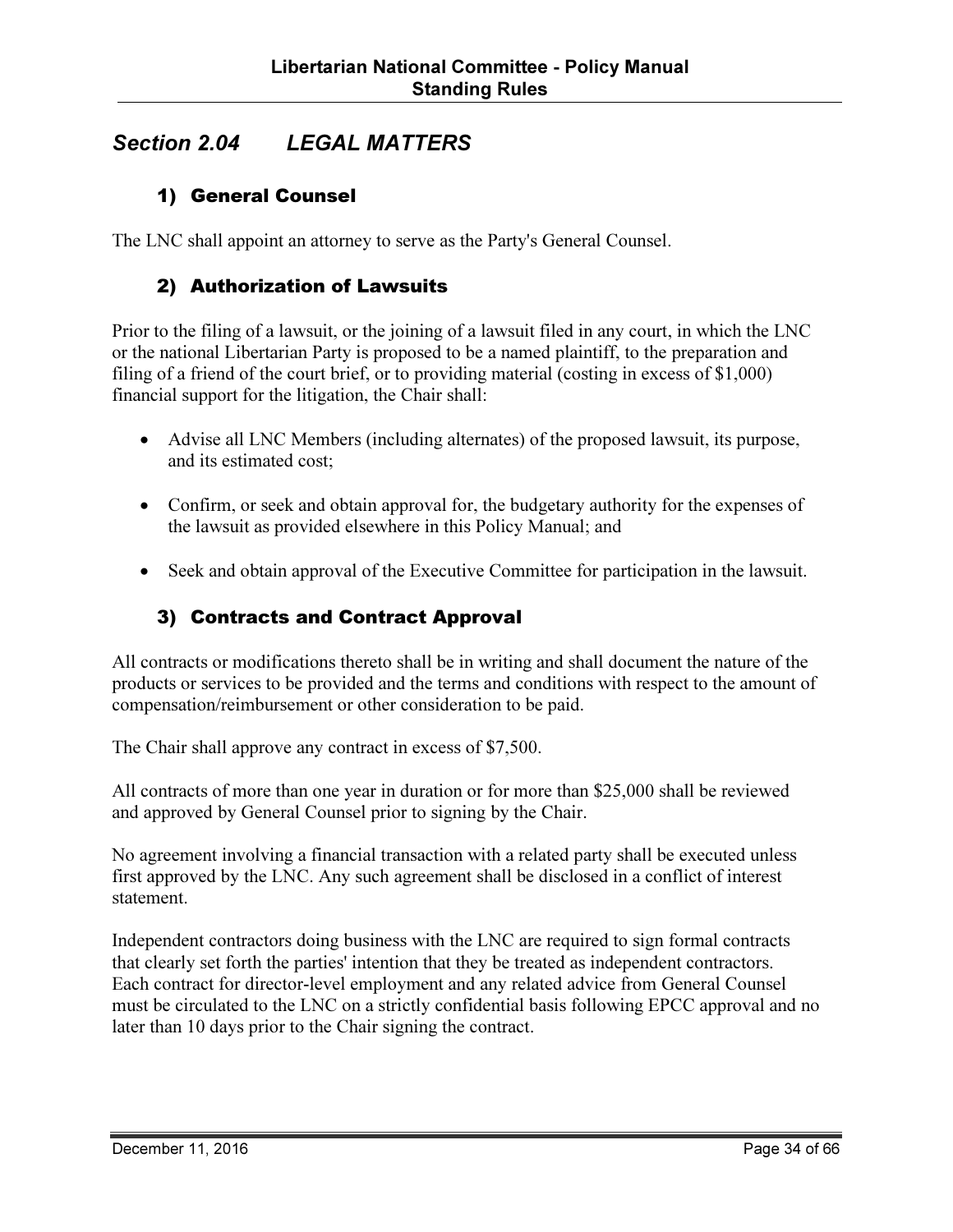#### 4) Indemnification

- The LNC shall retain sufficient Director's and Officer's liability coverage for board members and employees.
- Any officer, employee, or agent of the Libertarian Party who, acting on behalf of or as an authorized representative of the Libertarian Party, was or is a party to or has notice of becoming a party to any contemplated, pending, or seemingly completed legal proceedings, may be defended and shall be indemnified for all expenses and liabilities actually and reasonably incurred by such individual in connection therewith to the extent permitted by applicable law of the jurisdiction in which the Libertarian National Committee is incorporated.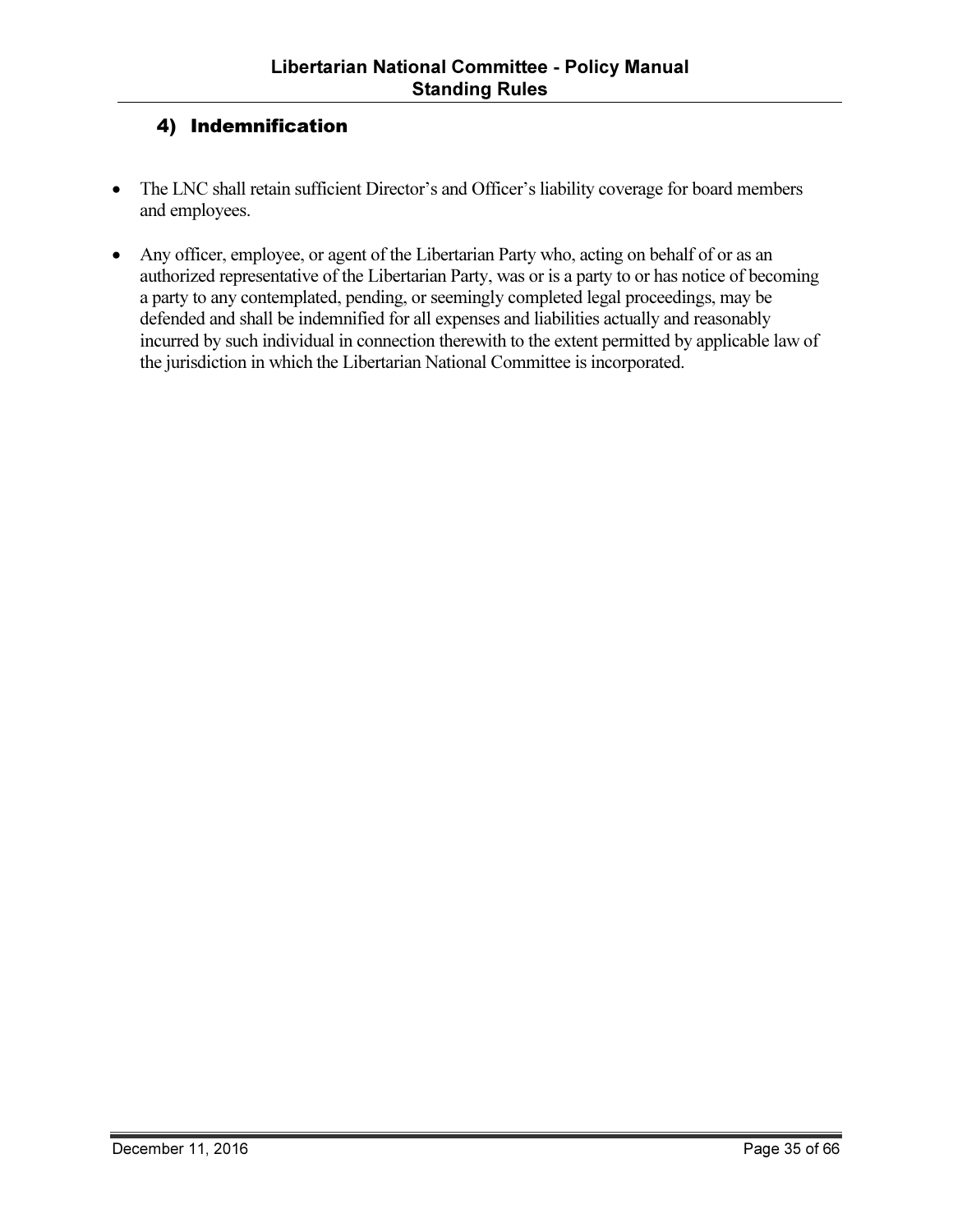## Section 2.05 MEMBERSHIP POLICIES

#### 1) Membership Forms

Membership forms produced by the LNC shall include a membership statement that meets the requirements of Article 4, Section 1 of the Party Bylaws. Any new wording for the membership statement shall be subject to the same review process as all other Party Literature.

#### 2) Association Levels

The following levels of association are recognized by the Party:

- Chairman's Circle\* \$25,000 annually or \$2500 monthly in dues or contributions
- Select Benefactor\* \$15,000 annually or \$1500 monthly in dues or contributions
- Beacon of Liberty\* \$5,000 annually or \$500 monthly in dues or contributions
- Pioneer of Freedom<sup>\*</sup> \$2,500 annually or \$250 monthly in dues or contributions
- Lifetime Founder\*  $$1,500$  annually or \$150 monthly in dues or contributions
- Patriot \$500 annually or \$50 monthly
- Minuteman \$250 annually or \$25 monthly
- Advocate \$150 annually or \$15 monthly
- Supporter \$50 annually
- Foundation Member \$25 annually

Convention registration does not count towards contribution levels.

#### 3) Life Membership Status

A member who contributes at least \$1,500 during any twelve-month period shall be granted life-membership in the Party. $47$ 

#### 4) Benefits

Non-member contributors shall be provided all benefits provided to member contributors, except for those rights specifically granted only to members or sustaining members by the Party Bylaws or this Policy Manual.

A contributor (member or non-member) shall be entitled to the following basic benefit:

• 1-Year subscription to LP News

A member with a future benefits lapse date shall also be entitled to the following basic benefit: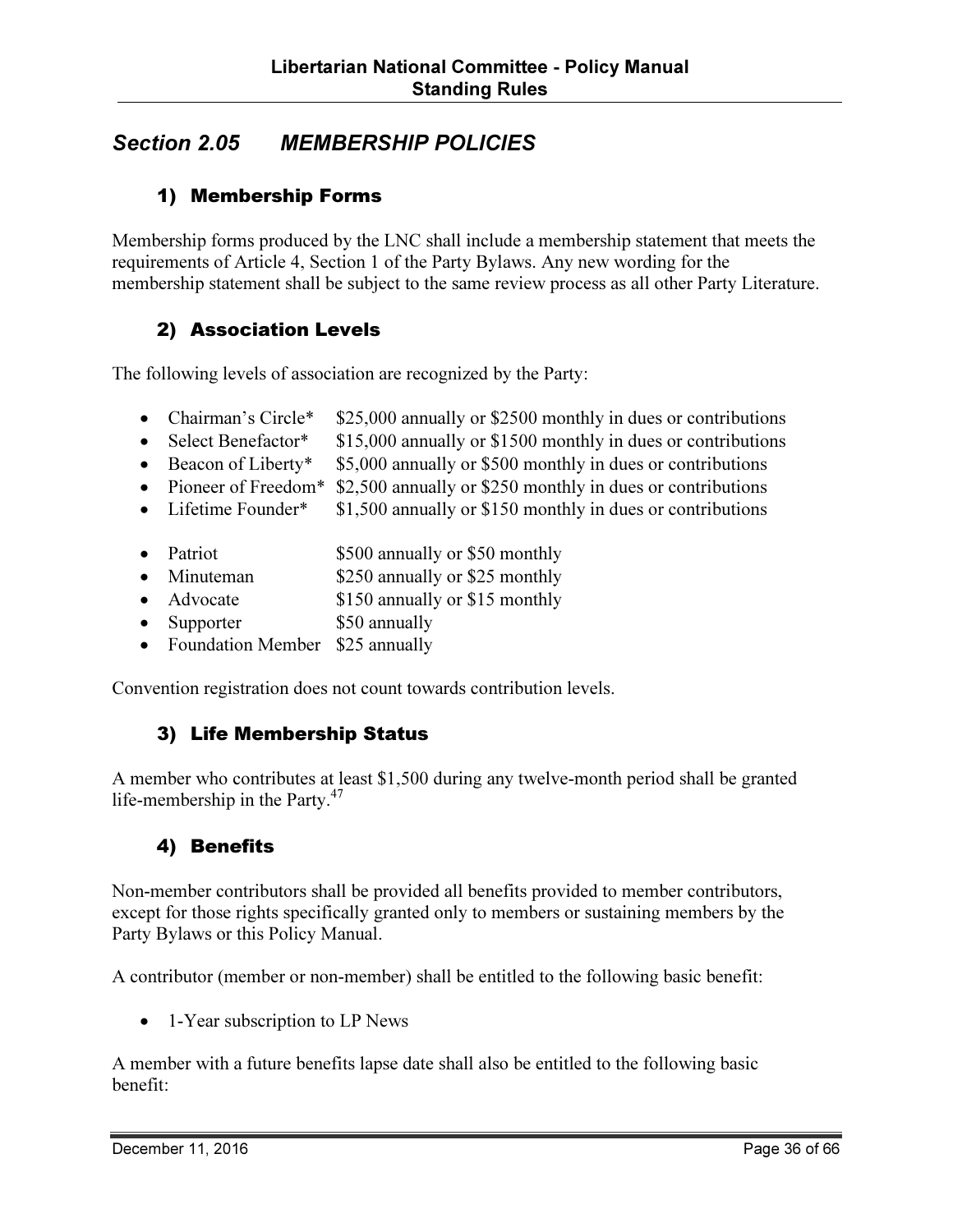• Customized Party membership card, updated annually, identifying the individual's level of association and lapse date.

A Lifetime Founder shall be entitled to the following benefits: \$1,500 level (Convention benefits are based on giving at least one annual contribution or equivalent pledges, from the start of the previous convention and prior to the next convention)

- Special Name badge with Life Ribbon (Torch Club)
- Lifetime Pin
- Mention in program at National Convention
- Mention in LP News
- Mention on LP website

A Pioneer of Freedom shall be entitled to the following benefits: \$2,500 level (Convention benefits are based on giving at least one annual contribution or equivalent pledges, from the start of the previous convention and prior to the next convention)

- Special name badge with Life Ribbon (Torch Club)
- Lifetime Pin
- Special mention on signage and programs at National Convention
- VIP seating at National Convention banquet\*\*
- Mention in LP News
- Mention on LP website

A Beacon of Liberty shall be entitled to the following benefits: \$5,000 level (Convention benefits are based on giving at least one annual contribution or equivalent pledges, from the start of the previous convention and prior to the next convention)

- Special name badge with Life Ribbon (Torch Club)
- Lifetime Pin
- Special mention on signage and programs at National Convention
- VIP Seating with LNC member at National convention banquet\*\*
- Mention and photo in LP News, with the permission of contributor
- Mention and photo on LP Website, with the permission of contributor

A Select Benefactor shall be entitled to the following benefits: \$15,000 level (Convention benefits are based on giving at least one annual contribution or equivalent pledges, from the start of the previous convention and prior to the next convention)

- Special name badge with Life Ribbon (Torch Club)
- Lifetime Pin
- Special mention on signage and programs at National Convention
- VIP Seating with National Chair or LNC officer at National Convention banquet or other events\*\*
- Mention and photo in LP News, with the permission of contributor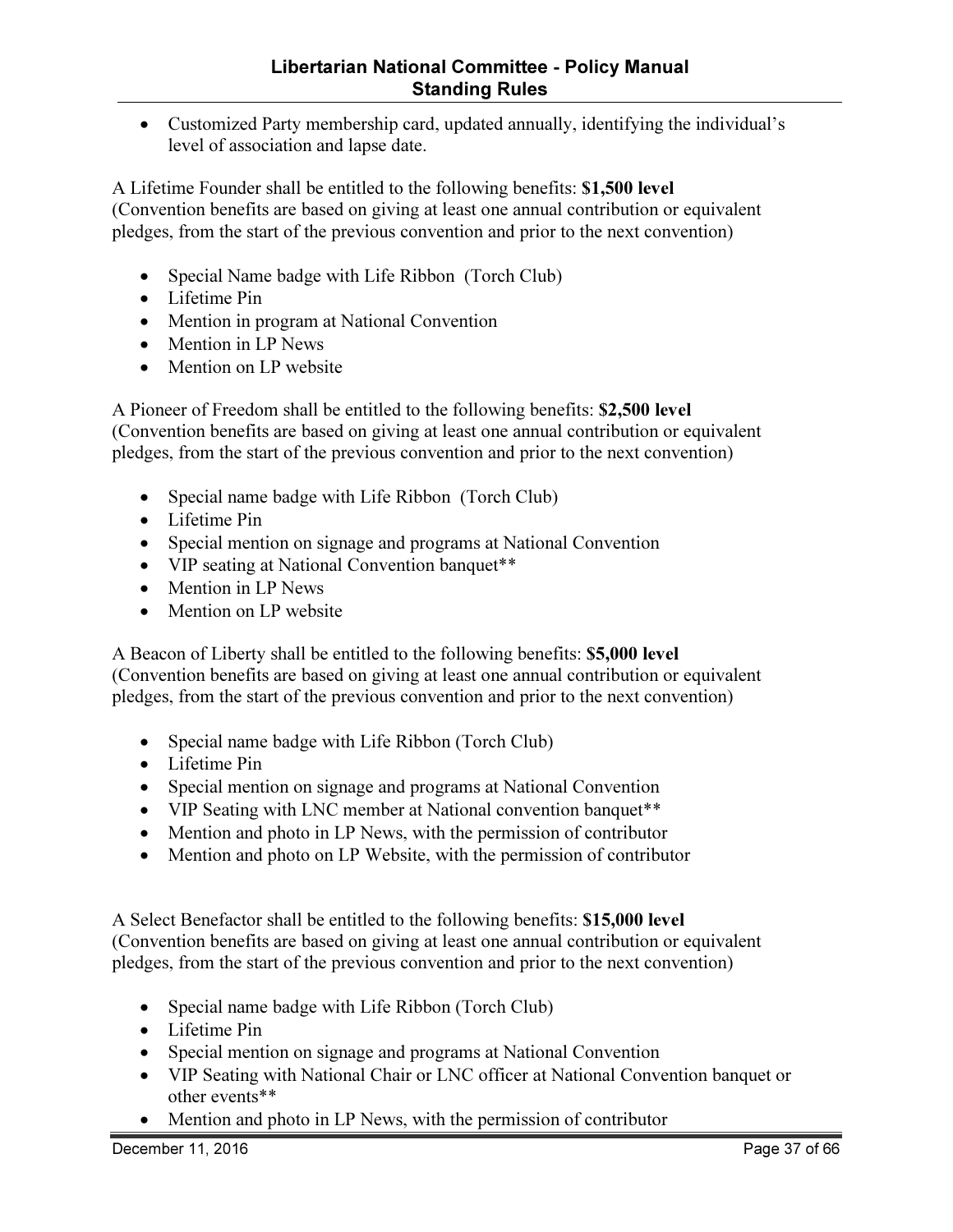• Mention and photo on LP Website, with the permission of contributor

A Chairman's Circle member shall be entitled to the following benefits: \$25,000 level (Convention benefits are based on giving at least one annual contribution or equivalent pledges, from the start of the previous convention and prior to the next convention)

- Special name badge with Life Ribbon (Torch Club)
- Lifetime Pin
- Special mention on signage and programs at National Convention
- VIP Seating (includes guest if requested) with National Chair, LNC officer, special guest, or POTUS nominee at National Convention banquet or other events\*\*
- Naming of an event\*\*
- Direct contact with National Chair, POTUS nominee, or significant LP candidate during campaign season\*\*
- Mention and photo in LP News, with the permission of contributor
- Mention and photo on LP Website, with the permission of contributor

Those maintaining Torch Club status shall also be entitled to the following benefits:

- Special mailings
- Invitation to the Torch Club event at the convention

Maintaining the Torch Club membership is based on contributions from the start of the previous national convention to the END of the next national convention and shall consist of all those in the highest 5 levels (denoted by \*). For monthly pledges at the Lifetime Founder and higher levels, membership at that level begins at the beginning of the fourth month of the pledge.

Those benefits designated with \*\* will be subject to availability on a first-come basis, to address the HIGHLY WELCOMED possibility that there will be too many qualifying people for a single table.

National Convention VIP seating, signage, and programs, will be determined prior to the start of the event.

Staff shall have the discretion to create and bestow additional benefits.

#### 5) Benefits Lapse Date

An individual's benefits lapse date is independent of the sustaining membership lapse date defined by the Party's Bylaws.<sup>48</sup>

Individuals making a first contribution shall have a benefits lapse date established one year from the date of receipt. Individuals who remit the required amount of dues in response to a membership renewal request shall have the benefits lapse date extended by one year from the existing lapse date or one year from the date of receipt, whichever is later.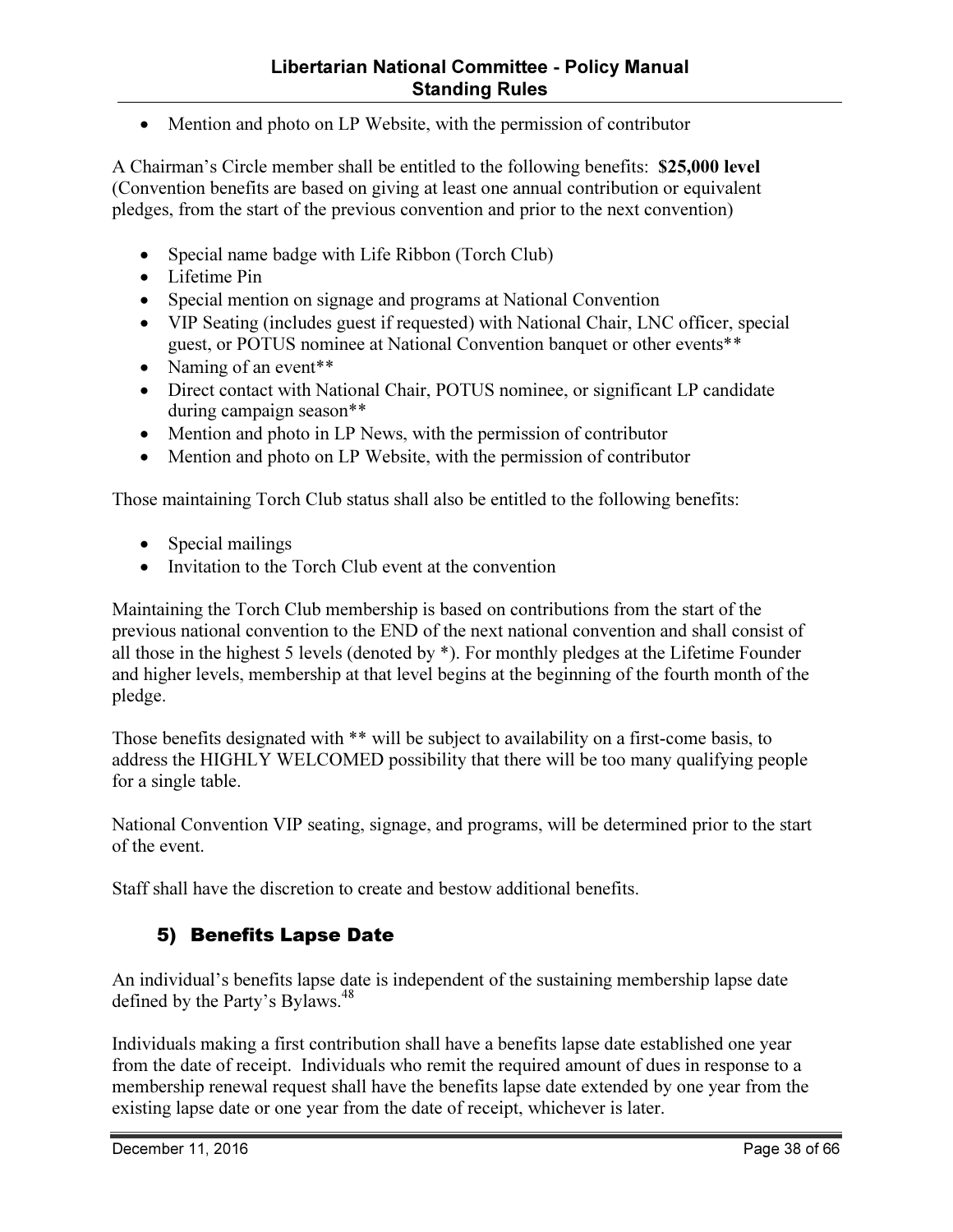Individuals who remit the required amount other than dues during the Renewal Period shall have the benefits lapse date extended by one year from the existing lapse date or one year from the date of receipt, whichever is later.

Individuals pledging at least \$10 per month using an automated recurring payment method, such as a valid credit card or ACH debit, shall have their benefits lapse dates extended to the last day of the following December.

Other contributions in response to other than a membership renewal appeal shall not as a policy extend the benefits lapse date, however Staff shall have the discretion on a case-by-case basis to extend a contributor's benefits lapse date up to one year from the last contribution date, if failure to do so would damage donor relations.

Notwithstanding the above, an individual who has contributed an amount sufficient to have qualified for life membership status shall be entitled to lifetime basic benefits.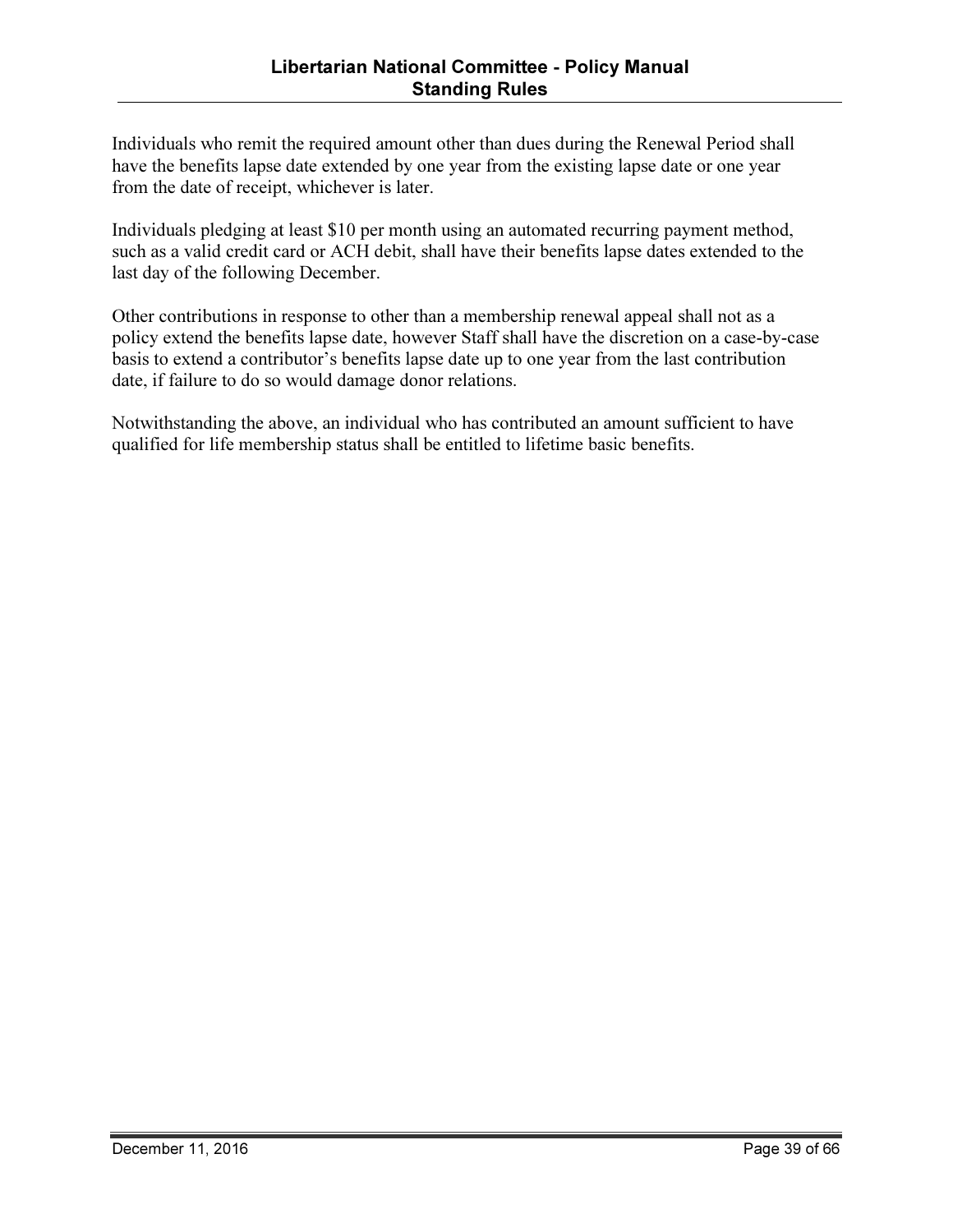## Section 2.06 PARTY COMMUNICATIONS

#### 1) Official Spokesperson

The Chair represents and serves as the chief spokesman of the Party as appropriate, including:

- representing the Party to the public, including the business community, media, other political and educational organizations, government agencies, and elected officials;
- planning and directing all investigations and negotiations pertaining to cooperative efforts of the Party with non-libertarian political organizations and the acquisition or sale of major assets;
- maintaining systems of internal and external communication, including providing a quarterly chair's report to all LNC Members.

#### 2) Graphic Symbols

The Statue of Liberty graphic and the Torch Eagle graphic are considered the appropriate graphic symbols to be used on Party materials.

#### 3) Literature

All reprints of Party literature shall be required to show credit to the author if such credit is given on the original. All wording on material produced by the Party shall be regarded as integral to the piece, and no wording shall be added to materials after approval of their form and content by the LNC. This requirement shall not apply to copyrights, addresses, etc. All materials for public distribution will carry the designation "Libertarian Party."

#### 4) LP News

LP News is the name of the Party's newsletter and as such is the principal regularly issued publication of the Party. It is the major communications medium of the party. It conveys the Party's message and self-image to all who receive it. It serves as the one unifying publication for the political views within the Party.

The LP News shall be published in a tabloid format. The frequency of publication shall be at least bimonthly unless the Chair decides that frequency is inconsistent with the approved budget or the Party's current financial condition. The number of pages per issue and the circulation per issue shall be the responsibility of the Chair consistent with the approved budget and the Party's current financial condition.

The selection of articles, their layout and the graphics for LP News, the relative amount of space assigned to articles, advertisements, Party announcements, and regular features shall be the responsibility of the Chair except as detailed in this Policy Manual.

The LP News is distributed to three major groups: Party members and contributors, media representatives, and prospective members. The LP News shall address itself primarily to Party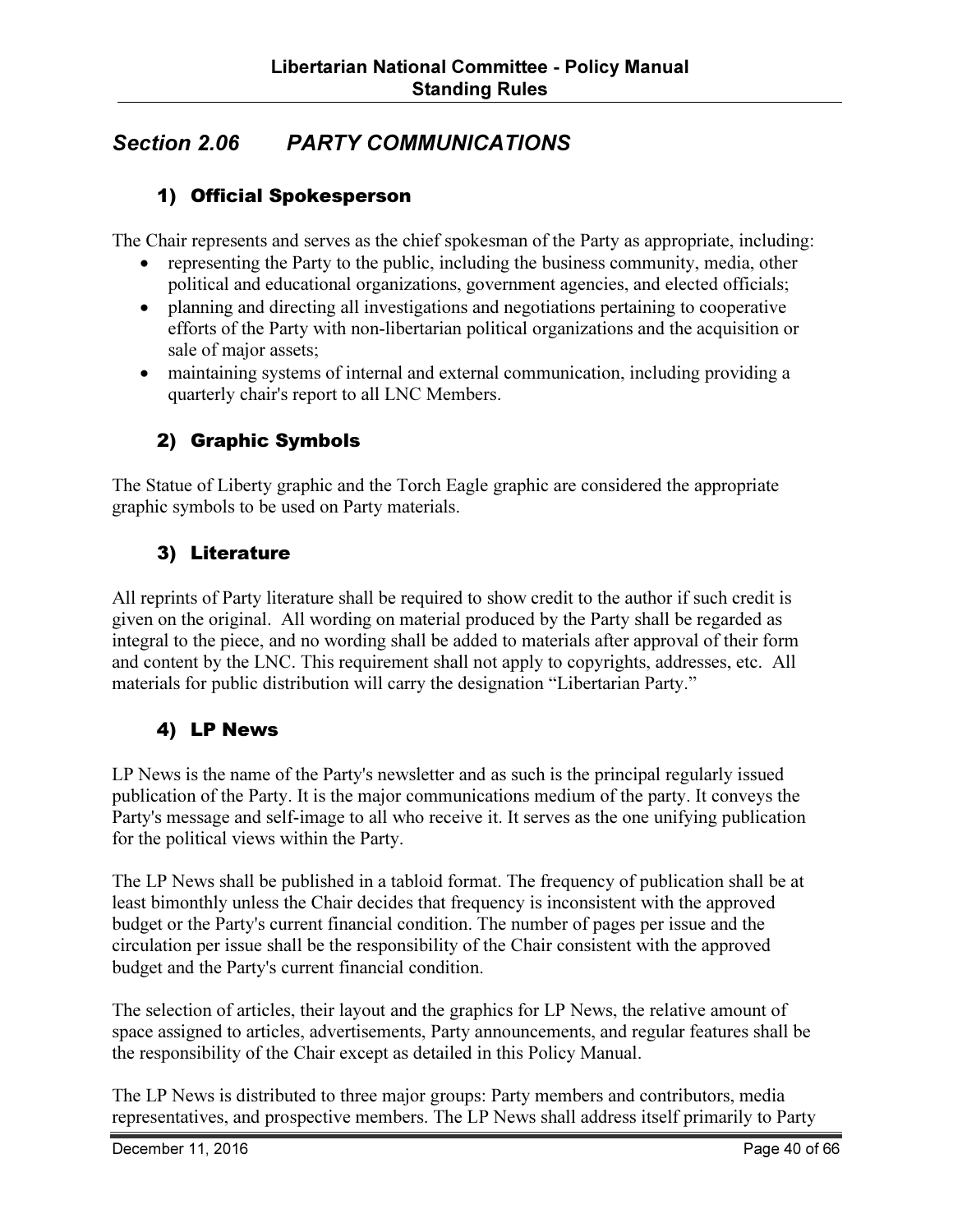members and its role shall be complementary to other publications within the libertarian movement.

The LP News shall focus on three types of articles:

- those providing a libertarian perspective on current issues along with how and why this perspective differs from that of other political parties;
- those providing information on libertarian, libertarian oriented and Party activities around the U.S. and the world; and
- those discussing the tactics and strategy of Party political activities.

This leaves to other publications the areas of scholarly articles, in-depth analysis of current issues, regular coverage of the arts (book and film reviews), analysis of libertarian movement (as opposed to Party) tactics and strategy, in-depth debate of questions on which there is no libertarian consensus, critique of individuals within the libertarian movement, and reporting of routine state and local activities and personalities.

The proper tone for all articles is factual and even-handed. "Mainstream" political rhetoric shall be used to present "radical" libertarian ideas. "Buzz words" and "libertarian jargon" shall be avoided in order to make the LP News appealing to the broadest possible readership. Personal attacks on persons and institutions within the libertarian movement are to be avoided.

The articles in LP News shall, on the whole, represent the core ideas of agreement in the Party. No articles shall be published which contradict the Party Platform. Articles which address areas where the Platform is silent may be published provided that they are noted as representing the opinions of the author only and not those of the Party.

Recommendations appearing in the LP News for the study of Internal Education material not produced by the Party shall be accompanied by a disclaimer to the effect that they may contain material inconsistent with the Platform. The only authoritative statement of Party positions is contained in the Platform.

No classified advertising shall be accepted. All advertisements will be clearly labeled as such.

A directory of state and Party contacts shall be included at least once each year. Information on where to find a directory of contacts online shall be published monthly.

## 5) Assuring Quality Communications

If a majority of all LNC members notify the Secretary of their belief that a proposed or actual public communication is detrimental to the image of the Party, such notification to occur no later than 72 hours after the public communication is published, the Secretary shall inform the Executive Director and Chair of this finding, and such communication shall not be further disseminated, and to the extent possible, already-disseminated material shall be promptly removed from the public sphere.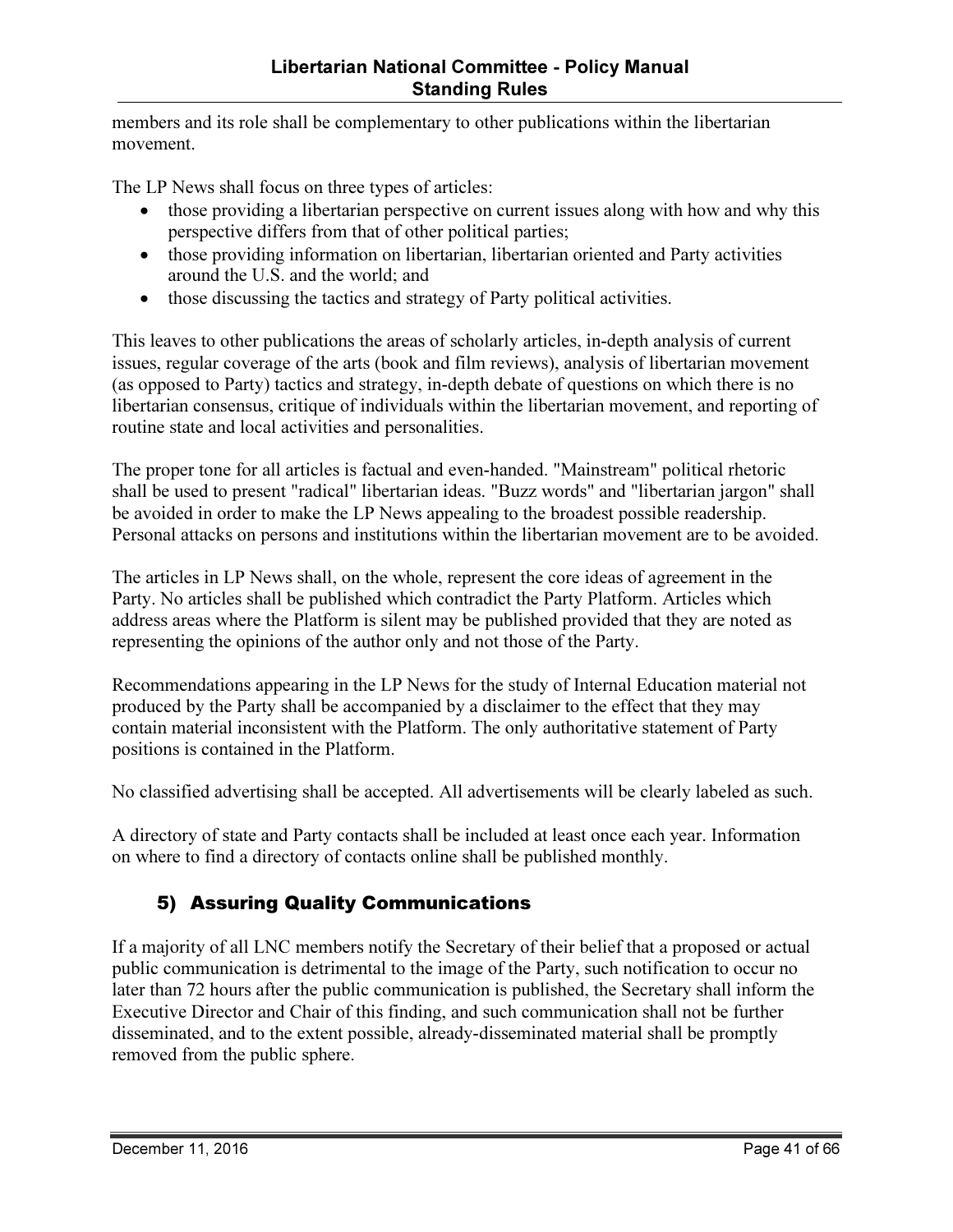## Section 2.07 PARTY RECORDS

#### 1) Proposed Agenda and Reports

The proposed agenda and all reports shall be distributed to the LNC at least 7 days prior to the session.<sup>49</sup>

#### 2) Delegate Allocation Based on Presidential Votes

The Secretary shall distribute to each affiliate party the Presidential vote totals which the Secretary proposes to use for purposes of delegate allocation for National Conventions as provided for in the Bylaws, no later than the last day of April in the year following a Presidential election. If any Party member seeks a modification of the vote totals proposed by the Secretary, the member shall file with the Secretary a written request to modify the totals along with any documentation supporting the request no later than the last day of May of the same year. The Secretary shall review all such requests to modify the Presidential vote totals and distribute a final allocation of delegates based on Presidential vote totals no later than the last day of July of the same year.

#### 3) Document Distribution

The Secretary shall assure that LNC Members, alternates, and state chairs shall receive copies of the Bylaws and Platform after each convention. The Secretary shall assure that LNC agendas, minutes, mail ballots, resolution updates, and other supporting material shall be sent without charge to all LNC Members, alternates, and committee chairs, as well as to any state chair that requests them. Any Party member may obtain these materials at his or her own cost.

#### 4) Electronic Mail Ballot Results

The Secretary shall report the results of electronic mail ballots at each LNC meeting immediately following those ballots. $50$ 

#### 5) Access to Corporate Records

Members of the National Committee and Audit Committee are entitled to inspect and copy books, records (including electronic records) and documents of the Libertarian National Committee, Inc. to the extent reasonably related to the performance of the member's duties to the corporation, including those duties as a member of a committee, but not for any other purpose or in any manner that would violate any duty to the corporation. Prior to obtaining copies the member shall execute a standard nondisclosure agreement. If the member requires an outside professional to assist in reviewing and analyzing the materials, that individual shall also execute a standard nondisclosure agreement prior to receiving the materials.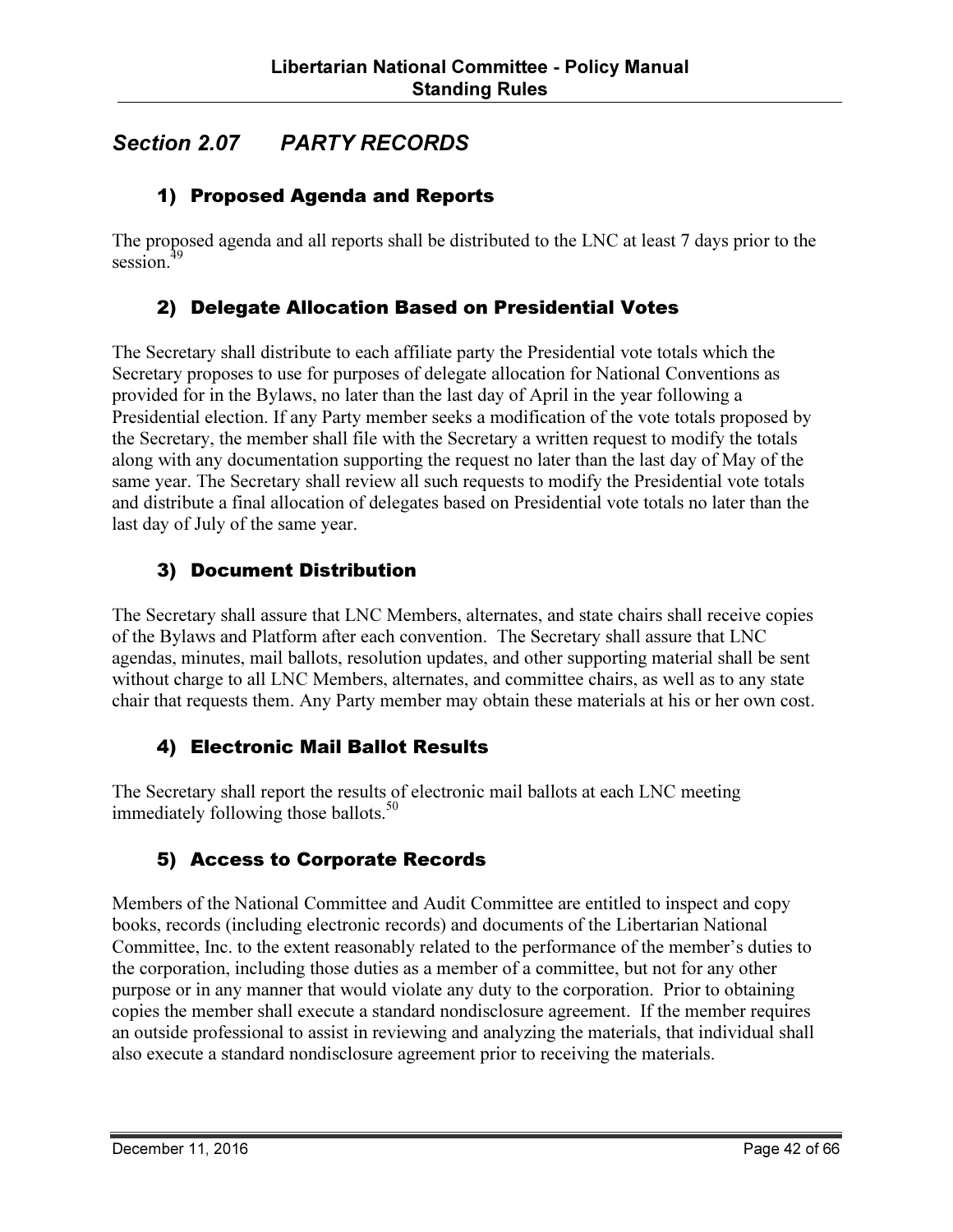## Section 2.08 POLITICAL CAMPAIGNS

#### 1) Qualifications for Party Support

The Party may financially support the candidacies of persons who meet the following requirements:

- they are running as candidates of the Party unless the laws in their state make it necessary or desirable for ballot access purposes that they run as independents;
- they are certified as libertarian candidates by the governing board of the Party in their state; and
- they refrain from supporting any Presidential ticket other than the Party candidates.

#### 2) Limitations on Party Support for Public Office

Party resources shall not be used to provide information or services for any candidate for public office prior to the nomination unless:

- such information or services are available and announced on an equal basis to all Libertarians who have declared they are seeking that nomination,
- such information or services are generally available and announced to all party members, or
- the service or candidate has been approved by the state chair.

#### 3) Liability for Political Campaigns

The LNC will not be responsible for the debts incurred by future presidential campaigns or any other campaign. However, the LNC may vote to make monetary and non-monetary contributions to such campaigns under the limits prescribed by law. If such contributions are made, they shall be made only after such candidate or campaign has agreed to meet the reasonable financial and budgetary controls set by the LNC. No candidate or staff member of a campaign is permitted to place orders, make purchases, or sign contracts in any manner that would lead a person to assume that the LNC is liable for the debt.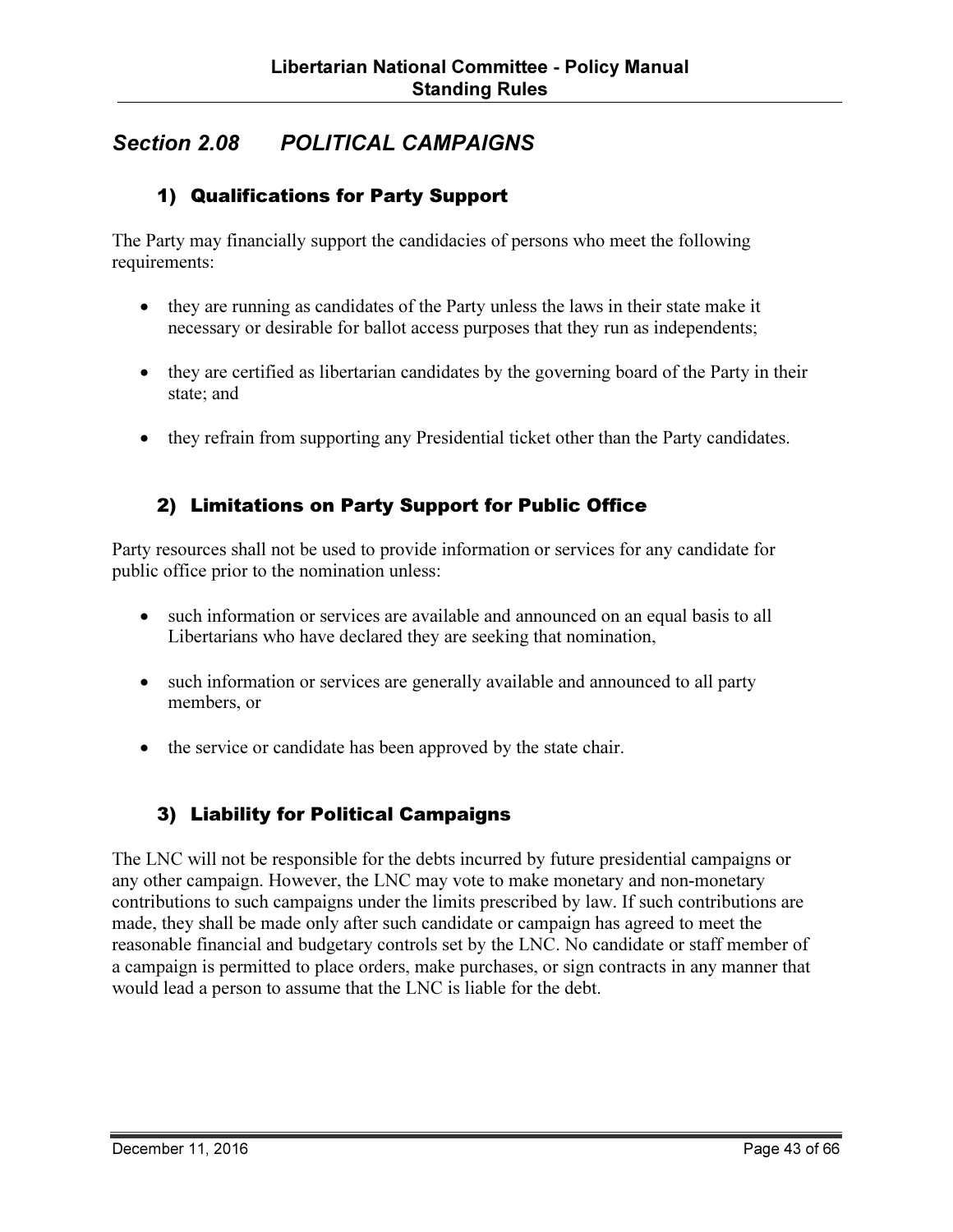## Section 2.09 OTHER MATTERS

#### 1) Libertarian National Congressional Committee

The Party shall act in good faith with the Libertarian National Congressional Committee, and the Chair and Staff are directed to encourage and develop a symbiotic relationship by fully cooperating in activities and coordinating efforts, including the sharing of constituent information, so as to achieve our mutual goal of supporting Libertarian candidates.

#### 2) Affiliation with Other Organizations

The Party shall maintain membership in the Coalition for Free and Open Elections (COFOE).

#### 3) International Representatives

The LNC may appoint one or more individuals to serve as International Representatives, subject to the following:

- The title is honorary, and does not convey any binding authority, unless specifically delegated by the LNC.
- The International Representative serves at will, and may be terminated by either party at will without cause.
- The terms of service are from appointment until termination, and will not be tied to LNC terms of office.
- Expenditures for this position may not be made without advance approval by the LNC.
- The purpose of this position is to establish and maintain mutually beneficial relationships between the LP and its international counterparts.

#### 4) Hiring and Termination

The Chair shall appoint and employ the Executive Director with the approval of the LNC, subject to the right of the LNC to discharge the Director at any time by majority vote. The Chair shall provide advice and consent to the Executive Director on the appointment, employment, and termination of all LPHQ personnel.

The office of the LNC shall conduct a credit and criminal background check prior to offering employment to any prospective employee.

Employees and candidates for employment shall be obligated to notify the Chair, Executive Director and Employment Policy and Compensation Committee of the full details of any arrest or conviction of crimes punishable by imprisonment, or of any personal financial problem, including involuntary liens or any filing for personal bankruptcy.

The office of the LNC shall not employ any person who has been convicted of a crime against property or person, unless with the approval of the Employment Policy and Compensation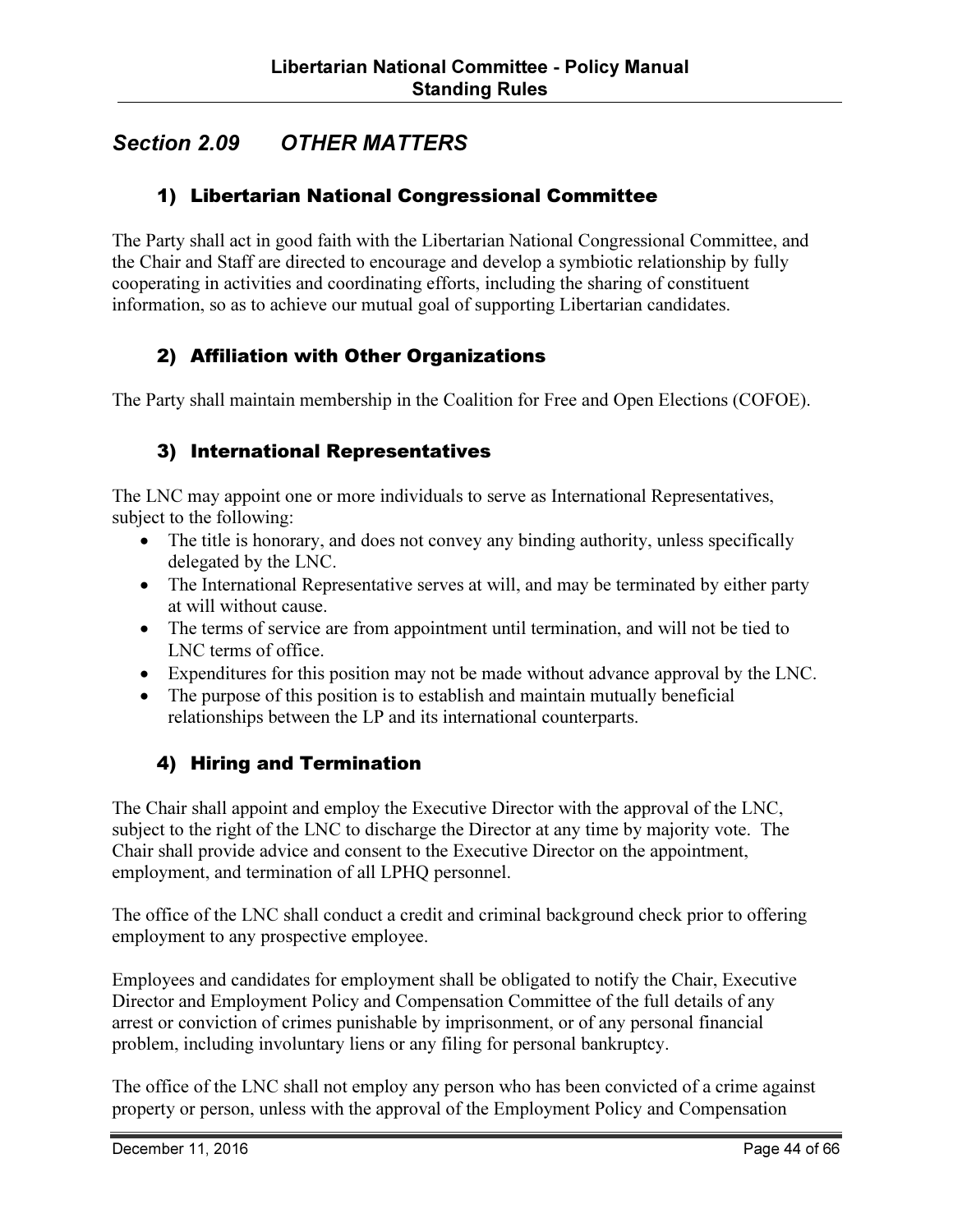Committee. The Chair shall promptly disclose to the LNC as a confidential employeremployee matter that such approval has been given. The LNC may override such approval, but the motion shall not reveal confidential details.

The office of the LNC shall not allow any employee with a history of financial problems, including involuntary liens or who has filed for personal bankruptcy, to handle money or negotiable instruments, access donor information, approve or negotiate purchases with contractors or suppliers, or prepare accounting records, unless with the approval of the Chair and the Employment Policy and Compensation Committee. The Chair shall promptly disclose to the LNC as a confidential employer-employee matter that such approval has been given. The LNC may override such approval, but the motion shall not reveal confidential details.

### 5) Employee Performance Standards

The following applies to all employees who report directly or indirectly to the Executive Director.

The office of the LNC shall promote a positive work environment by establishing clear standards for work performance.

Annual reviews shall be conducted during the fourth quarter of each year for all employees using procedures and guidelines developed by the Employment Policy and Compensation Committee.

If an employee's job-related behavior does not meet expected and communicated performance standards, a process of progressive discipline shall be employed, using procedures and guidelines developed by the Employment Policy and Compensation Committee.

#### 6) Limitations on Party Support for Party Office

Party resources shall not be used to provide information or services for any candidate for party office unless:

- such information or services are available and announced on an equal basis to all Libertarians who have declared they are seeking that office, or
- such information or services are generally available and announced to all party members.

## 7) Convention Speakers

No person shall be scheduled as a convention speaker unless that person has signed this statement:

"As a condition of my being scheduled to speak, I agree to neither seek nor accept nomination for any office to be selected by delegates at the upcoming Libertarian Party convention if the voting for that office occurs after my speech."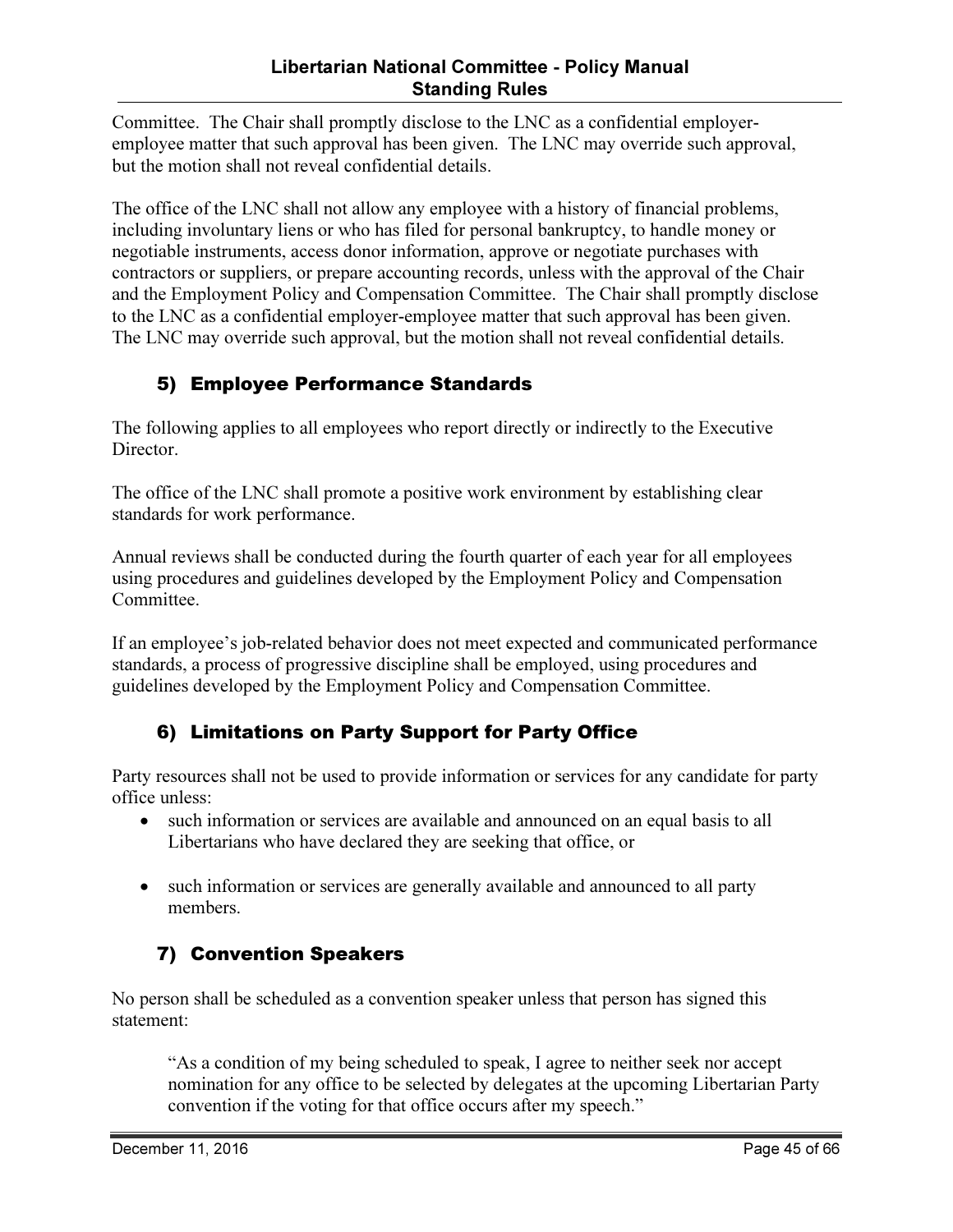This policy shall not apply to participation in a scheduled candidate debate or breakout session or panel discussion or similar non-major event. This policy shall not apply in the case where someone is exercising official duties (e.g. such as when the Treasurer presents his official report).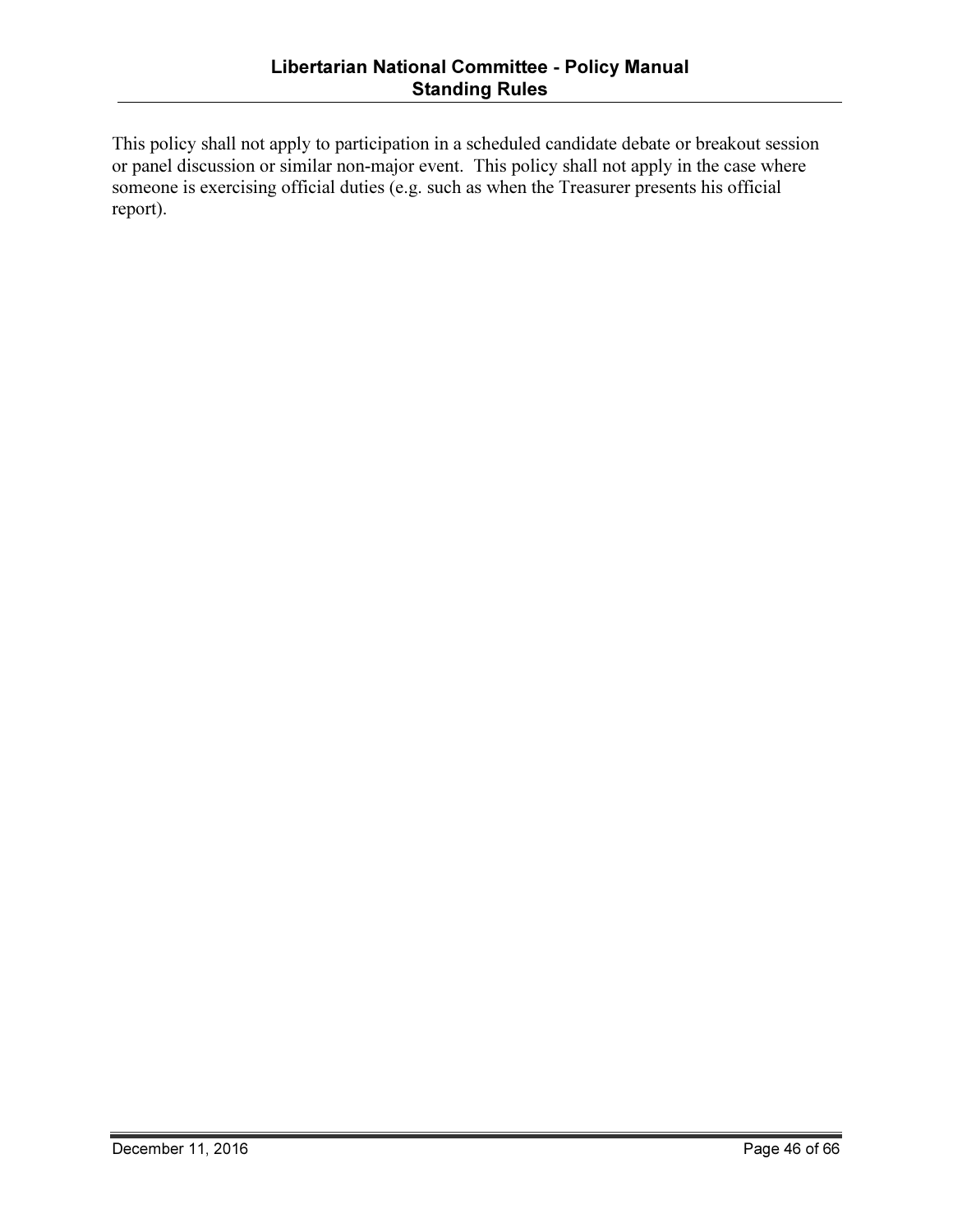## Article III. ENDURING STAFF ORDERS

Staff Orders are orders to staff by the Libertarian National Committee. They are a special category of Standing Rules, which relate to details of administration. They are superseded only by the parliamentary authority, Special Rules of Order, Bylaws, the Corporate Charter and any applicable procedural rule prescribed by federal, state or local law, unless the rules in such documents specifically provide for their own suspension.

Members of staff are responsible for reading, understanding, and complying with the articles of this Policy Manual entitled Standing Rules, Enduring Staff Orders, and Enduring Executive Orders. Special Rules of Order are generally not applicable to staff.

A Staff Order, just like any other standing rule, may be adopted, amended, rescinded or suspended. Adoption requires a majority vote. Amendment or rescission requires either (a) a majority vote with previous notice or (b) without notice a two-thirds vote, or (c) a majority of the entire membership of the LNC. Suspension requires a majority vote of the Libertarian National Committee, but rules which have their application outside of the session which is in progress cannot be suspended. $51$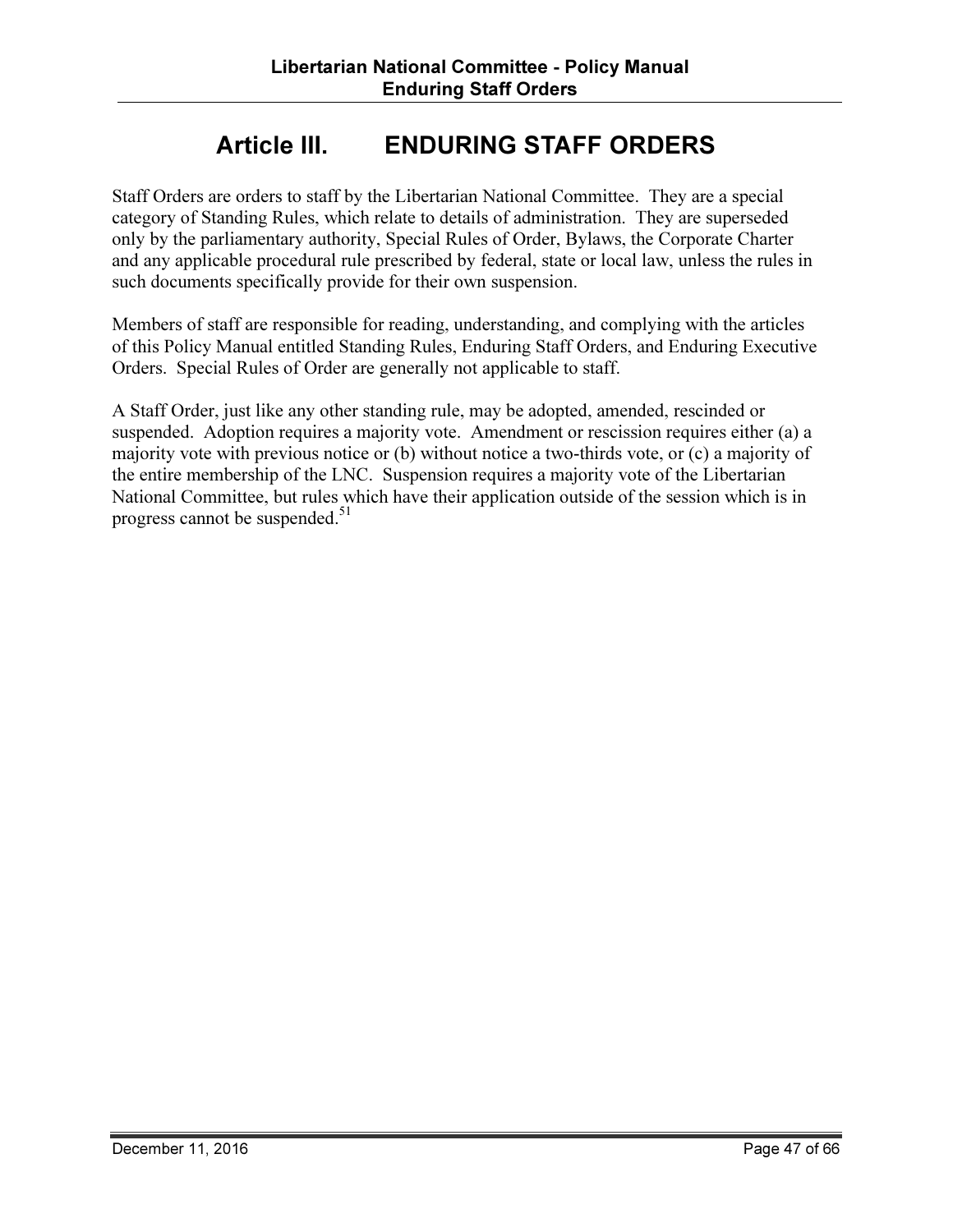## Section 3.01 GENERAL STAFF RESPONSIBILITIES

#### 1) General LP Headquarters Responsibilities

The purpose of LPHQ is to provide full-time, professional support for the on-going political activities of the Party. The activities of LPHQ include:

- RECORD KEEPING
	- o membership/contributor database
	- o accounting
	- o FEC reports
	- o archives
- MEMBER SERVICES
	- o filling orders and requests
	- o answering questions
	- o handling complaints
	- o acknowledging and reviewing correspondence
- DEVELOPMENT ACTIVITIES
	- o inquiry response
	- o direct mail prospecting
	- o process liberty pledge payments
	- o direct mail fundraising
	- o telemarketing support
	- o membership packets/cards
	- o premium fulfillment
	- o long-term renewals
	- o major donor program
	- o wills and bequests
	- o donor thanks and recognition

#### • LNC AND AFFILIATE PARTY SERVICES

- o reports to state affiliates, LNC, and Executive Committee
- o state and national contact lists
- o lists of Libertarian office holders
- o mailing the updated Bylaws and Platform to all LNC Members, alternates, and state chairs
- o state, local, and campus organizing
- o activist training and support

#### • EXTERNAL COMMUNICATION

- o news releases
- o response to media inquiries/requests
- o development and maintenance of media contacts and lists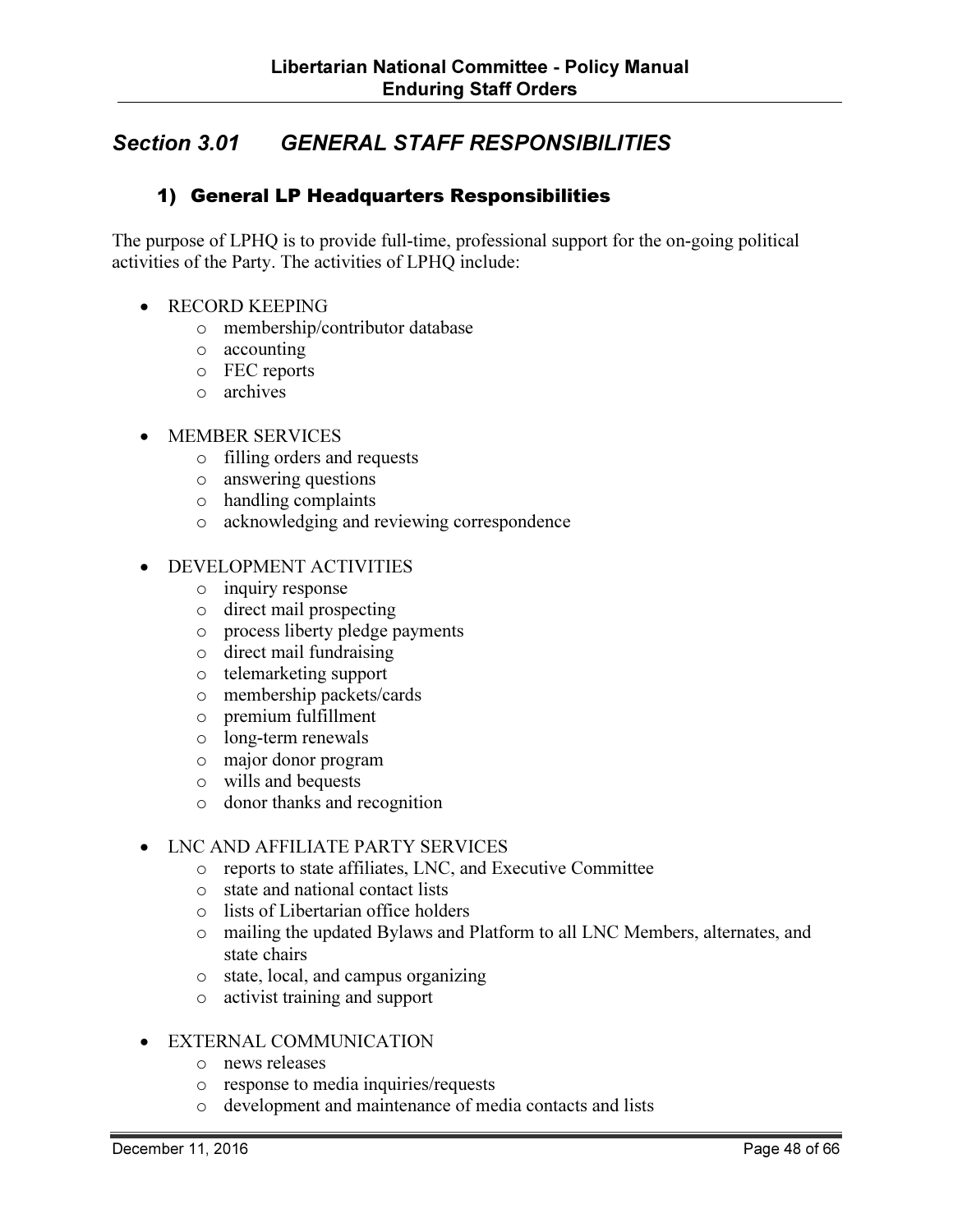- o public testimony
- o participation in outside conferences
- POLITICAL ACTION
	- o ballot access
	- o campus support
	- o candidate recruitment and training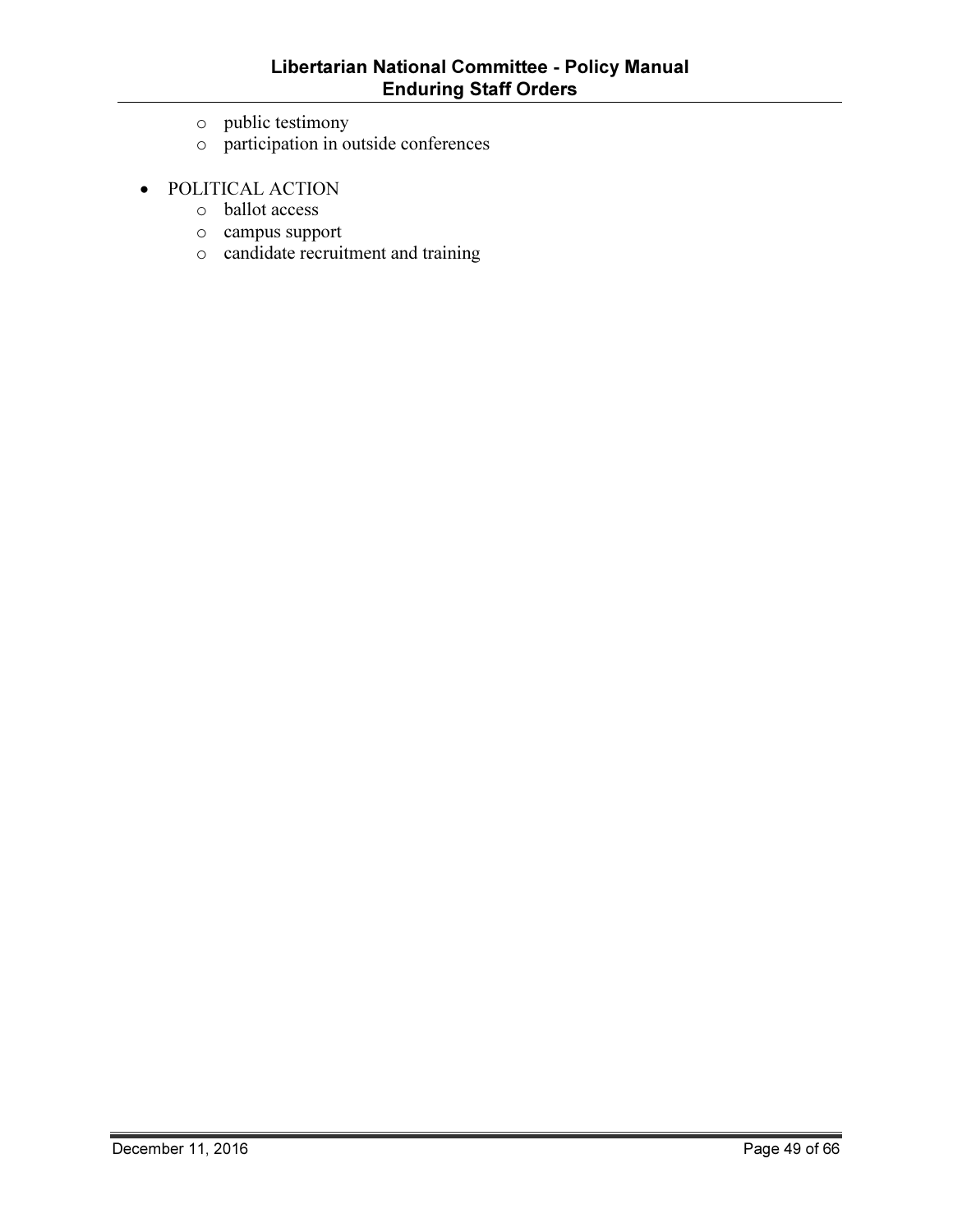## Section 3.02 SPECIFIC STAFF RESPONSIBILITIES

#### 1) LP News Editor Responsibilities

The Executive Director shall select the Editor of LP News. Due consideration should be given to the professional as well as libertarian background of the individual selected.

Final responsibility for the production of LP News must rest with one person: the Editor. It is the responsibility of the Editor to produce the best possible publication within the guidelines of the policies for LP News.

#### 2) Political Director Responsibilities

Duties of the Political Director shall include recruitment of candidates for all levels of public office and public advocacy of support for all stages of their candidacy.

The Political Director shall not provide preferential treatment to any announced Libertarian Party candidate for public office over another announced Libertarian candidate for the same office unless done so with the express written permission of the state chair.

#### 3) Operations Director Responsibilities

The Operations Director in consultation with the Treasurer and the Audit Committee shall review the Accounting Policies and Procedures Manual at least annually and update as needed.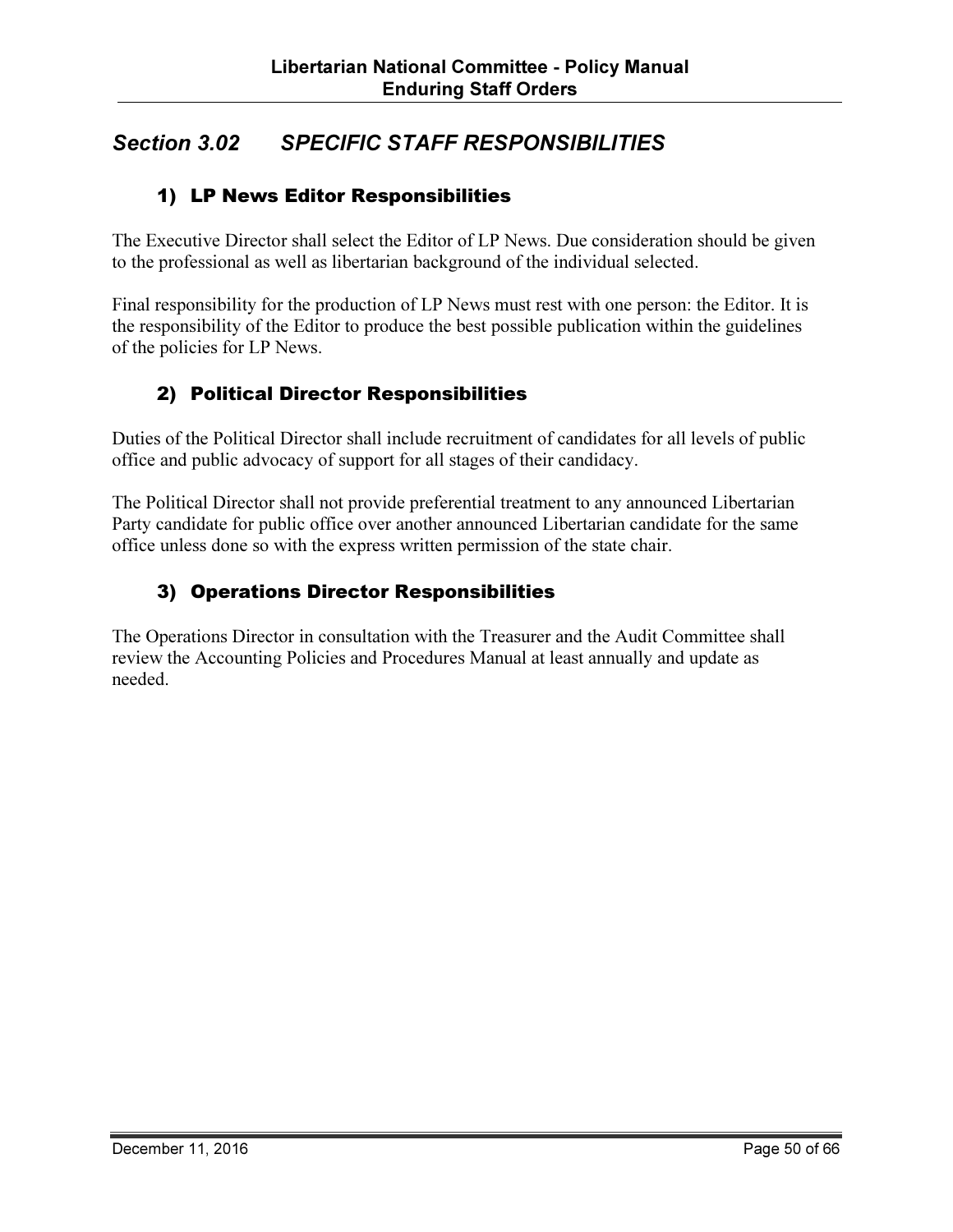## Section 3.03 AFFILIATE RELATIONS

#### 1) Affiliate Relationships

Special agreements with states require the approval of the LNC.

#### 2) Data Sharing with Affiliates

LPHQ will provide all officially recognized state-level affiliates with a list of Constituents residing in the area covered by that affiliate, within the first 5 business days of the month to the affiliate chair, or his designee.

Such list shall include the following data elements (where available and applicable):

- A unique ID
- First, Middle and Last Name
- Postal mailing address
- Home and work phone and email address
- County of residency, if that information can be obtained via commonly available sources within reasonable cost
- Join and Expiration Dates
- Donation classification level (basic, life, etc)
- Existence of signed certification
- Sustaining membership status
- Other data elements, at the discretion of LPHQ

The affiliate chair may request that additional people receive copies of the constituent list. LPHQ will establish and publish formal procedures for state chairs to follow in this regard.

The LPHQ will endeavor to provide the list in the file format requested (PDF, Excel, CSV, etc), but is under no obligation to do so, as it cannot guarantee that all file formats will always be available.

Should the LPHQ desire to change the quantity or order of the data elements, it will provide one month's notice of such change.

The LPHQ makes no further guarantees regarding the format, method of delivery or structure of the data.

All official communications regarding the database export format will be made via the state chairs e-mail list and a moderated database announce e-mail list to be administered by the LNC and that it is the responsibility of the affiliate chair to make sure the appropriate database contacts are on the database announce e-mail list.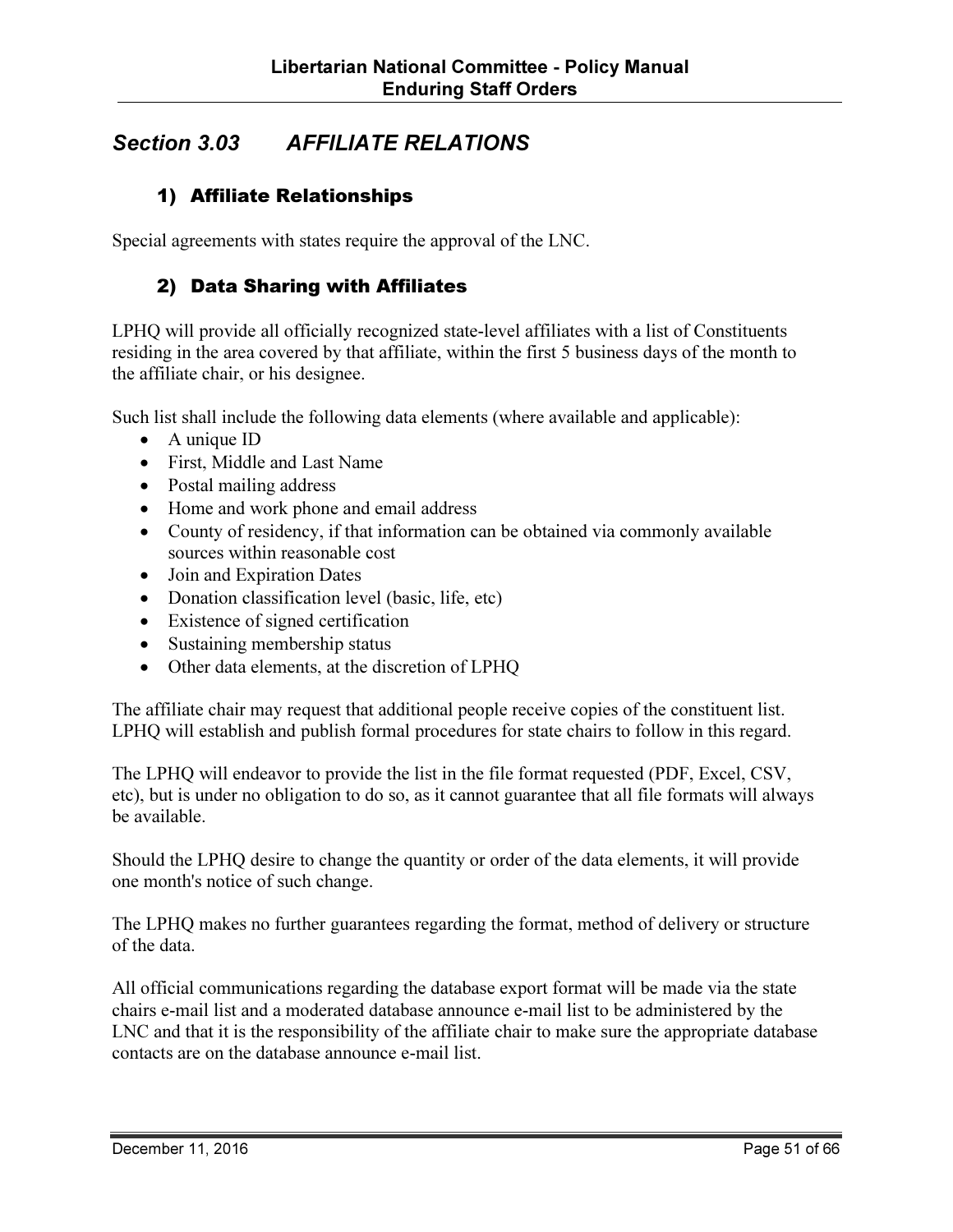## Section 3.04 DONOR & VENDOR RELATIONS AND FINANCIAL **MATTERS**

#### 1) Accounts Receivable Monitoring

The Executive Director is responsible for monitoring receivables on an ongoing basis and presenting write off proposals to the Chair or the LNC.

#### 2) List of Unauthorized Vendors

The Executive Director shall maintain a list of individuals denied any trade relationship with the LP, due to any debt to the Party being written off.

#### 3) Revenue and Spending

The Executive Director shall notify the LNC of any intention to undertake any project that is estimated, on gross, to cost more than 2.5% of budgeted revenue. The Executive Director must immediately report to the LNC when any project's gross cost unintentionally exceeds 2.5% of budgeted revenue.

The Executive Director shall provide monthly budgets for the next calendar year's proposed budget, including when reserve funds might be required.

The Executive Director shall not disburse any funds in excess of authorized limits until a budget amendment is approved. Failure to follow this policy may be cause for dismissal.

The Executive Director shall promptly report to the Executive Committee if cumulative revenue as of the end of the month is less than 90% of the accepted budget and submit detailed plans for appropriate expense reductions for the remainder of the budget period.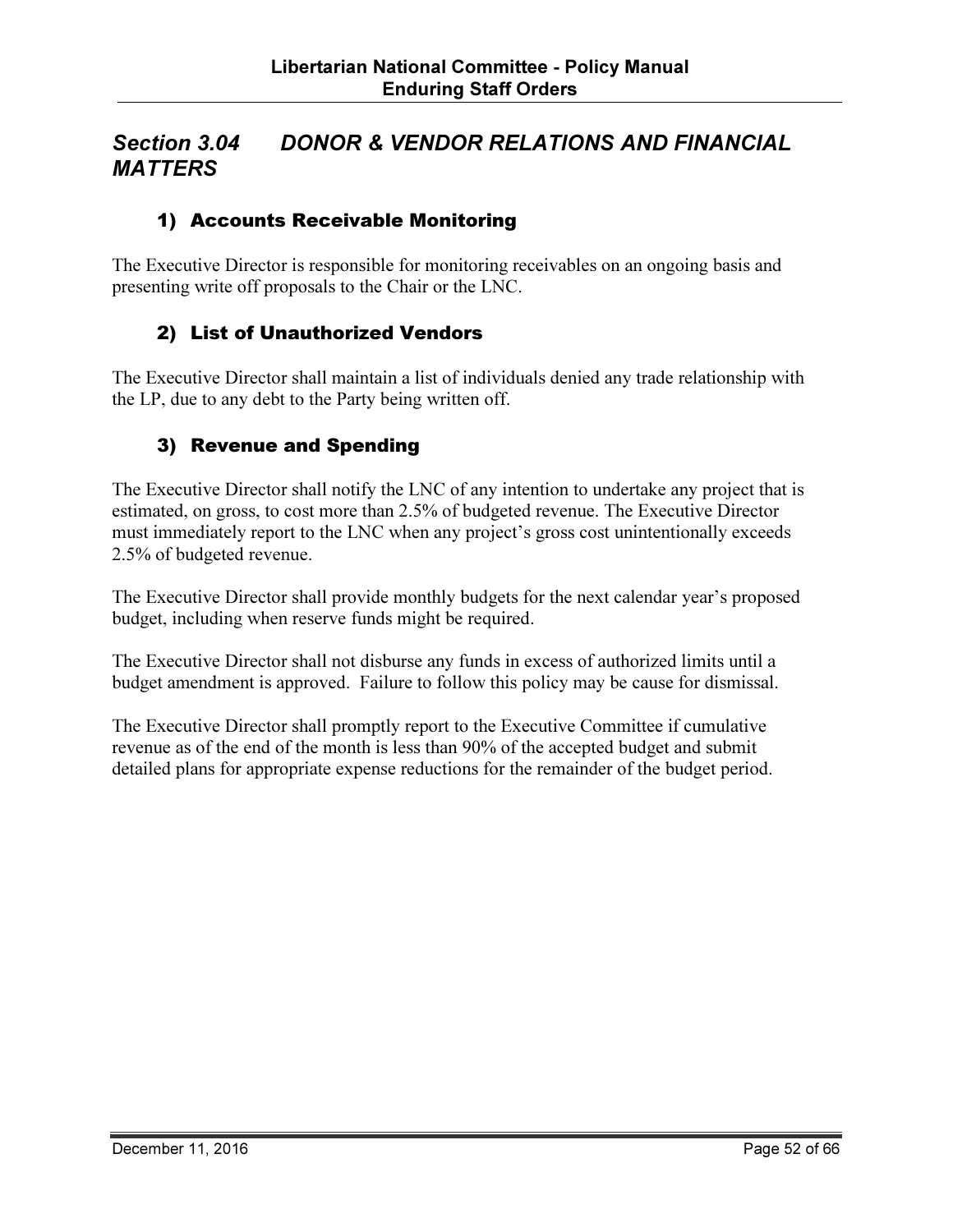## Section 3.05 MEETING SUPPORT AND DOCUMENTATION

#### 1) Proposed Agenda

The proposed agenda shall be posted on the LP.Org website at least seven days prior to the session.

#### 2) Document Distribution

A listing of LNC agendas, minutes, mail ballots, resolution updates, and other supporting material prepared by the Secretary shall be available from LPHQ on request and may be periodically sent to state chairs and/or advertised in the LP News.

#### 3) Recording of Meetings

The Executive Director shall be responsible for recording all LNC meetings on audio or video medium, providing a copy to the Secretary. Such recordings shall be destroyed promptly after the approval of the minutes.

#### 4) Website

Staff shall post all official minutes to an archive section on the Party's website.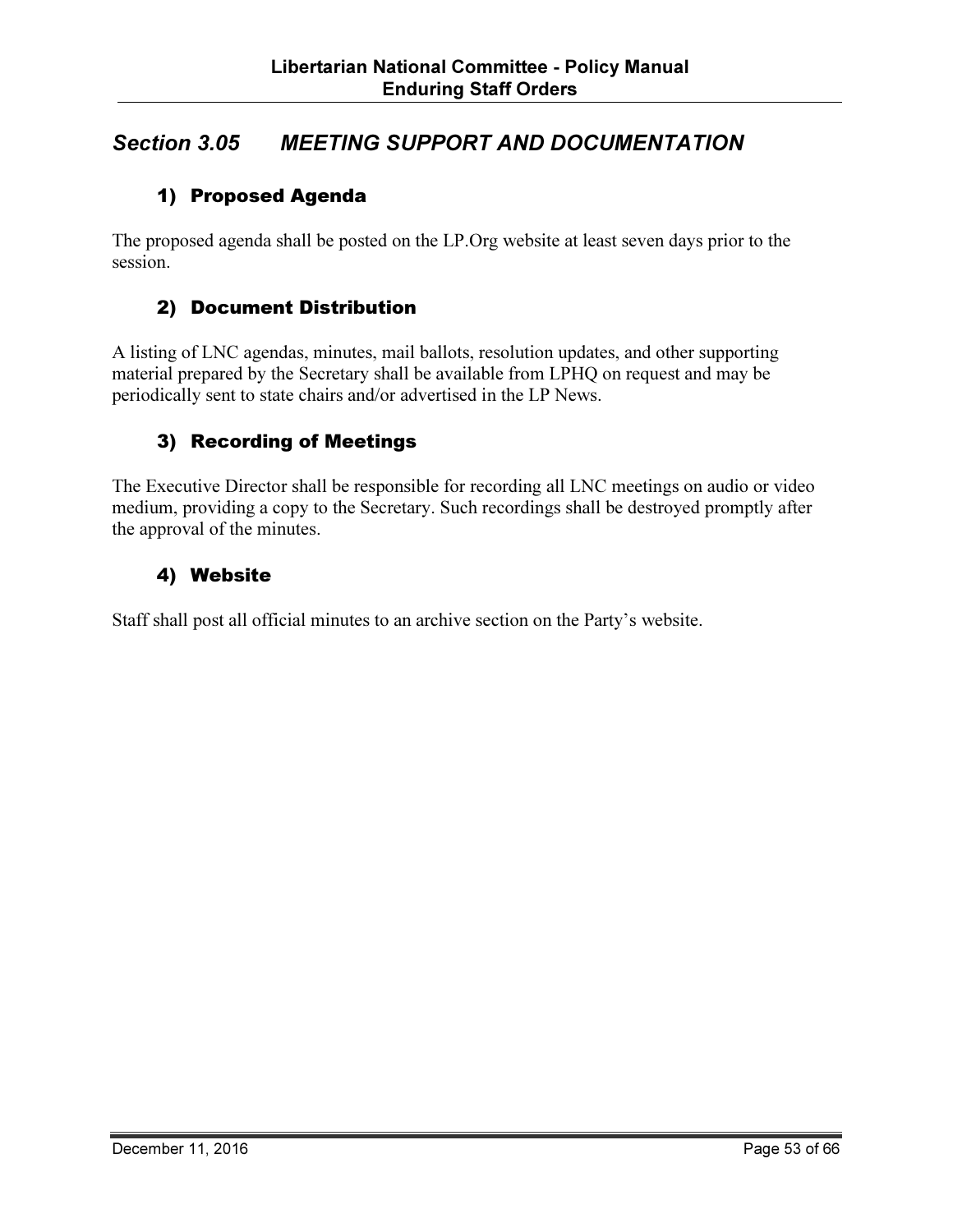## Section 3.06 OTHER MATTERS

#### 1) Coordination and Support of Project Managers

The Executive Director shall coordinate vendor contracts, project communications to donors or service providers, and the timing and content of fundraising appeals.

LNC staff will:

- Process and cage all fund raising receipts and maintain all project donor records in the donor database;
- Pay all approved project expenses and maintain records of all project expenditures; creating contact (mail, e-mail, phone) lists at the request project manager;
- Create contact (mail, e-mail, phone) lists at the request of the project manager
- Send bulk e-mails at the request of the project manager;
- Provide bids for all printing and mailing expenses;
- Provide an approved list of vendors for project expenses, where applicable;
- Establish separate bank accounts, at the discretion of the executive director;
- Establish an easy and prominent way to donate and pledge to the project on the website.

Staff shall not be responsible for oversight or direction of any project activity.

#### 2) Membership Certification Statements

A list of approved wording for membership certification for use in Party literature shall be maintained at the National office.

#### 3) Notifying Candidates of LNC Campaign Obligation Policy

The Executive Director is responsible for publicizing the LNC's policy to all candidates for the Presidential nomination and other candidates who seek aid from the LNC or the national office. This policy is that no campaign is permitted to place orders, make purchases, or sign contracts in any manner that would lead a person to assume that the LNC is liable for the debt.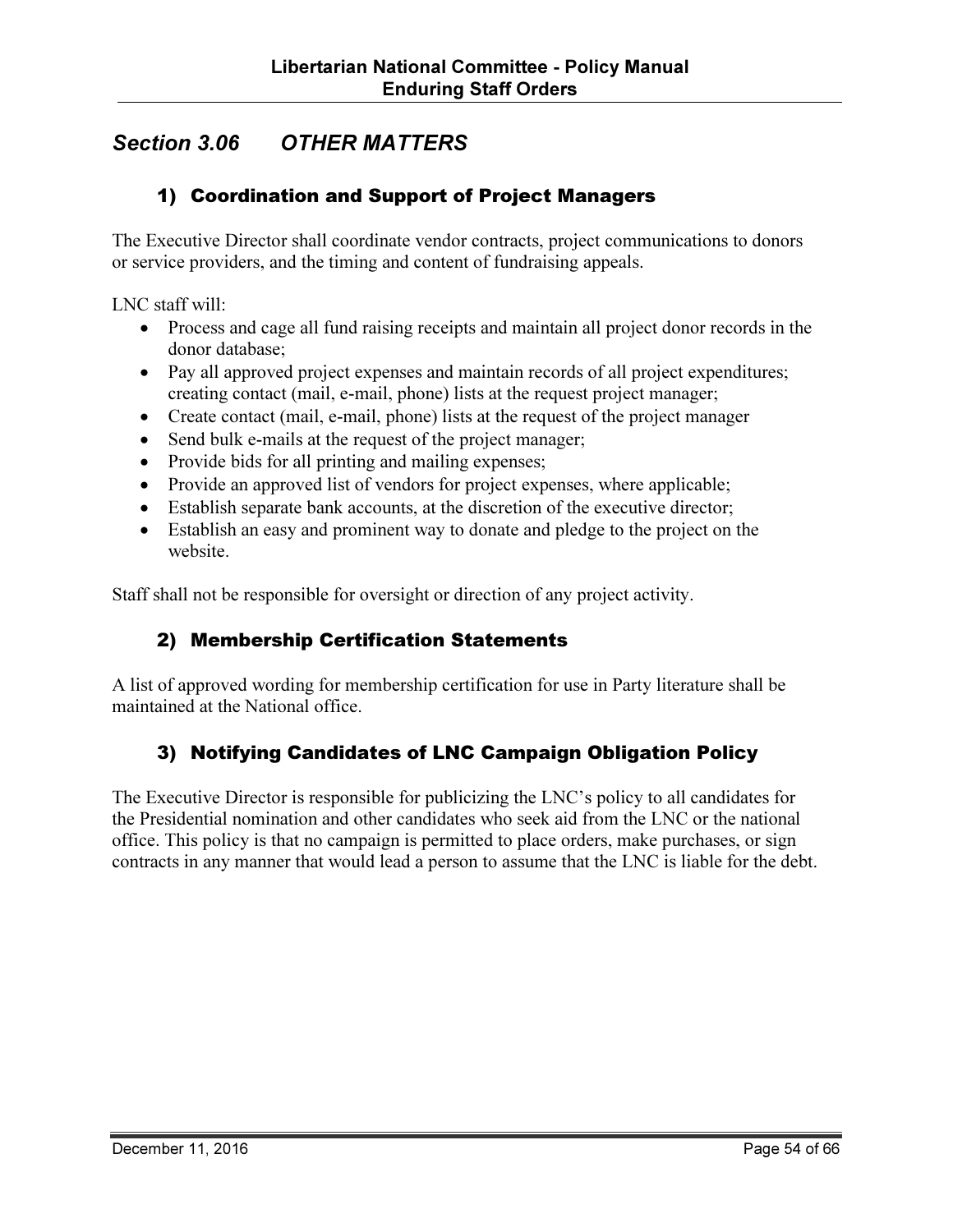## Article IV. ENDURING EXECUTIVE ORDERS

Executive Orders are orders to staff by the Chair. They are a special category of Standing Rules, which relate to details of administration. They are superseded only by the parliamentary authority, Special Rules of Order, Bylaws, the Corporate Charter and any applicable procedural rule prescribed by federal, state or local law, unless the rules in such documents specifically provide for their own suspension.

Members of staff are responsible for reading, understanding, and complying with the articles of this Policy Manual entitled Standing Rules, Enduring Staff Orders, and Enduring Executive Orders. Special Rules of Order are generally not applicable to staff.

An Executive Order, just like any other standing rule, may be adopted, amended, rescinded or suspended. However, since the Chair is effectively a committee of one, his unilateral decision to create, amend or repeal such Executive Orders will always meet the threshold of a majority of the entire committee, so notice is not required.<sup>52</sup>

There is no requirement that the Chair commit Executive Orders to writing.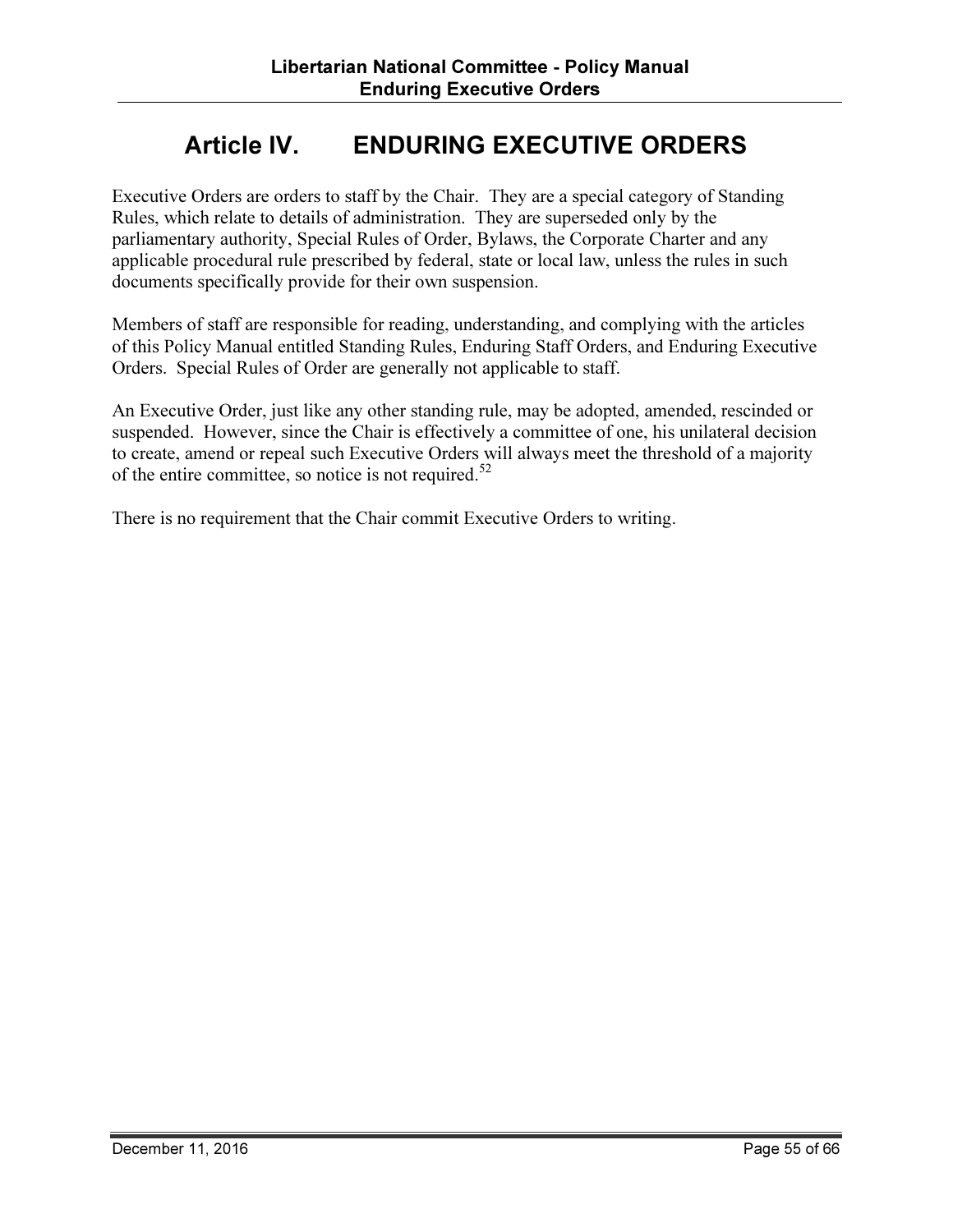## Section 4.01 EXECUTIVE DIRECTOR MATTERS

#### 1) Position Description of Executive Director

The ED is the chief operating officer of the Party, serving at the pleasure of the Chair, with a compensation package (with a bonus incentive structure) specified in a contract negotiated by the LNC Chair. The position shall have the following responsibilities:

#### ADMINISTRATION

- Establish the organizational structure of the staff.
- Direct, coordinate and administer the activities of the staff within the parameters of the approved budget and established policy.
- Support the development of the annual budget, in coordination with the Treasurer, for submission to the LNC for approval.

#### **PERSONNEL**

- Recruit, train and assign all staff members
- Implement the Employee Manual; ensure that it is reviewed and modified as appropriate to continually reflect that all employees are highly valued and their rights are protected.
- Regularly evaluate the performance of all staff; counsel them regarding improvement and how to better contribute to staff effectiveness.
- Appoint, employ and terminate staff in consultation with the Chair.

#### COMMUNICATIONS

- Maintain frequent and substantive contact with the LNC Chair; keep members of the LNC informed as appropriate
- Provide data, information and other support to affiliates
- Reports:
	- o Monthly, provide a Membership Report
	- o Monthly, a Financial Report to the LNC (upon approval by the Treasurer).
	- o Two weeks prior to a scheduled LNC meeting, provide an Operational Report to include input from key staff members and a summary of staff personnel changes.
	- o At the LNC meeting following a general election, make a best effort to provide a summary of all elected Party officeholders.

#### FINANCIAL

- Execute the LNC approved annual budget; coordinate with the Chair and the Treasurer if available resources will not support budget execution.
- Submit all contracts over \$7,500 to the Chair for approval prior to commitment.
- Be responsible for soliciting major donor participation. Maintain a listing of major donors and grow that list.
- Direct the development and execution of fundraising direct mail; assess and analyze the effectiveness of each mailing.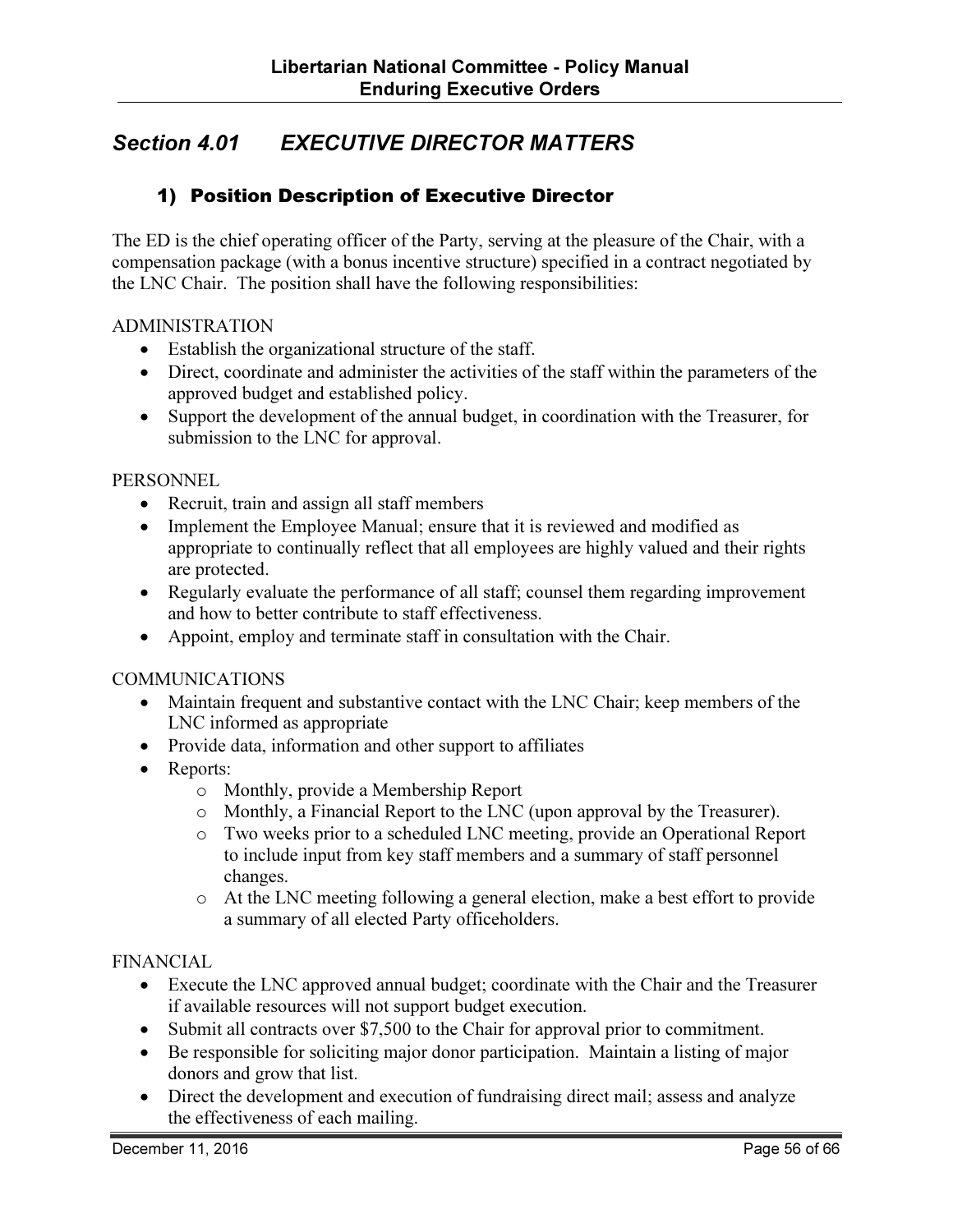#### **OUTREACH**

- Represent the Party in the DC community and act as a spokesperson for the Party.
- Develop and nurture effective working relationships with the news media, political entities and relevant think tanks.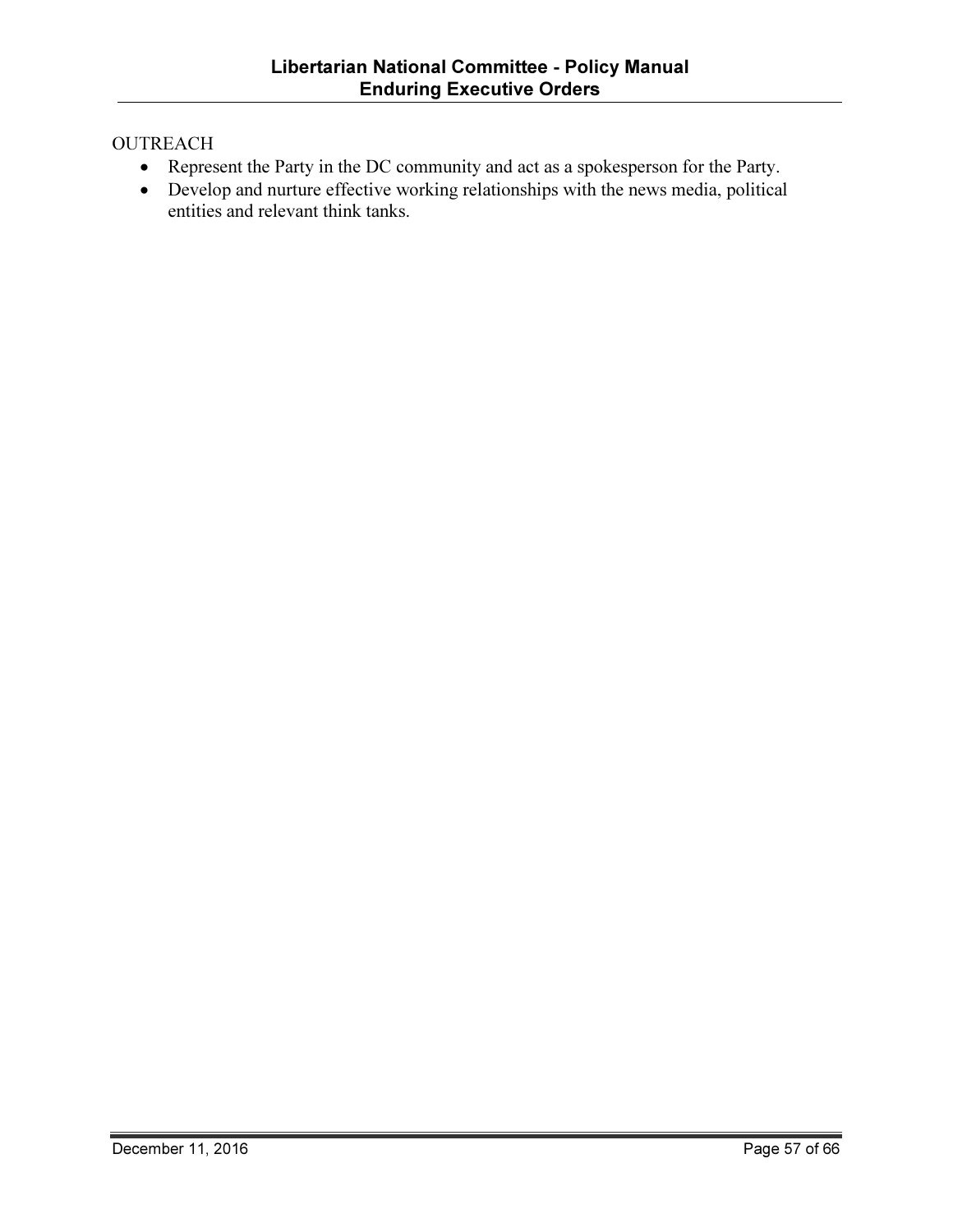# LOG OF CHANGES

| December 11, 2016  | Committee Reports, Section 2.02.1                              |
|--------------------|----------------------------------------------------------------|
| May 26, 2016       | Inserted new Section 2.03.18, Debt and Capital Leases          |
| May 26, 2016       | Employment Terms, Section 2.01.3                               |
| February 20, 2016  | Treasurer's Reports, Section 2.03.15                           |
| November 15, 2015  | Employment Terms, Section 2.01.3                               |
| November 14, 2015  | Convention Speakers, Section 2.09.7                            |
| October 31, 2015   | Amended Sections 1.03.1, 2.02.7 and 2.04.3 regarding EPCC      |
|                    | and Contract Review                                            |
| July 18, 2015      | Deleted Section 2.07.5, Minutes of Conference Calls            |
| July 18, 2015      | Inserted new Section 2.02.1, Committee Reports                 |
| July 18, 2015      | Meeting Minutes, Section 1.02.6                                |
| July 18, 2015      | Graphic Symbols, Section 2.06.2                                |
| March 28, 2015     | Inserted new Section 2.02.8, Ballot Access Committee and       |
|                    | inserted new corresponding row in Section 1.03.1               |
| December 14, 2014  | Inserted new Section 1.02.7, Electronic Meetings               |
| December 14, 2014  | Meeting Minutes, Section 1.02.6                                |
| December 14, 2014  | Affiliate Support Committee, Section 2.02.2                    |
| December 14, 2014  | Awards Committee, Section 2.02.4                               |
| December 14, 2014  | Committee Appointments (Awards Committee), Section 1.03.1      |
| December 14, 2014  | Committee Terms of Office, Section 1.03.2                      |
| December 14, 2014  | Convention Oversight Committee, Section 2.02.5                 |
| September 20, 2014 | Previous Notice, Section 1.02.1                                |
| September 20, 2014 | International Representative, Section 2.09.3                   |
| September 20, 2014 | Format of Proposed Agenda, Section 1.02.2                      |
| September 20, 2014 | Outreach Committee, Sections 1.03.1, 2.02.10                   |
| September 20, 2014 | Convention Committees, Sections 1.03.1, 2.02.5                 |
| August 1, 2014     | Membership Policies adopted December 11, 2011 went into        |
|                    | effect - Sections 2.05.2, 2.05.3, and 2.05.4                   |
| July 13, 2014      | Inserted new Section 2.09.3, International Representatives     |
| June 29, 2014      | Information Technology Committee, Section 2.02.9               |
| June 29, 2014      | Committee Appointments, IT Committee, Section 1.03.1           |
| June 29, 2014      | Committee Appointments, APRC, Section 1.03.1                   |
| May 22, 2014       | Amended Section 2.05, Membership Policies, to revise effective |
|                    | dates                                                          |
| March 2, 2014      | Deleted Section 2.09.3, Project Administration                 |
| March 2, 2014      | Amended and renamed Section 2.03.13, Project Funding           |
| March 1, 2014      | Amended Section 2.06.1, Official Spokesperson                  |
| March 1, 2014      | Amended Section 2.03.4, Conventions                            |
| March 1, 2014      | Inserted new Section 2.03.17, Office Mortgage                  |
| March 1, 2014      | Inserted new Section 1.03.4, Interim Committee Chairs          |
| August 9, 2013     | Inserted new Section 2.03.9, Related Party Reporting           |
| August 9, 2013     | Documentation and related party transactions, Section 2.04.3   |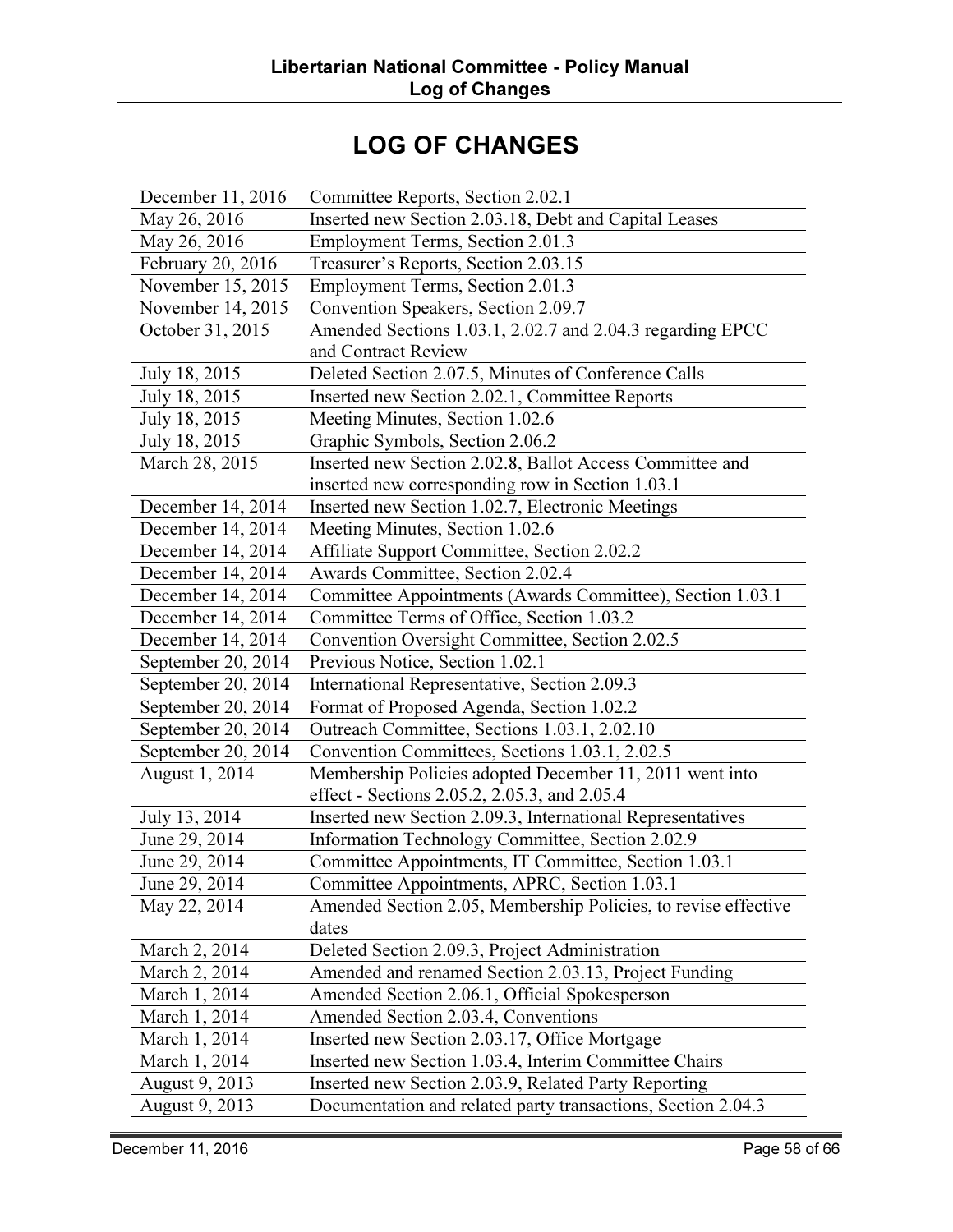#### Libertarian National Committee - Policy Manual Log of Changes

| August 9, 2013     | Inserted new Section 2.03.8, Inventories                        |
|--------------------|-----------------------------------------------------------------|
| August 9, 2013     | Inserted new Section 2.03.7, Time Sheets and Expense            |
|                    | Allocation                                                      |
| August 9, 2013     | Inserted new Section 2.03.6, Fixed Assets                       |
| August 9, 2013     | Credit cards and receipts for expenditures, Section 2.03.5      |
| August 9, 2013     | Inserted new Section 3.03.3, Accounting Policies and Procedures |
|                    | Manual                                                          |
| March 28, 2013     | Renamed Convention Organizing Committee to Convention           |
|                    | Management Committee                                            |
| March 17, 2013     | Convention Committees, Sections 1.03.1, 2.02.5, 2.02.6, 2.02.7  |
| March 17, 2013     | Inserted new Section 2.03.12, Presidential Campaign Support     |
|                    | Fund                                                            |
| March 17, 2013     | Removed sections "Members of LNC-Created Committees" and        |
|                    | "Members of Bylaws-Mandated Committees"                         |
| March 16, 2013     | Effective date of new Membership Policies postponed,            |
|                    | Sections 2.05.2, 2.05.3, and 2.05.4                             |
| December 30, 2012  | Effective date of new Membership Policies postponed, Sections   |
|                    | 2.05.2, 2.05.3, and 2.05.4                                      |
| December 6, 2012   | Inserted new Section 2.07.6, Access to Corporate Records        |
| October 21, 2012   | Affiliate Support Committee, Section 2.02.2                     |
| July 16, 2012      | Treasurer's Reports, Section 2.03.11                            |
| July 16, 2012      | Conflict of Interest, Section 2.01.2                            |
| July 16, 2012      | Format of Proposed Agenda, Section 1.02.2                       |
| July 16, 2012      | Proposed Agenda and Reports, Section 2.07.1                     |
| July 16, 2012      | Deleted Section 1.02.7, Motion Protocol                         |
| July 16, 2012      | Previous Notice, Section 1.02.1                                 |
| July 16, 2012      | Convention Speakers, Section 2.09.7                             |
| May 6, 2012        | Effective date of new Membership Policies postponed, Sections   |
|                    | 2.05.2, 2.05.3, and 2.05.4                                      |
| May 2, 2012        | Inserted new Section 2.04.4, Legal Matters Indemnification      |
| May 2, 2012        | Inserted new Awards Committee, Sections 1.03.1 and 2.02.4 and   |
|                    | alphabetized the subsections of Section 2.02                    |
| March 11, 2012     | Updated RONR references to 11 <sup>th</sup> edition             |
| March 6, 2012      | Conventions, Section 2.03.4                                     |
| March 5, 2012      | Convention Speakers, Section 2.09.7                             |
| December 11, 2011  | Committee Appointments, Section 1.03.1                          |
| December 11, 2011  | Meeting Minutes, Section 1.02.6                                 |
| December 11, 2011  | Membership Policies – Sections 2.05.2, 2.05.3, and $2.05.4$ –   |
|                    | Effective July 1, 2012                                          |
| December 10, 2011  | Format of Proposed Agenda, Section 1.02.2                       |
| December 10, 2011  | Committee Appointments, Section 1.03.1                          |
| November 25, 2011  | Inserted new Section 2.09.1, Libertarian National Congressional |
|                    | Committee                                                       |
| September 21, 2011 | Format of Proposed Agenda, Section 1.02.2                       |
| August 21, 2011    | Benefits, Section 2.04.7                                        |
| August 21, 2011    | Contracts and Contract Approval, Section 2.04.3                 |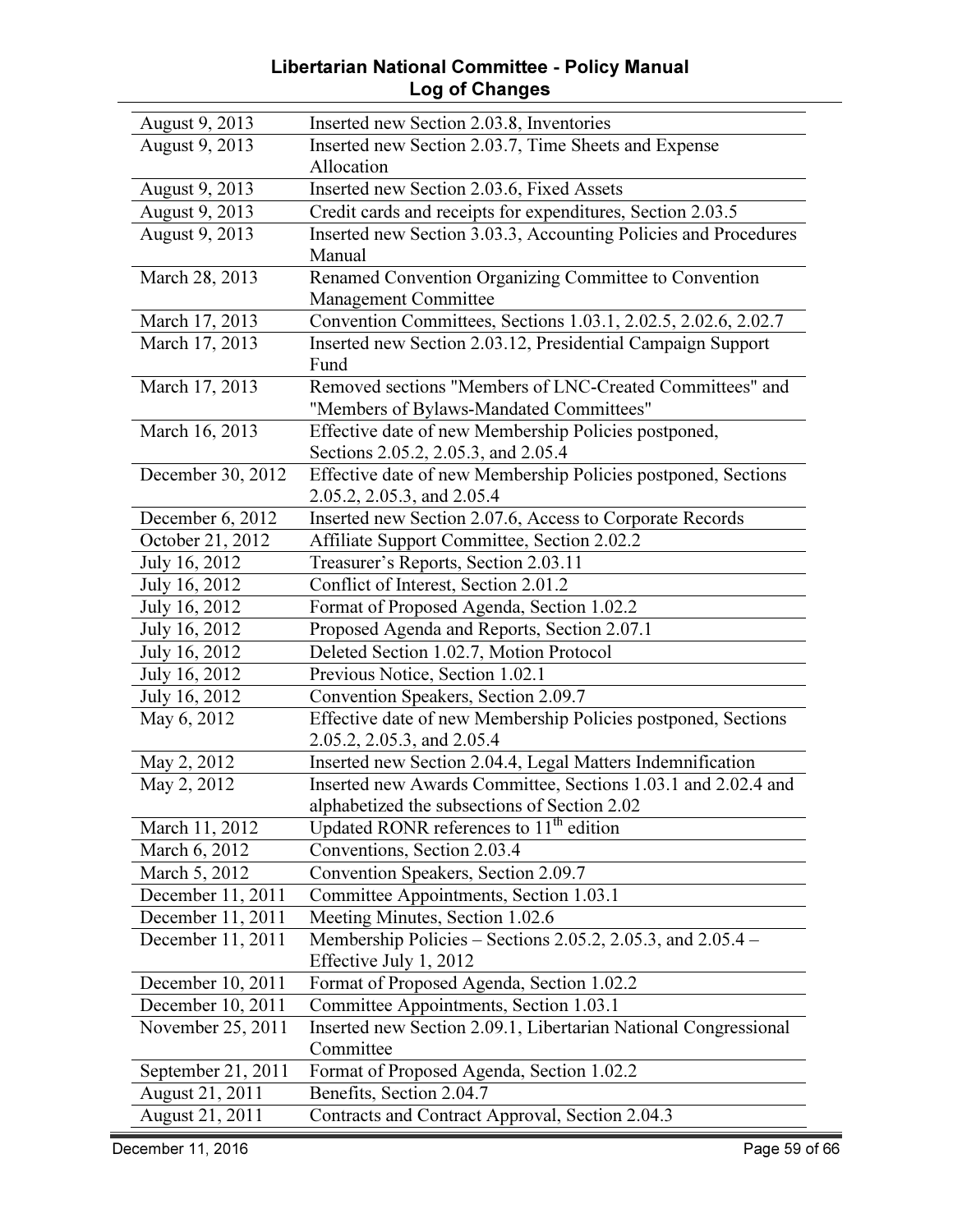#### Libertarian National Committee - Policy Manual Log of Changes

| August 21, 2011    | Employment Policy & Compensation Committee, Section 2.02.4    |
|--------------------|---------------------------------------------------------------|
| August 21, 2011    | Committee Terms of Office, Section 1.03.2                     |
| August 21, 2011    | Affiliate Support Committee, Section 2.02.5 and 1.03.1        |
| June 22, 2011      | Assuring Quality Communications, Section 2.06.5               |
| May 26, 2011       | Advertising & Publication Review Committee, Section 2.02.1    |
| February 20, 2011  | Sections 1.01.3, 1.04.1, and 2.07.4                           |
| January 11, 2011   | Treasurer's Reports, Section 2.03.10                          |
| December 26, 2010  | Budget details, Section 2.03.3                                |
| December 12, 2011  | Committee Appointments (IT Committee), Section 1.03.1         |
| November 21, 2010  | Previous Notice, Section 1.02.1                               |
| October 25, 2010   | IT and Convention Oversight Committee, Section 1.03.1         |
| October 8, 2010    | Convention Oversight Committee, Section 2.02.3                |
| July 11, 2010      | Information Technology Committee, Section 1.03.1 & Section    |
|                    | 2.02.6                                                        |
| July 11, 2010      | Outreach Committee, Section 1.03.1 & Section 2.02.7           |
| July 10, 2010      | Meeting Minutes, Section 1.02.6                               |
| May 31, 2010       | EPCC and Convention Committee, Section 1.03.1                 |
| February 28, 2010  | Affiliate Support Committee, Section 2.                       |
| December 6, 2009   | Membership Benefits - Renewals, Section 2.05                  |
| December 6, 2009   | Agenda Format, Section 1.02.1                                 |
| December 6, 2009   | Definition of Previous Notice for Meetings, Section 1.02.1    |
| December 6, 2009   | APRC, Section 2.02                                            |
| December 6, 2009   | Hiring and Termination, Section 2.09.3                        |
| December 5, 2009   | Policy on Merit Based Relationships, Section 2.01.3           |
| December 5, 2009   | EPCC Responsibilities, Section 2.02.4                         |
| December 5, 2009   | Authority to set Agenda, Sections 1.01.1, 2.07.1, 3.05.1      |
| November 19, 2009  | Employee Performance Standards, Section 2.09.4                |
| September 28, 2009 | Membership, Section 2.05, 3.03                                |
| September 11, 2009 | General Delegation of Authority - Executive Committee,        |
|                    | Section 1.01.3                                                |
| September 6, 2009  | Authorize Secretary to make Technical Changes, Section 1.01.4 |
| August 20, 2009    | <b>Adoption of Reformatted Policy Manual</b>                  |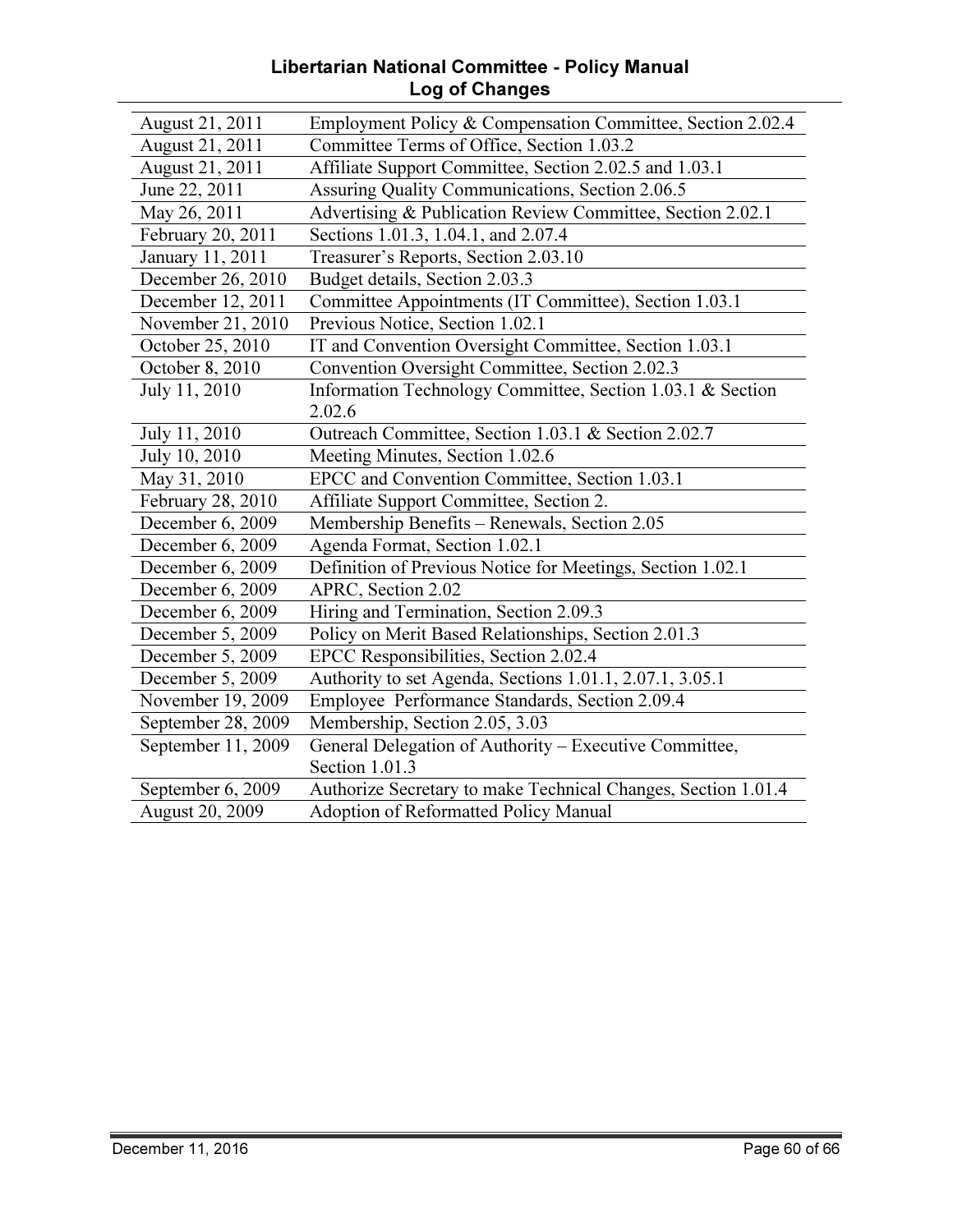#### Libertarian National Committee - Policy Manual **Endnotes**

## ENDNOTES

<sup>1</sup> Other terms defined in the Bylaws may also be included in this document.

<sup>2</sup> See RONR, p. 260 lines 19-22, p. 264 line 29-p. 265 line 23.

<u>.</u>

<sup>3</sup> Normally, alternates may only fill vacancies, not absences. However, Bylaw Article 7.1 authorizes the LNC to delegate its authority to others, otherwise only members could participate in meetings. In the absence of this rule, the only role for alternates would be voting in mail ballots, in accordance with Bylaw Article 13.

<sup>4</sup> In the absence of this rule, RONR p. 459 states that the Secretary would be responsible for preparing "prior to each meeting an order of business for the use of the presiding officer, showing in their exact order, under the correct headings, all matters known in advance that are due to come up and – if applicable – the times for which they are set."

Note: RONR p. 82 defines session as a "meeting or series of connected meetings devoted to a single order of business, program, agenda or announced purpose, in which—when there is more than one meeting—each succeeding meeting is scheduled with a view to continuing business at the point where it was left off at the previous meeting."

 $<sup>5</sup>$  LNC is delegating its authority in accordance with Bylaw Article 7.1, which states "The</sup> National Committee may delegate its authority in any manner it deems necessary." In the absence of this rule, all authority would be retained by the LNC.

<sup>6</sup> RONR p.598-599 authorizes an assembly to delegate technical changes of documents, provided they do not change the meaning. In the absence of this Rule, virtually all changes would require a vote of the LNC.

 $7$  There are two divisions of main motions, original main motions and incidental main motions. See RONR pp.100-102.

<sup>8</sup> In the absence of this rule, the procedure for providing previous notice is as described in RONR on pp.121-124, and varies depending on whether there is more than a quarterly time interval between meetings. In the case where there is no more than a quarterly time interval between meetings, the announcement must be made at the previous meeting. In the case where more than a quarterly time interval exists between meetings, the member gives notice to the Secretary, who sends it out with the call of the meeting.

In the absence of this rule, previous notice would not require the full text of the motion or resolution, only an accurate and complete statement of purport.

Note: RONR p. 82 defines session as a "meeting or series of connected meetings devoted to a single order of business, program, agenda or announced purpose, in which—when there is more than one meeting—each succeeding meeting is scheduled with a view to continuing business at the point where it was left off at the previous meeting."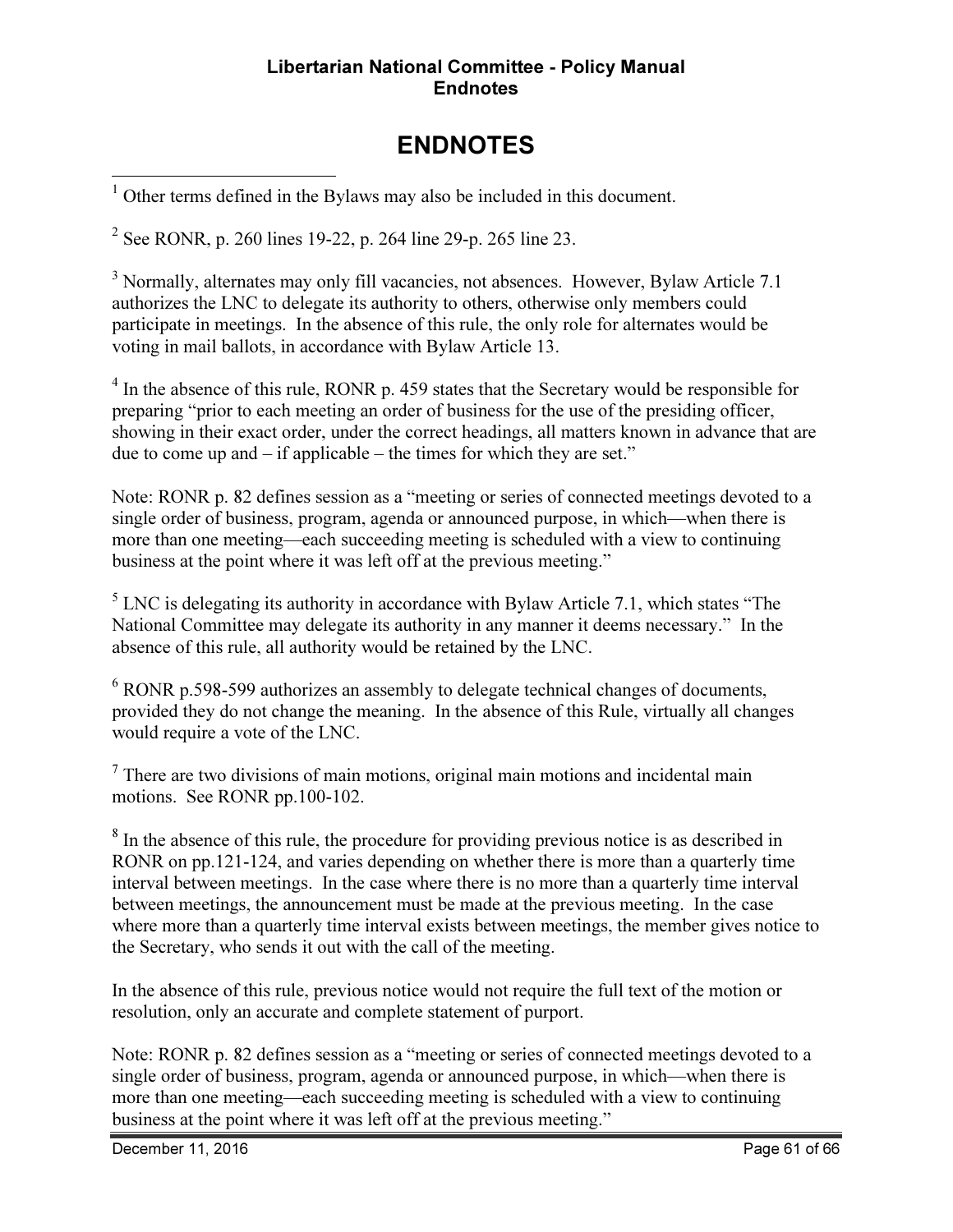Note: A motion to adopt, amend or rescind a special rule of order requires either (a) a twothirds vote with previous notice or (b) a vote of a majority of the entire membership of the Libertarian National Committee. See RONR, p. 17 lines 28-31, p. 87 line 33 – p. 88 line 5, p. 265 lines 19-23, p. 390 lines 13-15.

<sup>9</sup> In the absence of this rule, we would follow the default of order of business as described in RONR beginning p. 353.

 $10$  In the absence of this rule, changing the order of the agenda requires amending something previously adopted, which requires a 2/3 vote or a majority of the entire membership of the LNC or unanimous consent. See RONR p. 373.

 $11$  In the absence of this rule, Roberts requires a suspension of the rules (two-thirds vote) to allow a nonmember to speak in debate. See RONR p. 263 footnote.

 $12$  RONR on p. 96 states "A member can be punished under disciplinary procedures if he violates the secrecy of an executive session. Anyone else permitted to be present is honorbound not to divulge anything that occurred."

<sup>13</sup> In the absence of this rule, the LNC could enter executive session for any reason with only a majority vote, and there would be no such content requirements for the motion to enter executive session. RONR p. 95 states that "a motion to go into executive session is a question of privilege, and therefore is adopted by a majority vote."

<sup>14</sup> In the absence of this rule, it would only require a majority vote rather than a two-thirds vote to enter executive session for these reasons. RONR p. 95 states that "a motion to go into executive session is a question of privilege, and therefore is adopted by a majority vote."

 $15$  In the absence of this rule, action can be taken in executive session. RONR on p. 96 states, "the minutes, or record of proceedings, of an executive session must be read and acted upon only in executive session, unless that which would be reported in the minutes – that is, the action taken, as distinct from that which was said in debate – was not secret, or secrecy has been lifted by the assembly."

 $16$  In the absence of this rule, a motion would be required before allowing debate. RONR p. 34 "Unless the assembly has specifically authorized that a particular subject be discussed while no motion is pending, however, such a discussion can be entered into only at the sufferance of the chair or until a point of order is made…"

 $17$  In the absence of this rule, this action of making public these minutes would be made in executive session. RONR on p. 96 states, "the minutes, or record of proceedings, of an executive session must be read and acted upon only in executive session, unless that which would be reported in the minutes – that is, the action taken, as distinct from that which was said in debate – was not secret, or secrecy has been lifted by the assembly."

<u>.</u>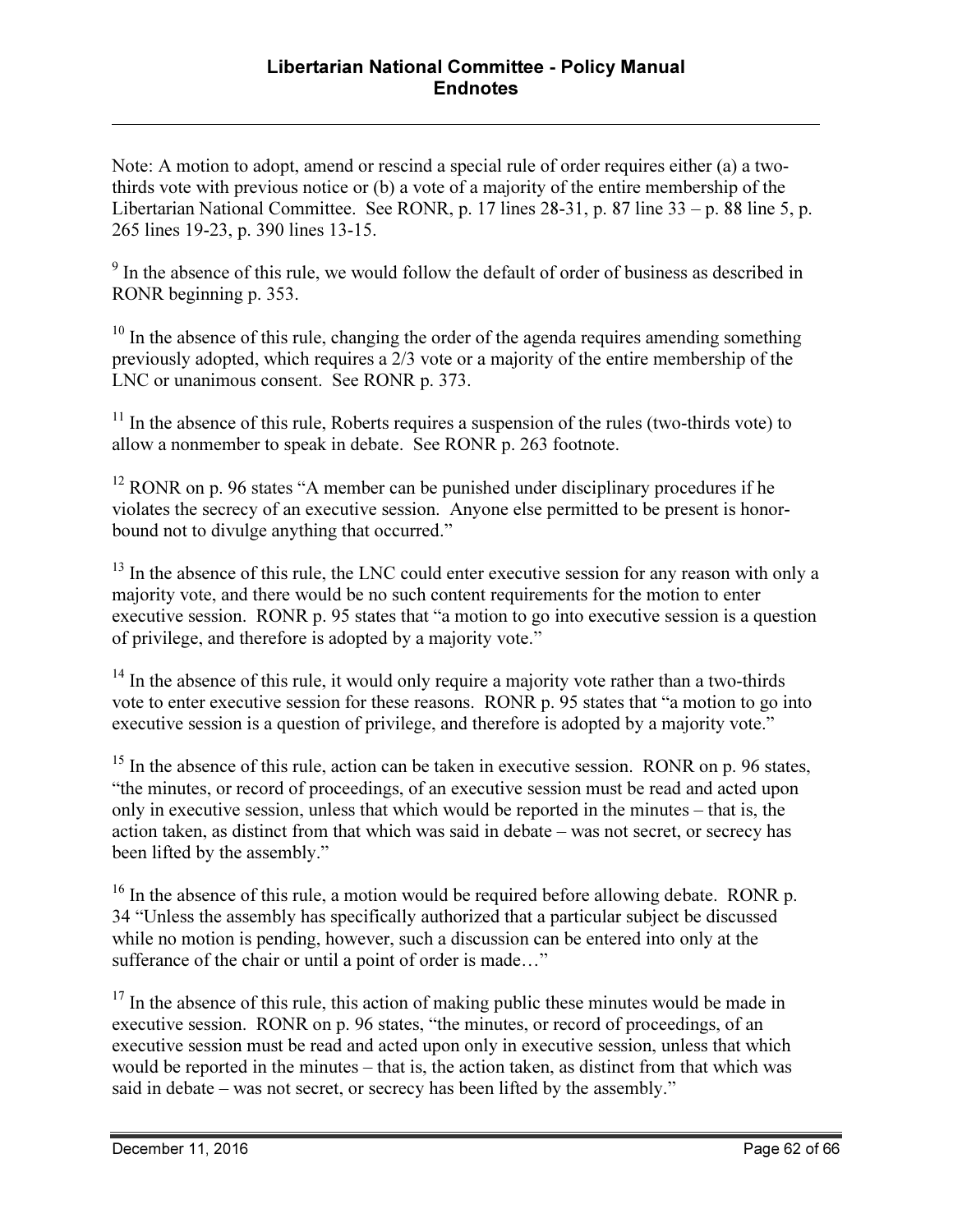In addition, under RONR, lifting secrecy is a regular motion requiring only a majority vote, so any requirement for a two-thirds vote is more burdensome.

<sup>18</sup> In the absence of this rule, the minutes would not reflect who was absent from an Executive Session. See RONR beginning at p. 468 for the contents of minutes.

<sup>19</sup> In the absence of this rule, this information may not violate the secrecy of Executive Session. RONR on p. 96 states "A member can be punished under disciplinary procedures if he violates the secrecy of an executive session. Anyone else permitted to be present is honorbound not to divulge anything that occurred."

 $20$  In the absence of this rule, lifting secrecy would require only the consent of the LNC. RONR on p. 96 states, "the minutes, or record of proceedings, of an executive session must be read and acted upon only in executive session, unless that which would be reported in the minutes – that is, the action taken, as distinct from that which was said in debate – was not secret, or secrecy has been lifted by the assembly."

 $21$  In the absence of this rule, the minutes would not reflect disclosed conflicts of interest. See RONR beginning at p. 468 for the contents of minutes.

 $22$  Robert's recommends against attempting to conduct business by electronic email, as it does not constitute a deliberative assembly and will result in many situations unprecedented in parliamentary law, and many rules and customs of parliamentary law cannot be applied. See RONR footnote on p. 1 and also p. 98 lines 14-19.

 $23$  In the absence of this rule, each day's minutes would be approved at the beginning of the next day of the session and the final day's minutes would be approved before the final adjournment, unless the body authorizes the executive board or a committee to approve the minutes at a later time. See RONR p. 473-475.

 $^{24}$  In the absence of this rule, minutes would only be accessible by members of the Executive Committee. RONR p. 460 lines 13-20 states "Any member has a right to examine these reports and the record book(s) referred to on p. 459, lines 13-16 including the minutes of an executive session, at a reasonable time and place, but this privilege must not be abused to the annoyance of the secretary. The same principle applies to records kept by boards and committees, these being accessible to members of the boards or committees but to no others (but see p. 487, ll. 13-20)."

 $^{25}$  In the absence of this rule, each day's minutes would be approved at the beginning of the next day of the session and the final day's minutes would be approved before the final adjournment, unless the body authorizes the executive board or a committee to approve the minutes at a later time. See RONR p. 473-475.

 $26$  In the absence of this rule and Bylaw Article 9.2, the LNC would select the committee sizes, select the committee members, and would have the option of appointing the committee chairs. See RONR p. 492, lines 13-22.

<u>.</u>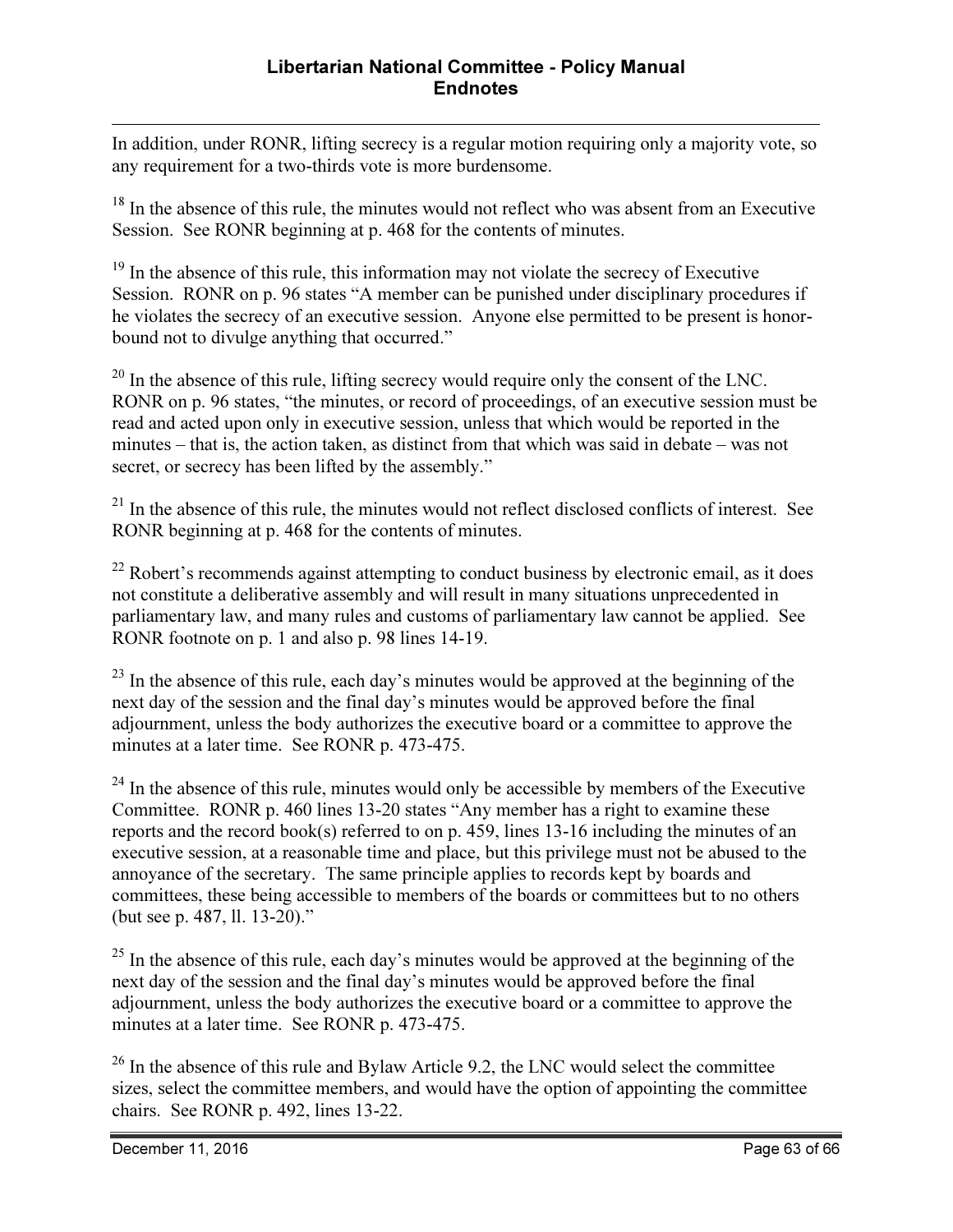$27$  Bylaw Article 9.2 requires a standing Audit Committee and specifies the details noted in the "size" and "member selection" columns of this table. In the absence of this row, the nonofficer LNC members would have the option of appointing the committee chair. See RONR p. 492, lines 20-22.

 $28$  In the absence of this rule, the term of office of a special committee would expire when the assigned task is completed and the committee reported back to the assembly (see RONR p. 492 lines 3-7), except that in a board the special committee would expire with the body that appointed it (see RONR p. 502 lines 31-35). Standing committees are appointed for a term corresponding to that of the officers, but the members of standing committees continue their duties until their successors are chosen (see RONR p. 502 lines 14-25).

 $^{29}$  In the absence of this rule, the chair would not automatically be a member – voting or nonvoting – on any committee, unless appointed to the position. See RONR p. 456-457.

 $30$  RONR p. 1 footnote states: "A group that attempts to conduct the deliberative process in writing – such as by postal mail, electronic mail (e-mail), or facsimile transmission  $(fax)$  – does not constitute a deliberative assembly. When making decisions by such means, many situations unprecedented in parliamentary law will arise, and many of its rules and customs will not be applicable (see also pp. 97-99).

 $31$  In the absence of this rule, without notice, the LNC can amend this with a two-thirds vote or a majority of the entire board; or with notice, the LNC can amend with a majority vote. See RONR, p. 306.

 $32$  LNC is delegating its authority. In the absence of this rule, such an amendment would require LNC approval.

 $33$  LNC is delegating its authority. In the absence of this rule, such an amendment would require LNC approval.

 $34$  LNC is delegating its authority. In the absence of this rule, such an amendment would require LNC approval.

 $35$  In the absence of this rule, a majority vote of the LNC would be sufficient to grant an honorary life membership. Note that honorary life memberships do not confer status as a sustaining member.

 $36$  See RONR, p. 264 line 29 – p. 265 line 7.

<sup>37</sup> Current Bylaws-specified committees include Judicial, Bylaws and Rules, Platform and Credential Committees.

<sup>38</sup> This policy assigns some tasks to the Audit Committee in addition to those specified in Bylaw Article 9.2.

<u>.</u>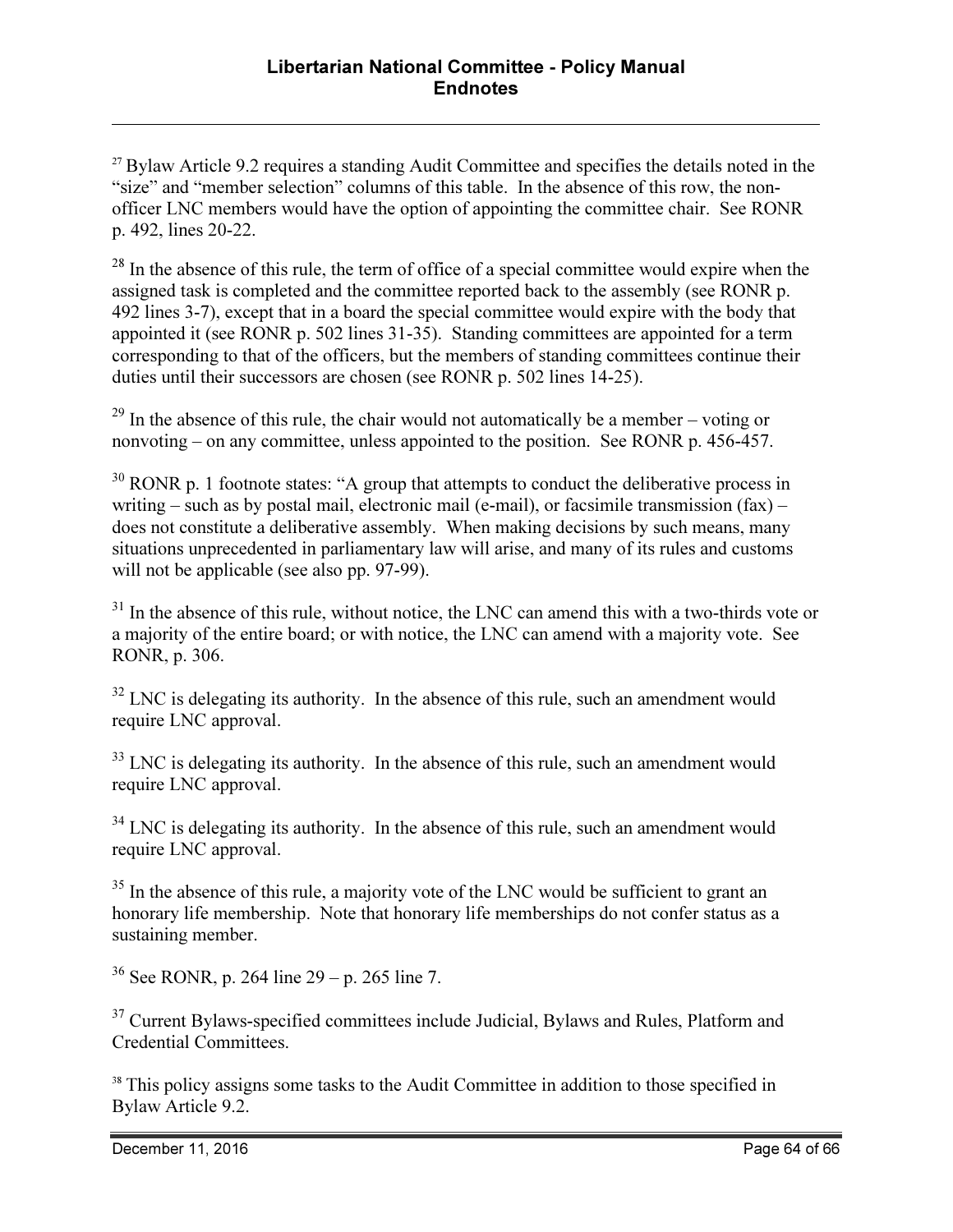<sup>39</sup> In the absence of this rule, the committee could not begin its work until all of its members were named (see RONR p. 496 lines 8-11).

<sup>40</sup> The term "fixed membership" is defined in the footnote on RONR p. 403.

<sup>41</sup> Note that the D.C. corporation code requires board approval to open a bank account.

<sup>42</sup> Bylaws Article 9.4 states, "The National Committee shall have the power to designate the depository of all funds of the Party, and shall appoint such officers and employees as in its judgment may seem advisable to deposit and withdraw funds." The National Committee is delegating its authority here in accordance with Bylaws Article 7.1.

<sup>43</sup> In the event that a budget is not adopted by the LNC, Bylaws Article 9.1 authorizes the Treasurer to spend money using the previous year's budget. "The fiscal term of the Party shall begin on January 1 of each year. From January 1 until the National Committee has approved a budget, the Treasurer may authorize expenditures for any item incorporated in the previous year's budget as long as the level of expenditure is consistent with that budget."

<sup>44</sup> Authorized by Bylaw Article 7.6.

<u>.</u>

<sup>45</sup> Authorized by Bylaw Article 7.6.

<sup>46</sup> This policy is derived from and serves as an interpretation of Bylaw Article 9.5.

<sup>47</sup> Authorized by Bylaw Article 5.2.

<sup>48</sup> Qualifications for sustaining membership are defined by Bylaw Articles 4.3 and 4.5.

<sup>49</sup> In the absence of this rule there is no requirement in RONR to send such documents in advance. RONR p. 459 states that the Secretary is responsible for preparing "prior to each meeting, an order of business for the use of the presiding officer, showing in their exact order, under the correct headings, all matters known in advance that are due to come up and  $-$  if applicable – the times for which they are set."

RONR p. 372 states that a proposed agenda is not binding. "In some organizations, it is customary to send each member, in advance of a meeting, an order of business or agenda, with some indication of the matters to be considered under each heading. Such an agenda is often provided for information only, with no intention or practice of submitting it for adoption. Unless a pre-circulated agenda is formally adopted at the session to which it applies, it is not binding as to detail or order of consideration, other than as it lists preexisting orders of the day (pp. 364ff.) or conforms to the standard order of business (pp. 25-26, 353ff.) or an order of business prescribed by the rules of the organization (pp. 16, 25)."

It requires a simple majority for the LNC to adopt an agenda (RONR p. 372).